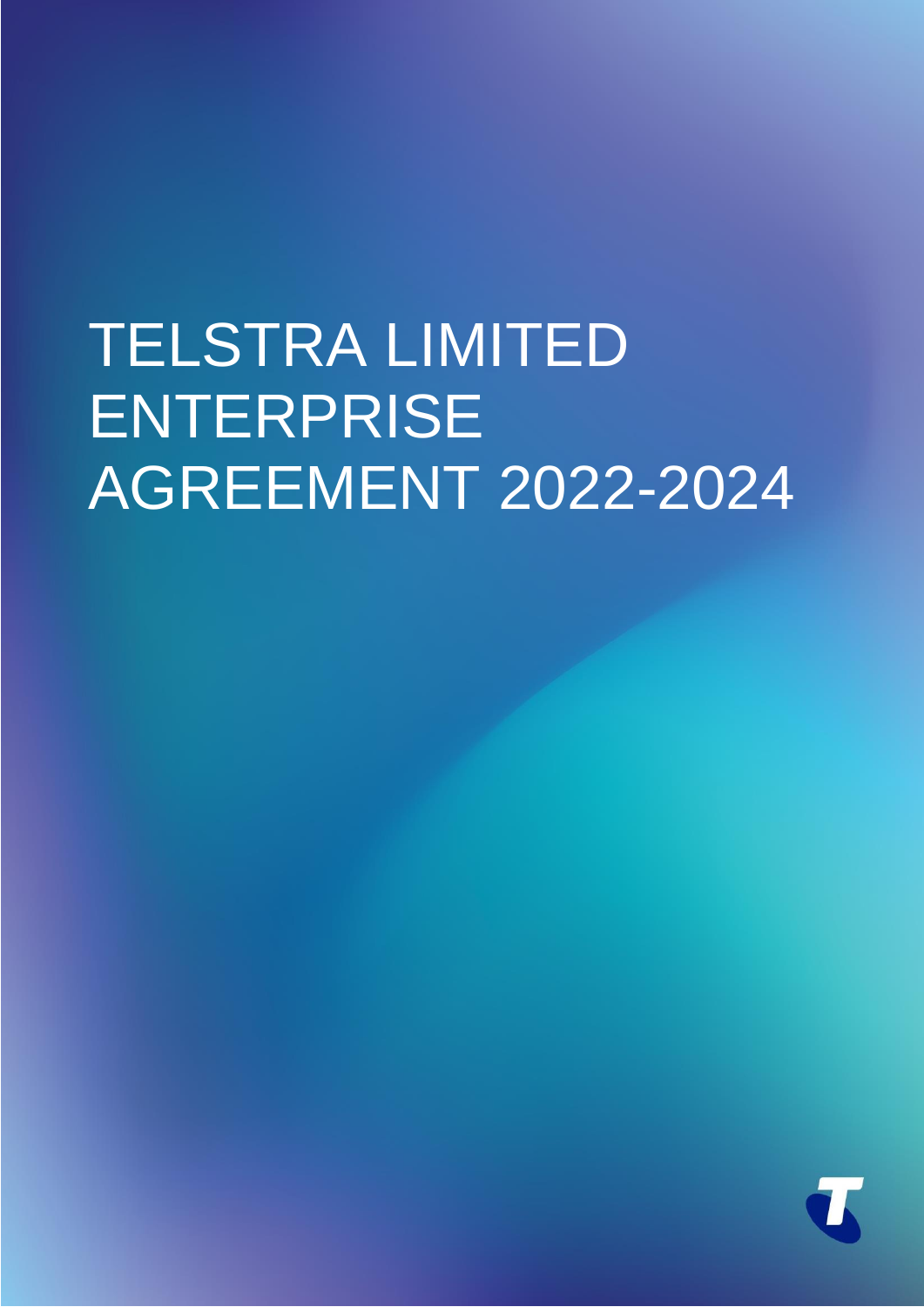# **WHAT'S INSIDE**

| <b>SECTION 1:</b>  |  |
|--------------------|--|
| <b>SECTION 2:</b>  |  |
| <b>SECTION 3:</b>  |  |
| <b>SECTION 4:</b>  |  |
| SECTION 5:         |  |
| SECTION 6:         |  |
| <b>SECTION 7:</b>  |  |
| <b>SECTION 8:</b>  |  |
| <b>SECTION 9:</b>  |  |
| SECTION 10:        |  |
| SECTION 11:        |  |
| SECTION 12:        |  |
| <b>SECTION 13:</b> |  |
| <b>SECTION 14:</b> |  |
| <b>APPENDIX A:</b> |  |
| <b>APPENDIX B:</b> |  |
| <b>APPENDIX C:</b> |  |
| <b>APPENDIX D:</b> |  |
| <b>APPENDIX E:</b> |  |
| <b>APPENDIX F:</b> |  |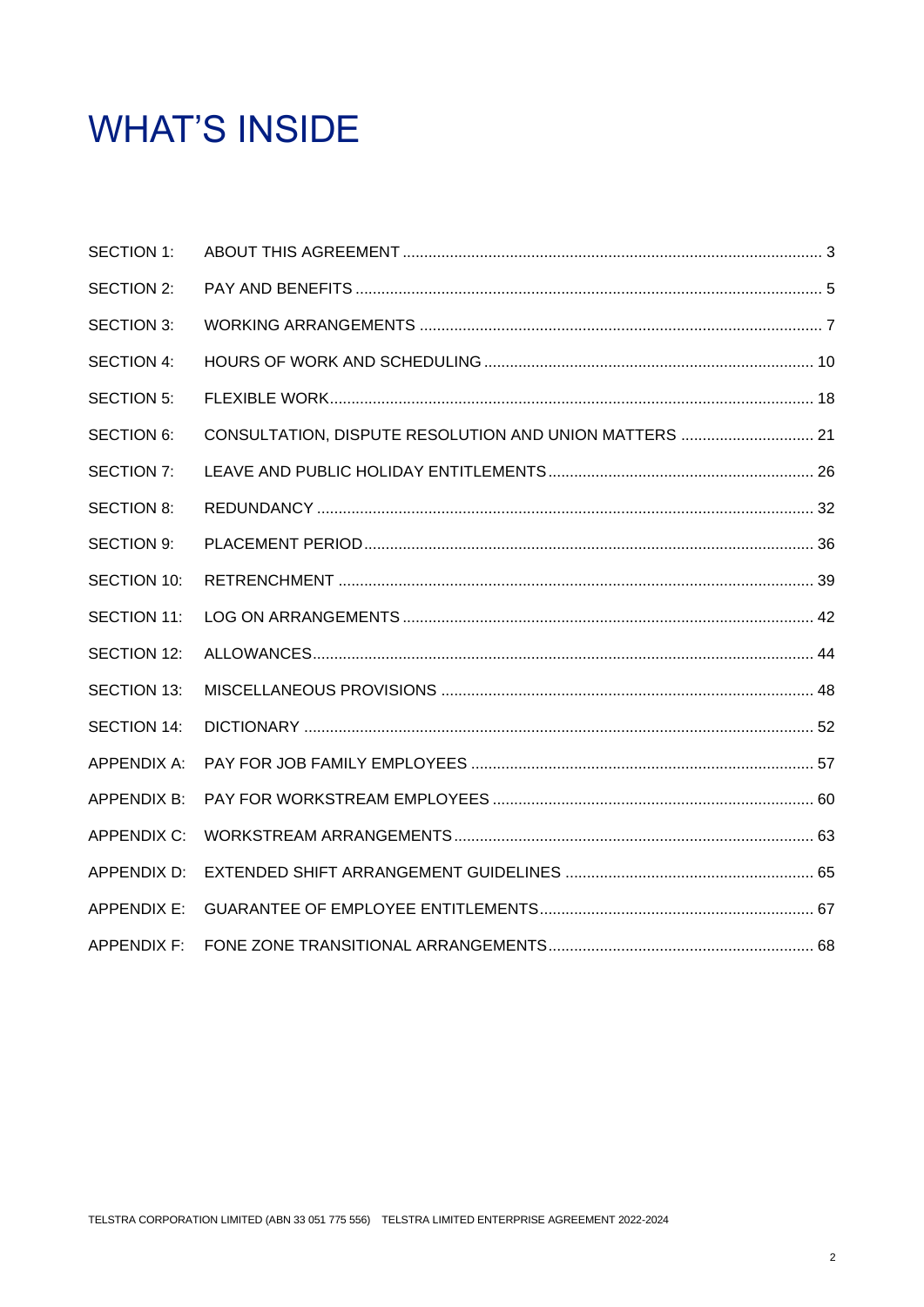# SECTION 1: ABOUT THIS AGREEMENT

# **1. TITLE**

This is the Telstra Limited Enterprise Agreement 2022-2024.

### **2. HOW THIS AGREEMENT IS ORGANISED**

To help *you* find your way around the *Agreement*, it is divided into Sections. *You* will find a table of contents at the front.

# **3. HOW CERTAIN WORDS/PHRASES ARE DEFINED**

*You* will find some words and phrases have a specific meaning. These words and phrases are in *italics* in this *Agreement*. *You* can find their meaning in the Dictionary.

### **4. WHO THIS AGREEMENT COVERS**

- **4.1.** This *Agreement* covers:
	- a) *Telstra*
	- b) *Fone Zone*
	- c) all employees of *Telstra* and *Fone Zone*, except for:
		- i) employees who are principally employed in the InfraCo function;
		- ii) employees who are principally employed in Retail Stores;
		- iii) *Fone Zone* employees who perform a General Manager role;
		- iv) *Telstra* employees in *Band* 1, A, B or C; and
		- v) qualified legal practitioners working as lawyers
	- d) CEPU
	- e) CPSU
	- f) APESMA
- **4.2.** All of these people are the *Parties* to this *Agreement*, to the extent the *Agreement* applies to them.

# **5. SOME IMPORTANT RULES ABOUT HOW THE AGREEMENT OPERATES**

#### **5.1. When this Agreement operates**

- a) The Agreement operates from the Commencement Date.
- b) It has a nominal expiry date which is 30 September 2024.

TELSTRA CORPORATION LIMITED (ABN 33 051 775 556) TELSTRA LIMITED ENTERPRISE AGREEMENT 2022-2024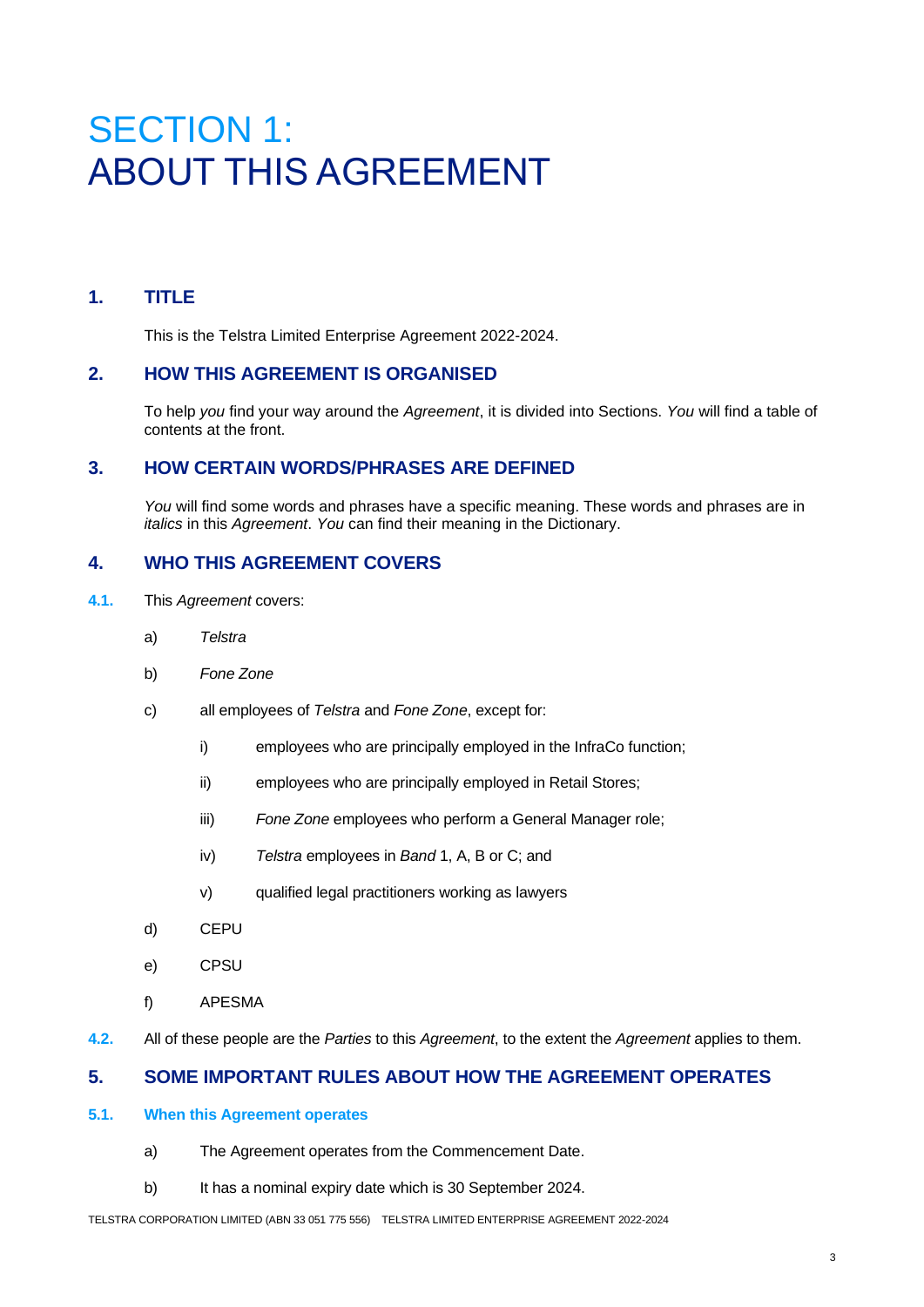c) *The Company* will discuss replacing the *Agreement* with employees and their bargaining representatives no later than 4 months before the nominal expiry date.

#### **5.2. This Agreement replaces the existing collective agreement**

This *Agreement* replaces the Telstra Enterprise Agreement 2019-2021 and the Vita People Pty Ltd Terms & Conditions of Employment (Employer Greenfields Agreement 2009).

#### **5.3. Relationship with awards**

- a) The awards that underpin this *Agreement* are:
	- i) the Telstra Award 2015; and
	- ii) the Telecommunications Services Award 2020; and
	- iii) the Professional Employees Award 2020.
- b) These awards do not apply to *you* when the *Agreement* operates. The Fair Work Commission will check that *you* are better off overall under the *Agreement* compared to the awards listed in clause 5.3 a) when deciding whether to approve the *Agreement*.

#### **6. WORK MODEL ARRANGEMENTS**

#### **6.1. Arrangements**

- a) The Dictionary contains definitions of a *Job Family Employee* and *Workstream Employee*.
- b) Appendix C sets out some details in relation to the operation of the *Workstreams*.

#### **6.2. Moving between work models**

- a) A *Workstream Employee* may elect (but will not be required by *us*) to become a *Job Family Employee* at any time, other than if the employee has been notified of termination of employment. An election takes effect at the beginning of the first full pay period after *we* give the employee written confirmation that *we* have processed the election.
- b) Following this election, a *Job Family Employee* may elect to go back to being a *Workstream Employee* but:
	- i) can only exercise this right once, and
	- ii) must do so within 12 months of becoming a *Job Family Employee*.
- c) A *Job Family Employee* cannot elect to become a *Workstream Employee*, other than in accordance with clause 6.2 b).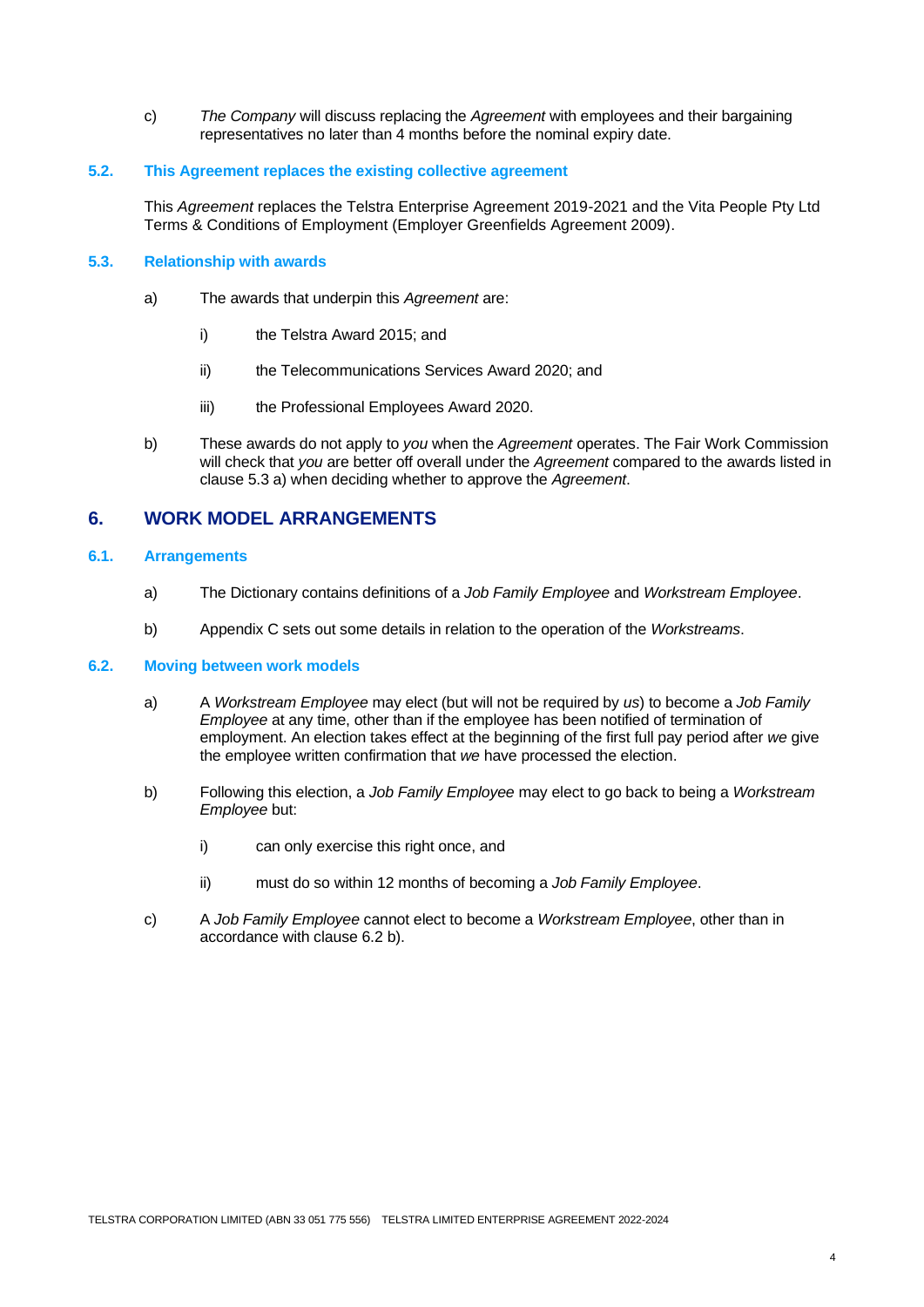# SECTION 2: PAY AND BENEFITS

# **7. ANNUAL PAY INCREASES**

| <b>Date</b>    | Increase*                                         | How the increase will be<br>applied                                                  |
|----------------|---------------------------------------------------|--------------------------------------------------------------------------------------|
| 1 October 2022 | An overall Fixed Remuneration pay pool<br>of 2.5% | Job Family Employees – see<br>Appendix A<br>Workstream Employees – see<br>Appendix B |
| 1 October 2023 | An overall Fixed Remuneration pay pool<br>of $3%$ | Job Family Employees – see<br>Appendix A<br>Workstream Employees – see<br>Appendix B |

The increases above do not apply to casual employees. Pay increases for casual employees are detailed in clause 13.3 b).

### **8. PAY RATES FOR NEW EMPLOYEES AND EMPLOYEES WHO MOVE JOB**

*We* will pay new employees, or employees who move job, no less than the applicable minimum rates that are set out in Appendix A for *Job Family Employees* or Appendix B for *Workstream Employees*.

# **9. SUPERANNUATION**

- **9.1.** Subject to clause 9.2, *the Company* will make superannuation contributions in accordance with the requirements of the relevant legislation. Any increases to minimum superannuation contributions required under legislation will be made to your *Fixed Remuneration* (not including our superannuation contribution), and will be in addition to the annual pay increases in clause 7.
- **9.2.** Where *the Company* currently contributes more than the minimum contribution required under legislation on your behalf, that contribution level will continue. If that level becomes less than the minimum contribution required under legislation, *the Company* will increase its superannuation contribution to the required minimum.
- **9.3.** Superannuation contributions are made as a percentage of your "ordinary time earnings" as defined under the relevant legislation.

# **10. SALARY PACKAGING**

**10.1.** *You* may choose to take advantage of salary packaging arrangements, which may change from time to time.

Full details of what is available to salary package are set out in *Company* policy. There is currently a wide range of arrangements available, including salary packaged vehicles and other products.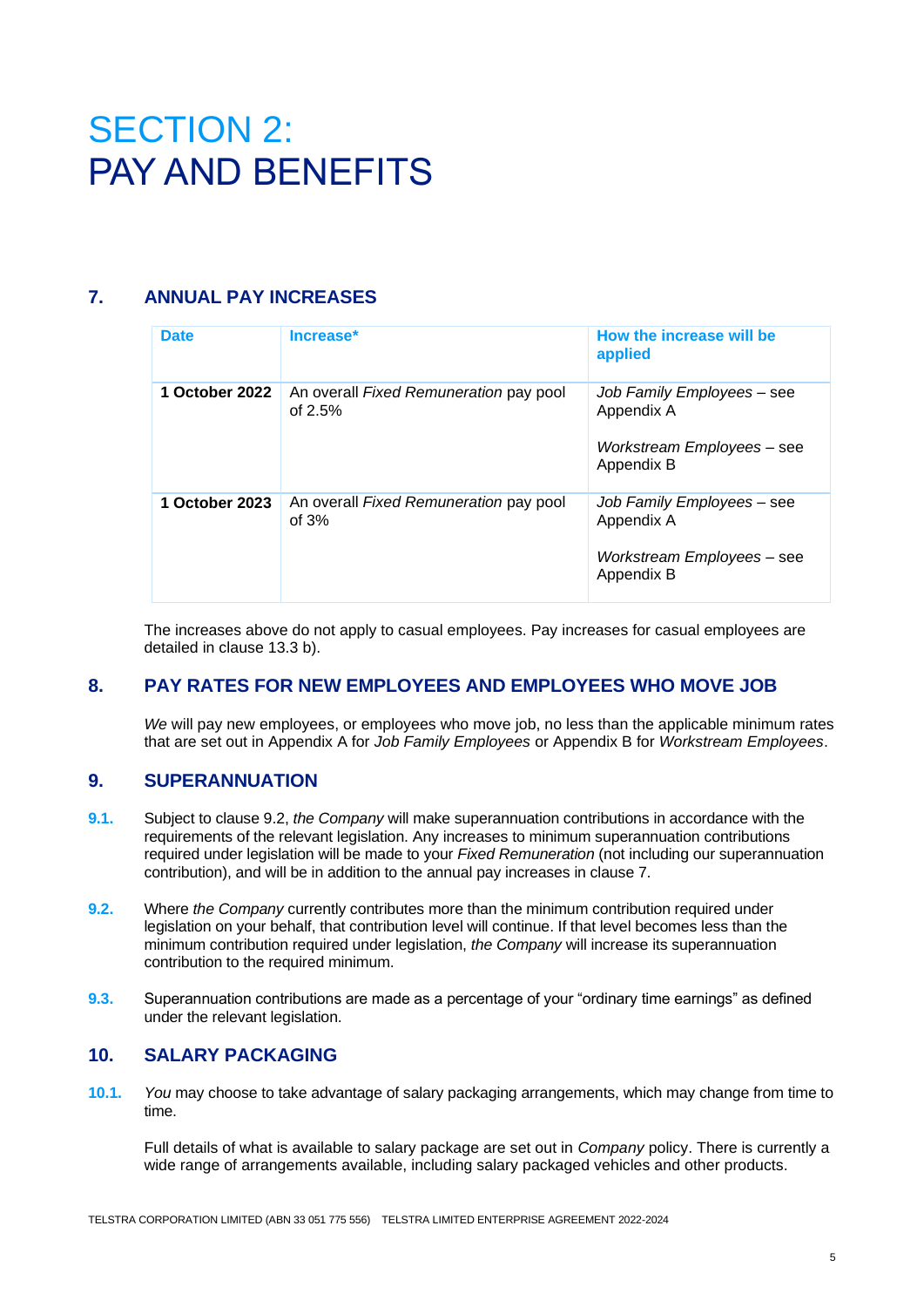**10.2.** If *you* choose to salary package, *we* will deduct an amount from your pay and contribute it on your behalf for the purpose of the packaged benefit.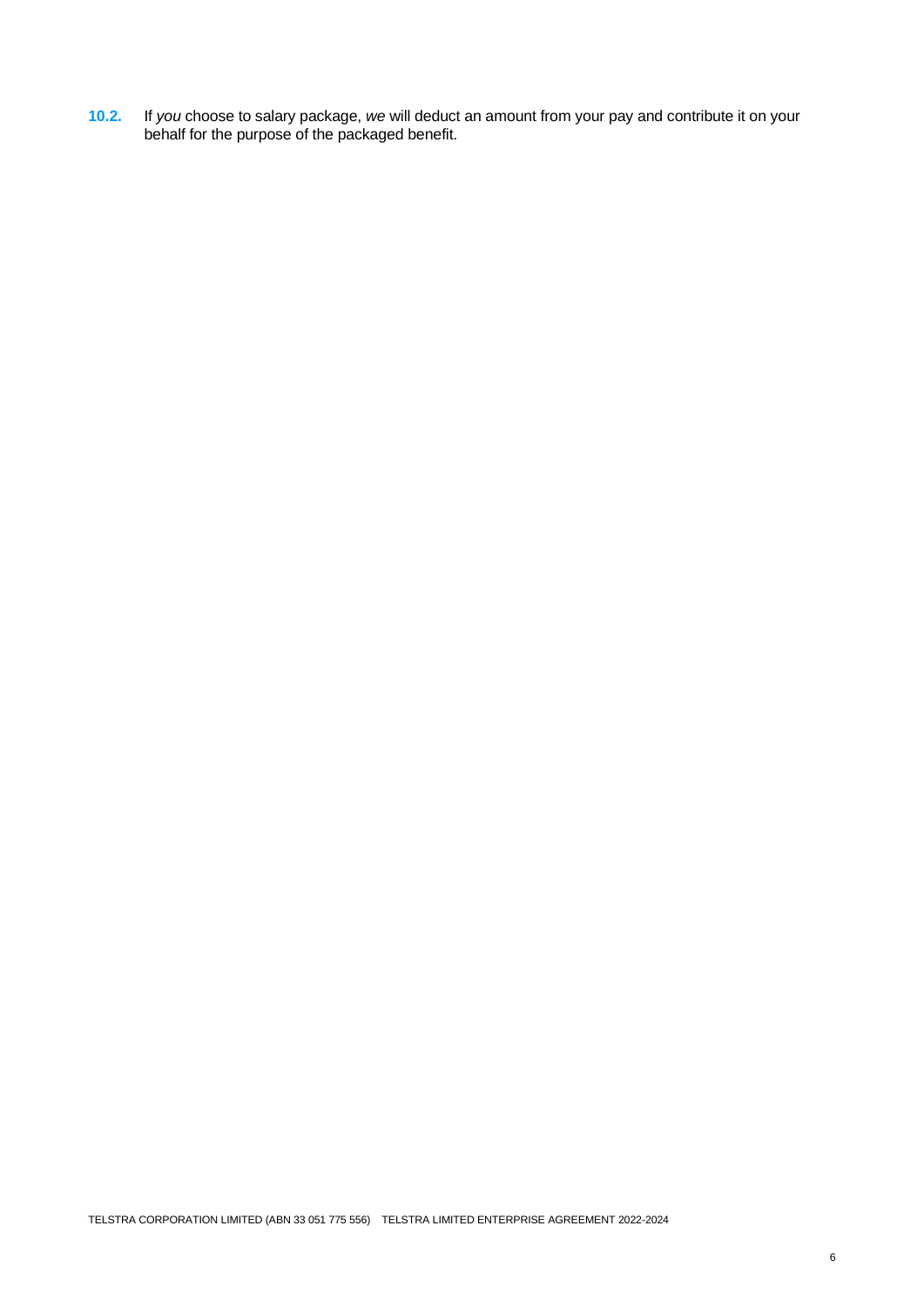# **SECTION 3:** WORKING ARRANGEMENTS

# **11. TYPES OF WORKING ARRANGEMENTS**

- **11.1.** *We* can employ *you*:
	- a) full-time;
	- b) part-time:
	- c) on a casual basis; or
	- d) for a fixed period or specific project.

#### **11.2. Part-time work**

- a) If *you* work part-time, *we* will engage *you* to work fewer than 36¾ hours each week.
- b) All of the benefits in this *Agreement* are the benefits set out for full-time employees. *You* will be entitled to these benefits on a pro rata basis, based on your hours of work.

### **12. MOVING BETWEEN JOBS**

- **12.1.** *We* may require *you* to perform another role that *you* are capable of performing (either now or after training) on a permanent or temporary basis. Where *we* transfer *you* to another role in this circumstance:
	- a) If *you* are a *Job Family Employee*, *we* will not transfer *you* to a lower banded role and *you* will be paid the higher of your current *Fixed Remuneration* or the appropriate minimum rate for the new role.
	- b) If *you* are a *Workstream Employee*, *we* will not require *you* to transfer to a role that is more than one *band* lower than your current role. *You* may be eligible for salary maintenance in accordance with item C.5 in Appendix C.
	- c) If *you* are a *Workstream Employee*, *we* may ask, but will not require, *you* to transfer to a role that is two *Bands* lower than your current role. If *you* agree to this transfer, *you* may be eligible for salary maintenance in accordance with item C.5 in Appendix C.
	- d) *We* may provide *you* with reasonable relocation assistance, where applicable.
- **12.2.** Where *you* initiate a move to another role within the *Company*, *you* will be covered by the appropriate employment arrangements of that area, including any terms and conditions related to remuneration. This means that if *you* decide to move to a higher or lower paid role, your remuneration may be adiusted in line with this.
- **12.3.** Special rules apply if *you* are an employee who receives a *Grandfathered Allowance* (see item C.4 in Appendix C).

# **13. CASUAL WORK ARRANGEMENTS**

**13.1.** Subject to Appendix F*, we* may engage *Job Family Employees* as casual employees.

TELSTRA CORPORATION LIMITED (ABN 33 051 775 556) TELSTRA LIMITED ENTERPRISE AGREEMENT 2022-2024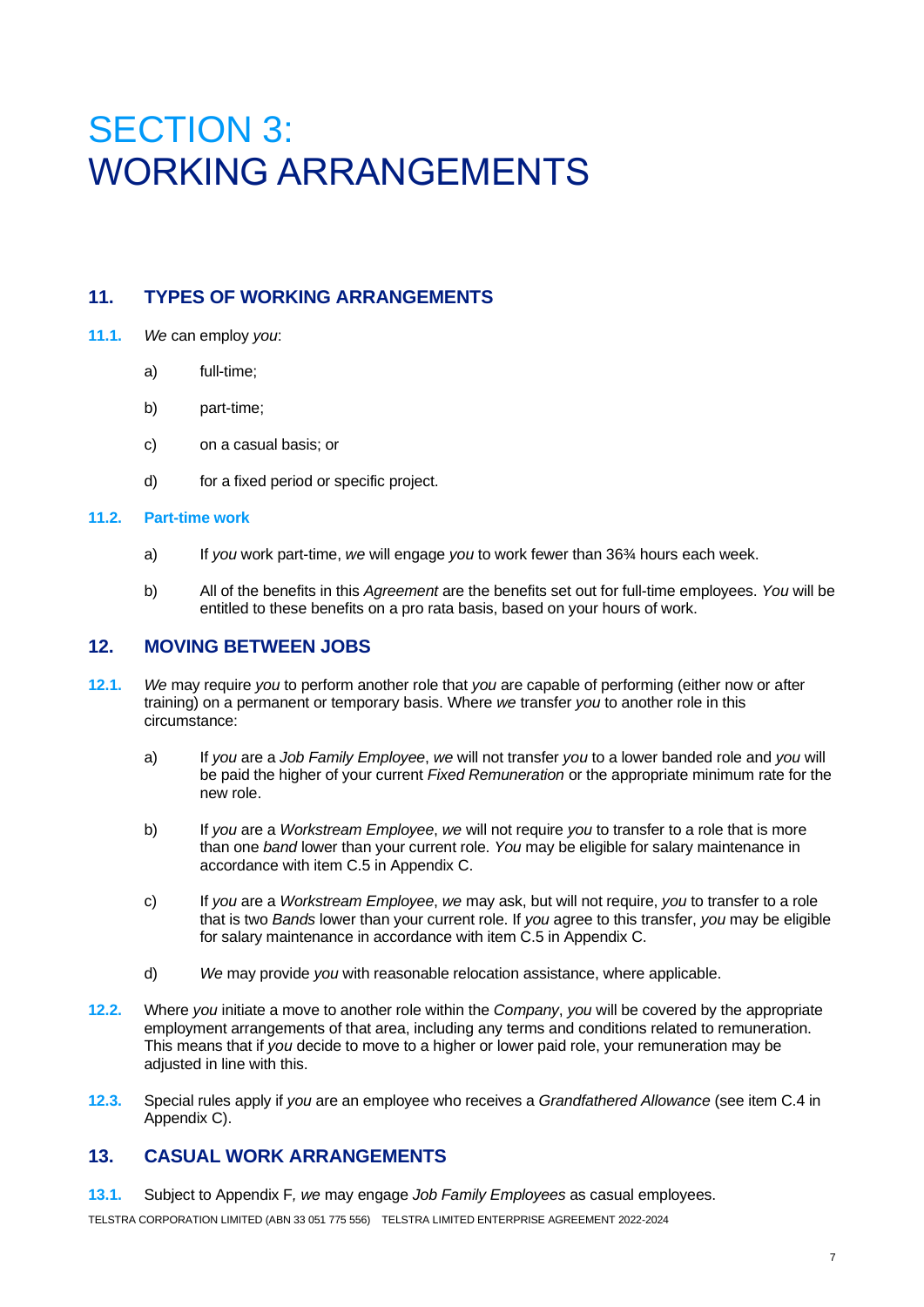- **13.2.** Casual employees will:
	- a) be engaged on an hourly basis subject to a minimum engagement of 2 hours of work on each occasion;
	- b) be paid the hourly rate for their *Job Family* and *Band* plus a minimum 25% casual loading;
	- c) not be subject to the following Sections of this *Agreement*:
		- i) Section 2: Pay and benefits: the salary packaging arrangements;
		- ii) the job movement rules in this Section;
		- iii) Section 4: Hours of work and scheduling, except for clauses:
			- 14.3 a) (when you work);
			- 15.1, 15.2, 15.3 and 15.4 where a casual agrees to perform shift work or temporary shift work noting that additional payments under clause 13.3 and clause 15.4 f) are not cumulative. Only the highest applicable additional payment will apply. The additional payments under clauses 13.3 or 15.4 f) and the casual loading in clause 13.2 b) are calculated separately as a percentage of the applicable hourly rate of pay under the *Agreement*;
			- 16.1 (meal breaks),16.2 (rest breaks in contact centres (excluding Emergency Triple Zero) and 16.3 (rest breaks in Emergency Triple Zero);
			- 19.1 a), b) and c) (working additional hours); 19.2 b) and 19.4; and
		- iv) Section 7: Leave entitlements (other than long service leave and unpaid family and domestic violence leave);
		- v) Section 8: Redundancy;
		- vi) Section 9: Placement Period;
		- vii) Section 10: Retrenchment;
		- viii) Section 13: Miscellaneous provisions (other than the provisions relating to *our Company* policies and *Exempt Employees*); and
		- ix) Appendix A;
	- d) be entitled to unpaid parental leave, unpaid carer's leave, unpaid family and domestic violence leave, unpaid bereavement/compassionate leave and to be absent on public holidays (unless *the Company* reasonably requires *you* to work) as set out in the Fair Work Act 2009;
	- e) work ordinary hours up to 36 ¾ hours per week and reasonable additional hours.

#### **13.3. Pay and other conditions for casual employees**

a) Where any hours worked fall on any of the following days, in addition to your 25% casual loading, *we* will also pay *you* an additional payment as follows:

| Day             | % of hourly base rate |
|-----------------|-----------------------|
| Saturdays       | 50%                   |
| Sundays         | 100%                  |
| Public holidays | 150%                  |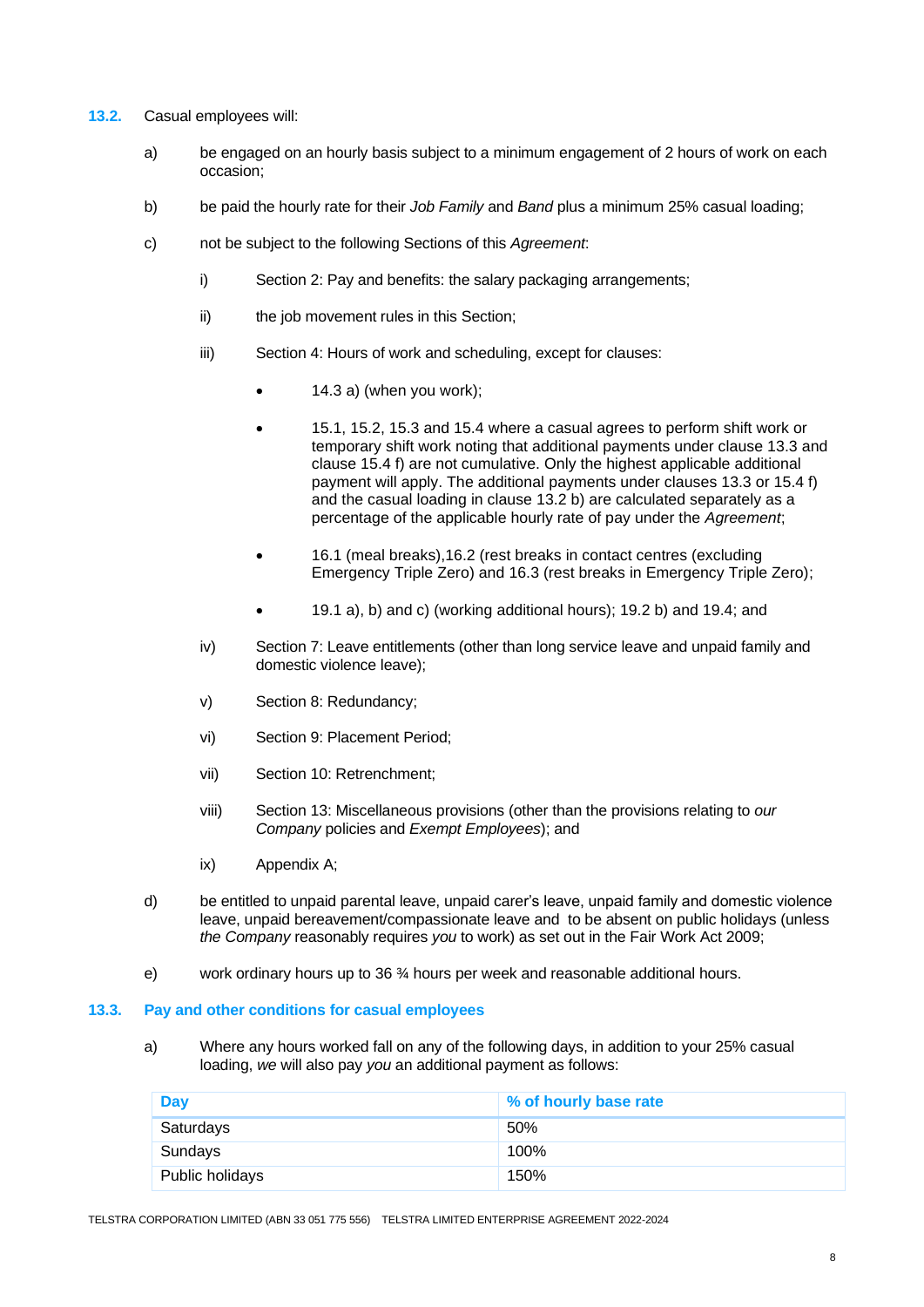b) *We* will increase your ordinary hourly rate by at least the percentages in the table below on the dates indicated:

| Increase to hourly rate | Increase effective date |
|-------------------------|-------------------------|
| 1 October 2022          | 2.5%                    |
| 1 October 2023          | 3%                      |

#### **13.4. Offers and requests for casual conversion**

- a) If *we* employ *you* as a *Regular casual employee*, *you* may request or *the Company* may offer conversion to full-time or part-time employment.
- b) Offers and requests for conversion are in accordance with the *NES* and further details are set out in *Company* policy.
- c) Where it is agreed that your casual employment will be converted to full-time or part-time employment, your service as a *Regular casual employee* will be recognised for service-related benefits including long service leave, parental leave and the calculation of retrenchment benefits.
- d) For the purpose of long service leave credits and retrenchment benefits, a contiguous period of continuous regular and systematic casual service immediately preceding your conversion to full-time or part-time employment under this clause will be treated as part-time/full-time service (as applicable based on your hours).
- e) A casual employee will not be engaged and re-engaged (which includes a refusal to reengage), or have their hours reduced or varied, in order to avoid any right or obligation under this clause.
- f) If *you* wish to dispute a decision by *the Company* to reject a request by *you*, or not to make an offer, to convert your employment to full-time or part-time employment, *you* may use the dispute resolution process outlined in Section 6.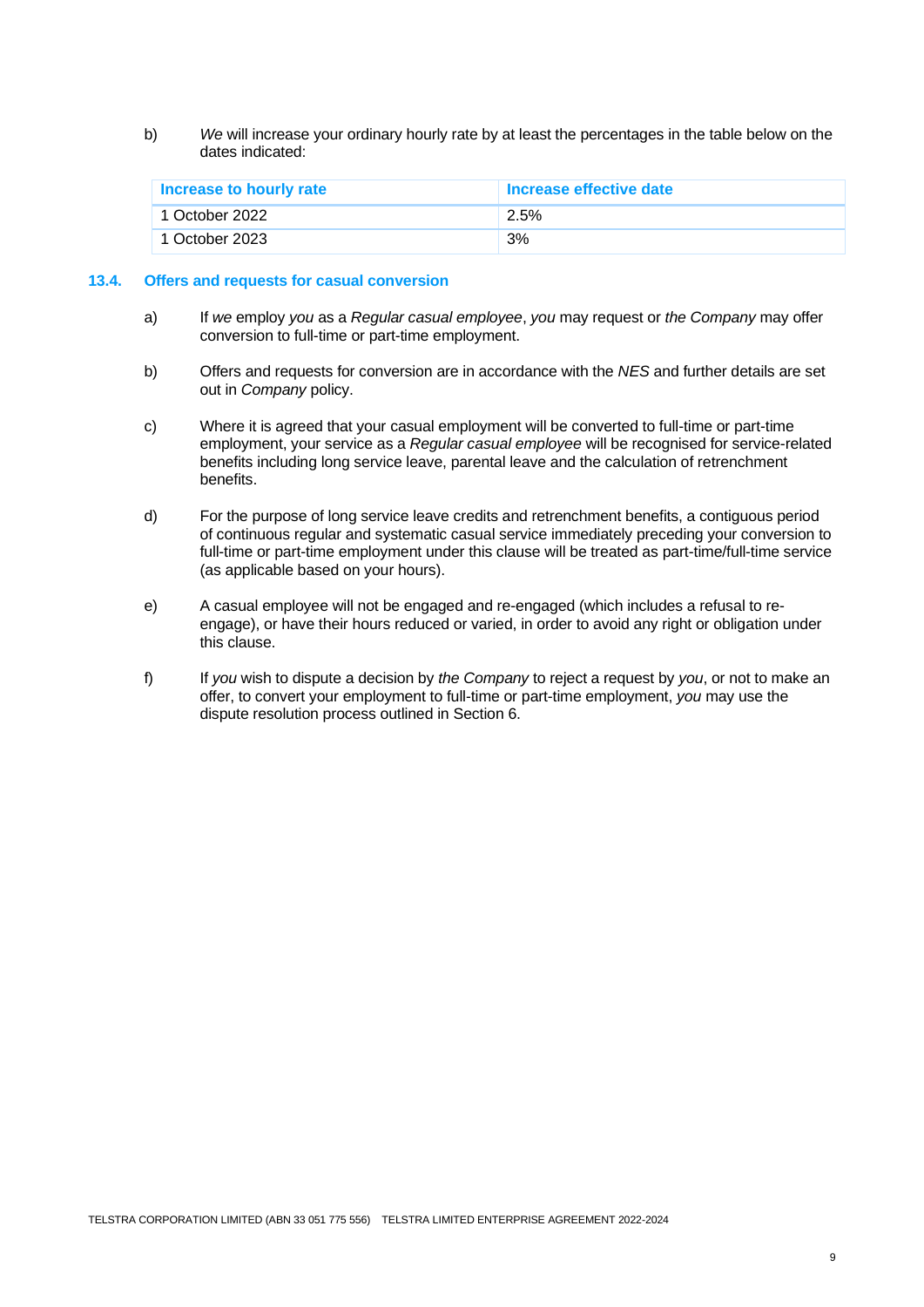# SECTION 4: HOURS OF WORK AND SCHEDULING

# **14. ORDINARY HOURS OF WORK**

#### **14.1. Full-time employees**

Your ordinary hours of work will be 36¾ hours each week.

#### **14.2. Part-time employees**

- a) If *you* work fewer than 36¾ hours each week, *we* will ensure that:
	- i) your hours of work are reasonably predictable, and
	- ii) *you* are scheduled to work for at least 3 hours on a work day.
- b) *We* can change the pattern of your hours of work:
	- i) at any time, by agreement with *you*, or
	- ii) if *we* give *you* at least 7 days' notice (though *we* can't do this if *you* started working part-time before 21 December 2000). *We* will take into account all preferences and personal circumstances, including your family/carer responsibilities.
- c) If *we* ask *you* to change your ordinary hours of work or regular roster, *we* will consult with *you* in accordance with Section 6.

#### **14.3. When you work**

- a) Your ordinary hours of work will be worked between:
	- i) 7:00am and 7:00pm, Monday to Friday other than in the Northern Territory where the daily span is 6:30am to 6:30pm.
- b) Where *you* have chosen to enter into an agreed preferred hours arrangement under clause 17, your ordinary hours can be worked between Monday to Sunday – 6:00am to 11:00pm.
- c) Your hours may be worked continuously or, as agreed between *you* and *us*, in multiple discrete periods throughout the course of a day, unless *you* are a shiftworker.
- d) If *you* are a shiftworker, your hours will be worked continuously (except for meal breaks), unless *you* have chosen to enter into an agreed *split shift* arrangement in accordance with clause 18.
- e) Start and finish times
	- i) Unless *you* have chosen to enter into an agreed preferred hours arrangement under clause 17 or an agreed *split shift* arrangement under clause 18, *we* will tell *you* on which days *you* must work and what your start and finish times are. Your ordinary hours of work may change from time to time.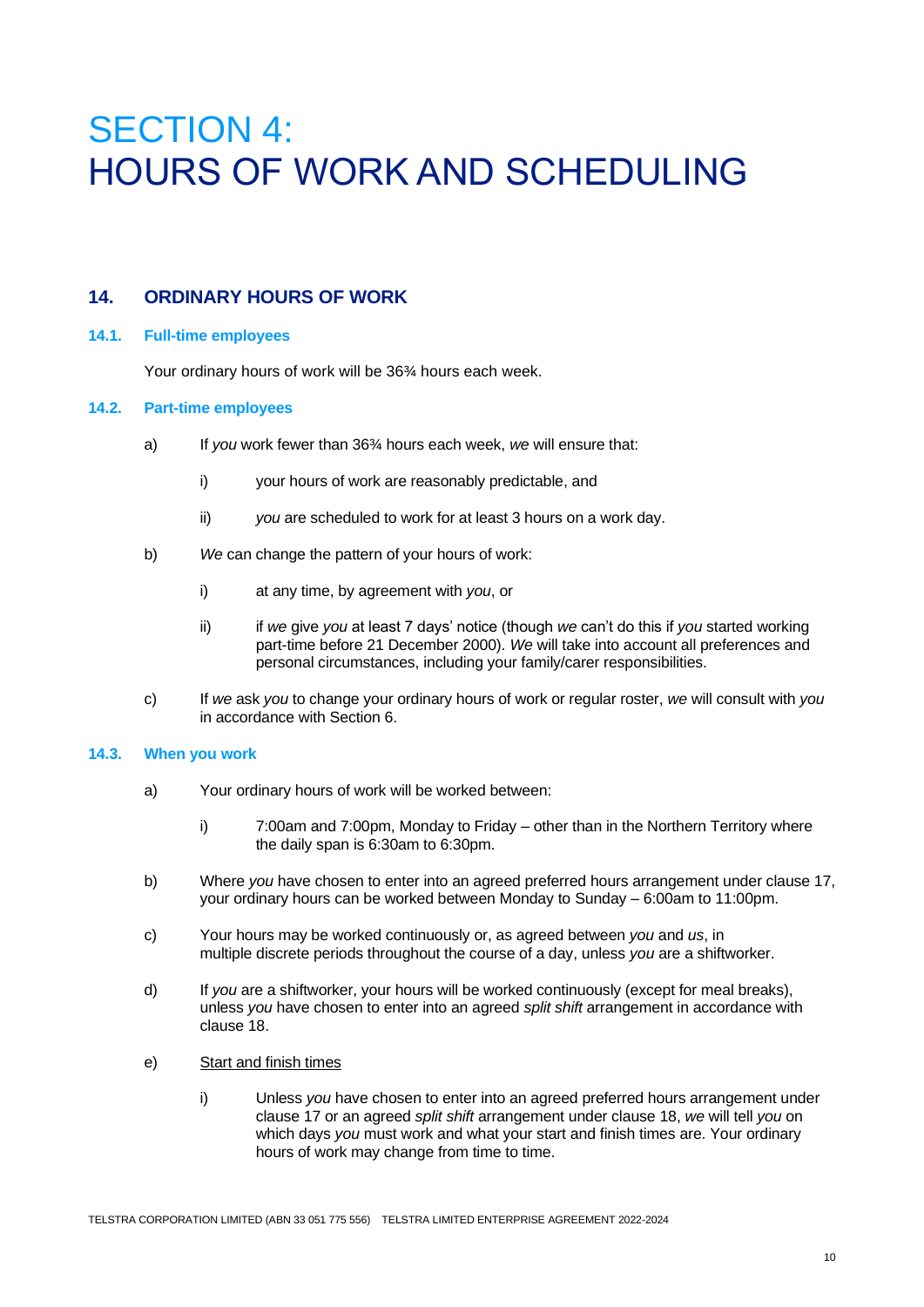- ii) *We* can ask *you* to, or if *you* are working under a preferred hours arrangement under clause 17 *you* can work ordinary hours in any pattern which provides for an average of up to 36¾ hours each week.
- iii) When *we* set hours of work and rosters, customers' needs and business requirements will be a significant consideration. However, *we* will also consider personal circumstances of employees, including family/carer responsibilities and will make sure that outcomes are distributed fairly across the work group.

#### f) Rest Relief

In the interests of health and safety, *you* will have at least 10 consecutive hours off (inclusive of reasonable travel time) between periods of ordinary hours work. Where *we* require *you* to resume or continue work without having 10 consecutive hours off *we* will pay *you* at a rate of 200% until *you* cease that period of work. If *you* have to work overtime in these situations, *we* won't require *you* to come to work again until *you* have had 10 consecutive hours off before commencing the next period of ordinary hours work, and *you* will not lose any ordinary hours pay.

*The Company* may, at its discretion, decide that an employee who has had 10 hours between periods of ordinary work but has also performed additional hours between those periods of ordinary work, is not required to work a period of ordinary hours, without loss of pay, provided this period isn't longer than the number of additional hours worked, and does not extend into a second ordinary hours period of work.

If *you* and *the Company* have agreed to work multiple discrete periods of work in a day, including if *you* are a shiftworker working *split shifts*, rest relief will only apply after the last such period on a day.

#### g) Flexible Working Hours Scheme and 9-day fortnight

If *you* work in an area that works under the Flexible Working Hours Scheme or a 9 day fortnight, and *you* work under these arrangements when this *Agreement* comes into operation, *you* will continue to have access to these arrangements while *you* work in that area.

### **15. SCHEDULED WORK AND SHIFTWORK**

**15.1.** *We* may engage *you* to work variable hours as set out in this Section. If *we* do this, your ordinary hours of work will be averaged over the cycle of the work scheduling period.

#### **15.2. Common provisions for scheduled and shiftwork**

a) Work schedules will take into account the needs of the business together with your needs and preferences.

*The Company's* intent is to minimise variations in individual start times where this is possible.

- b) *We* will provide *you* with your schedule a minimum of 2 weeks in advance, and will include details of your start and finish times, your meal break, and any scheduled days off. Scheduled days off are days that *you* could have been rostered to work ordinary hours, but were not scheduled to work.
- c) If *we* need to change your schedule, *we* will give *you* 7 days' notice where possible, or 3 days in circumstances where *we* need to cover unplanned leave.
- d) *You* may initiate schedule swaps but *you* need prior approval from your manger to do this, and it must not impact the business.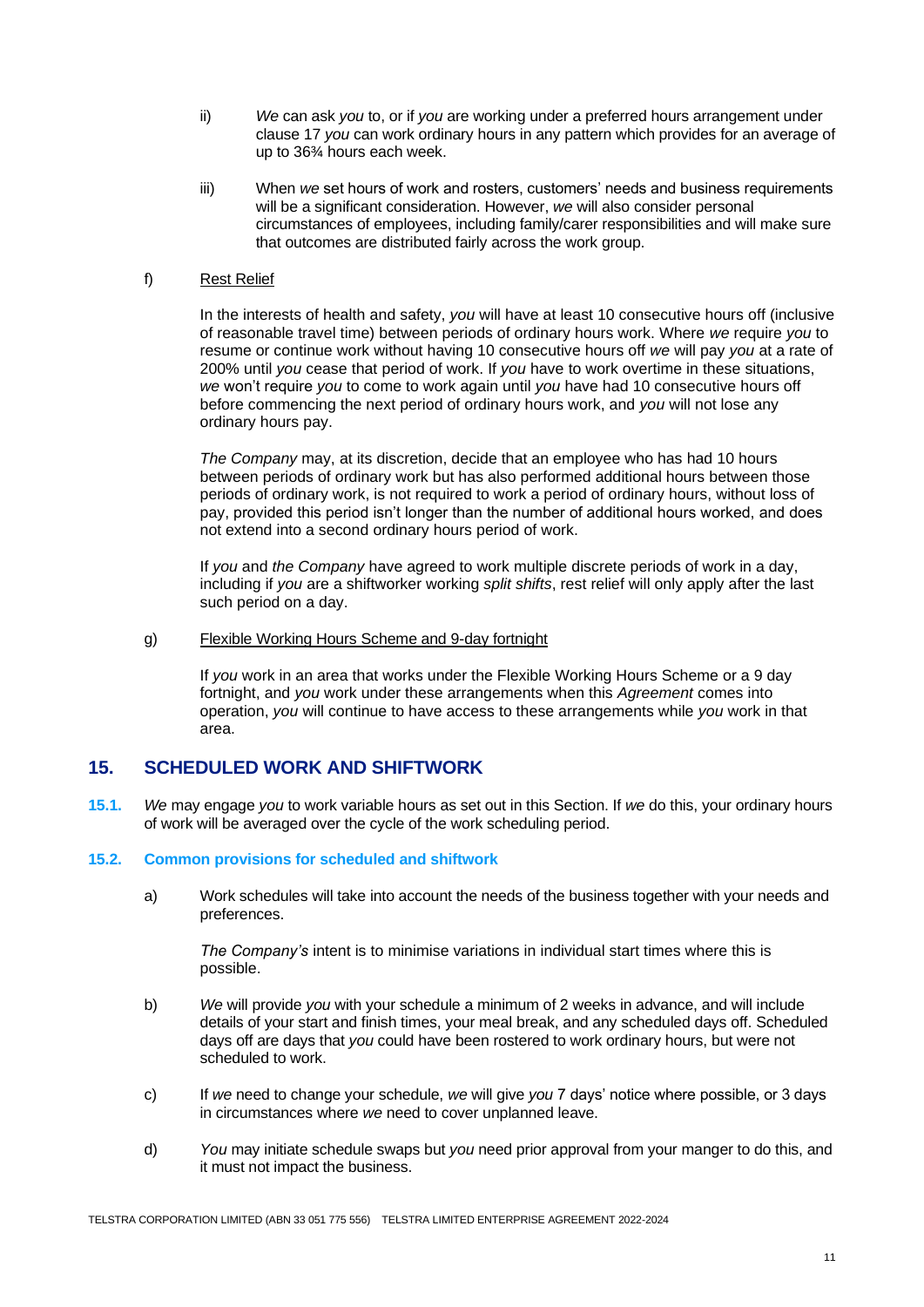- e) Any unplanned leave *you* take will be recorded as equal to the amount of time *you* were scheduled to work that day.
- f) *You* won't be required to work more than 10 ordinary hours at a time (unless *you* are working a shift arrangement under clause 15.4 g). Minimum engagement times will be 6 hours in the field and 4 hours in contact centres, unless clause 14.3 c) or clause 18 apply.

#### **15.3. Scheduled work**

- a) These provisions about scheduled work apply only to contact centres.
- b) *We* may require *you* to work within the span of hours, but at variable times and patterns. *We*  will advise *you* of work scheduling arrangements where they apply, as set out in this clause.
- c) If *you* work in a contact centre, roster arrangements will be prepared and communicated to *you* in line with the common provisions set out above.

#### **15.4. Shiftwork**

- a) These provisions apply to employees who have been or are in future engaged as shiftworkers or who agree to become shiftworkers.
- b) *We* may engage *you* as a shiftworker if *we* regularly require *you* to work outside the span of ordinary hours on Monday to Friday, or to work regularly on weekends.
- c) *We* may ask employees who are not shiftworkers to undertake shiftwork, in which case *we* will call for volunteers. However, an employee who is not a shiftworker can't be required by *the Company* to become a shiftworker.
- d) Where *we* want to introduce shiftwork into an area where it doesn't already operate, *we* will consult with employees in the area and with *The Unions*, under the consultation provisions in Section 6.
- e) Temporary shift allowance
	- i) Sometimes *we* may ask employees who are not shiftworkers to become shiftworkers on a temporary basis to fill vacancies on a shift roster, and *we* may call for volunteers. Where *you* and *the Company* agree to *you* undertaking temporary shiftwork *we* will pay *you* an allowance to make yourself available to perform temporary shift work. Participation in undertaking temporary shiftwork is voluntary. See Section 12 for the amount of the allowance.
	- ii) While *you* receive the temporary shift allowance, *you* will be subject to all conditions that apply to shiftwork.
	- iii) *You* or *the Company* can opt out of the temporary shift arrangements on a quarterly basis. Accordingly, ongoing payment of the allowance is not guaranteed. *You* may ask to cease receiving the allowance and stop undertaking the temporary shiftwork before the completion of 3 months. Taking into account your particular circumstances, *we* will not unreasonably refuse the request.
	- iv) If *you* receive this allowance but unreasonably refuse to work shiftwork, *we* may discontinue paying the allowance immediately and *you* will no longer be required to undertake temporary shiftwork.
	- v) Payment of the allowance will continue during periods of paid leave.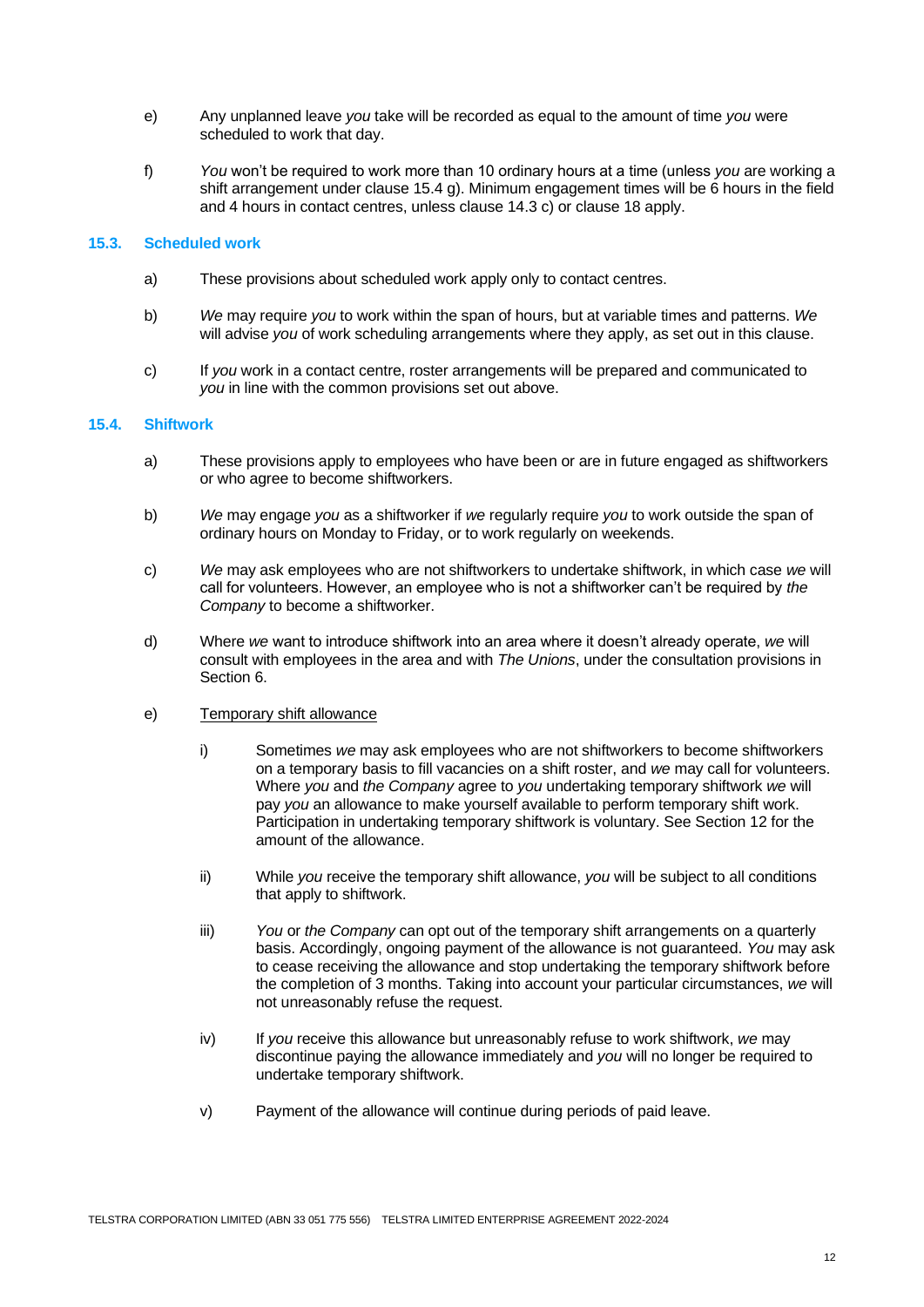#### f) Payment for shiftwork

- i) If any part of your shift on a Monday to Friday falls outside the span of hours, *we* will pay *you* an additional payment of 15% for the whole shift.
- ii) If *you* work on a Saturday, *we* will pay *you* an additional payment of 50% for all time worked on that shift between midnight Friday and midnight Saturday.
- iii) If *you* work on a Sunday, *we* will pay *you* an additional payment of 100% for all time worked on that shift between midnight Saturday and midnight Sunday.
- iv) If *you* are required to work shifts that fall wholly between the hours of 6:00pm and 8:00am for a period exceeding 4 weeks, *we* will pay *you* an additional payment of 30% for all time worked on those shifts.
- v) Additional payments are not cumulative. Only the highest applicable payment will apply.
- vi) If *you* have chosen to enter into an agreed *split shift* arrangement in accordance with clause 18, penalties will apply to each shift segment separately.

#### g) Extended Shift Arrangements

- i) *We* may implement shifts of up to 12 hours in accordance with the Extended Shift Arrangement Guidelines (see Appendix D). The Extended Shift Arrangement Guidelines supplement the provisions in this Section.
- ii) For the avoidance of doubt, where *you* regularly perform shifts of up to 10 hours in length, *we* may ask, but will not require, *you* to perform extended shifts.

# **16. BREAKS**

#### **16.1. Meal breaks**

- a) *You* get an unpaid meal break of between 30 minutes and 1 hour after no longer than 5 hours' continuous work. Your meal break may be varied by agreement on an ad hoc basis only, subject to *us* considering your health and safety. The timing and length of this break is otherwise up to your manager, who will take into account any requirements *you* have. Employees working under the Flexible Working Hours Scheme under clause 14.3 g) may take a meal break of more than one hour.
- b) If *you* are a *Job Family Employee* classified at *Band*s 3ii, 4i or 4ii, performing shiftwork under the *Agreement,* and *you* are required by *us* to remain in attendance during a scheduled meal break under clause 16.1, *you* will be paid at the applicable ordinary rate of pay under the *Agreement* for that meal break.

#### **16.2. Rest breaks in contact centres (excluding Emergency Triple Zero)**

- a) If *you* work in a contact centre, (except in Emergency Triple Zero), for a period of:
	- i) less than 5 hours without an unpaid meal break, *you* can take one 15 minute rest break;
	- ii) at least 5 hours and less than 7 hours, *you* can take an unpaid meal break and one 15 minute rest break; and
	- iii) at least 7 hours, *you* can take an unpaid meal break and two 10 minute (minimum) rest breaks.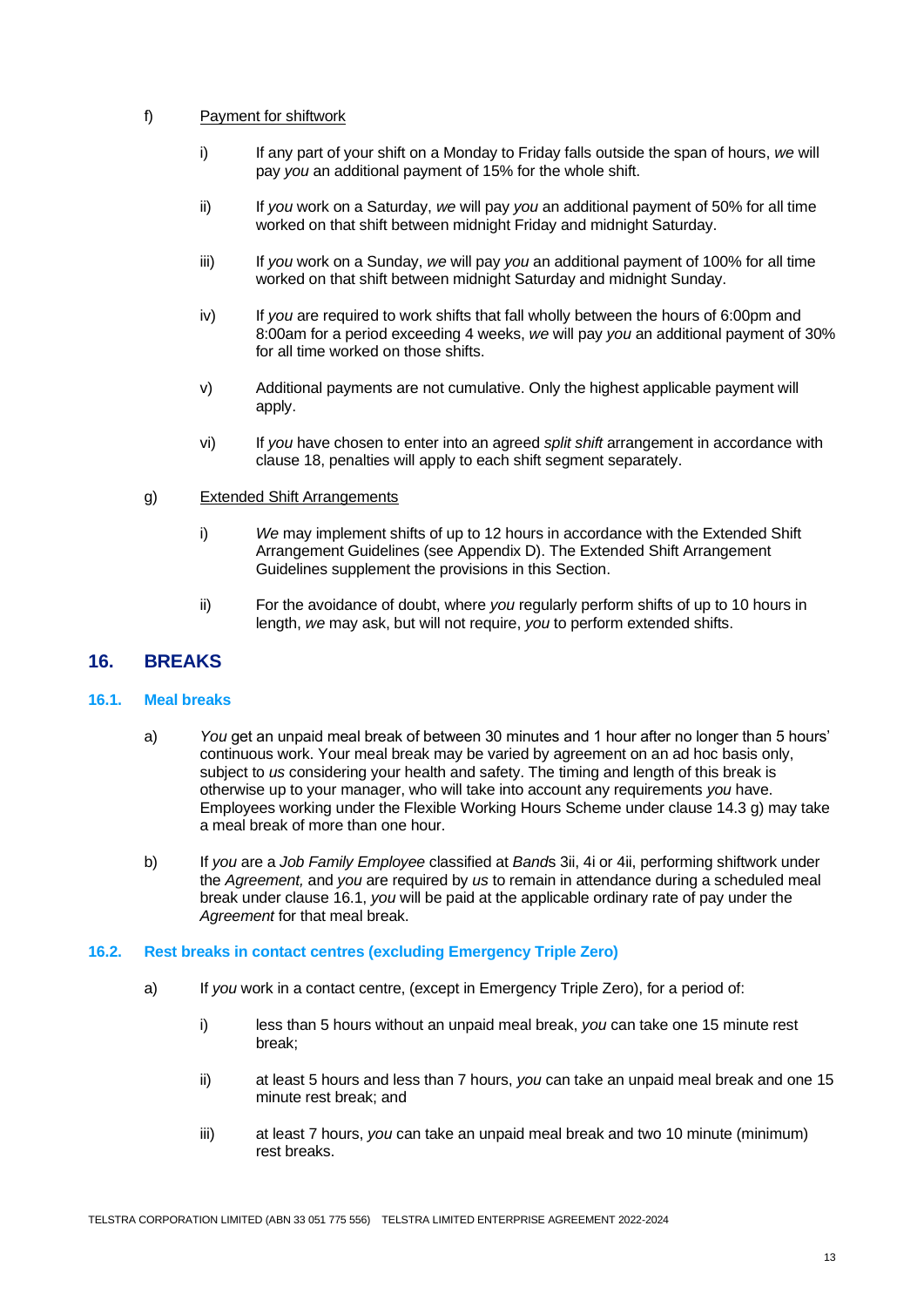b) *We* will schedule the timing of your breaks reasonably, so that *you* do not have to work more than 2-3 hours without a break.

#### **16.3. Rest breaks in Emergency Triple Zero**

- a) If *you* work in Emergency Triple Zero:
	- i) *you* can take up to two 15 minute and three 10 minute paid rest breaks;
	- ii) we will ensure *you* won't work longer than 70 minutes without having a rest break; (except where clause 16.3 b) applies);
	- iii) one rest break per day can be used for management or training purposes.
- b) In the event of an unplanned high volume of calls event (e.g., a natural disaster or Denial of Service attack) or unexpected delay by an emergency service operator to answer Emergency Triple Zero calls, *the Company* may require your rest break to be delayed by up to 1 hour in order to ensure that *the Company* can meet its legal obligations in relation to emergency call services.

#### **16.4. Multiple discrete period rest breaks**

a) If you work in a contact centre (including Emergency Triple Zero), and work multiple discrete periods in a day, an agreed preferred hours arrangement, or an agreed split shift arrangement, in accordance with clause 14.3 c), 17 or 18 respectively, the number of paid rest breaks provided in accordance with 16.2 and 16.3 will be based on the total number of hours worked in a day, not the length of each separate shift segment. An entitlement to unpaid breaks will be in accordance with clause 16.1.

# **17. PREFERRED HOURS ARRANGEMENTS**

- **17.1.** Subject to Appendix F*, you* may choose to vary when *you* work your ordinary hours as set out in clause 14.3 b) by entering into a preferred hours arrangement on the terms set out in this clause. Such an arrangement will not be a condition of employment with *us*, and can only be made after *you* have commenced employment with *us*.
- **17.2.** Clause 17 does not apply if *you* are a shiftworker. *You* will not be considered a shiftworker as a result of working under a preferred hours arrangement, and *you* will not be entitled to shift penalties.
- **17.3.** Subject to the requirements of clause 22 (if applicable), *you* may choose to enter into a preferred hours arrangement by making a written request and *us* agreeing to your request. *We* may decline your request at *our* discretion.
- **17.4.** The arrangement must:
	- a) be genuinely entered into without coercion or duress;
	- b) be in writing;
	- c) include both *the Company* and your details;
	- d) be signed (or otherwise accepted in writing) by *you* and *us* (and your parent/guardian if *you* are under 18);
	- e) include the start date and, if applicable, the end date; and
	- f) detail the agreed arrangements, including the days and hours *you* will work. *We* will give *you* a copy of the agreement and *we* will also keep a copy.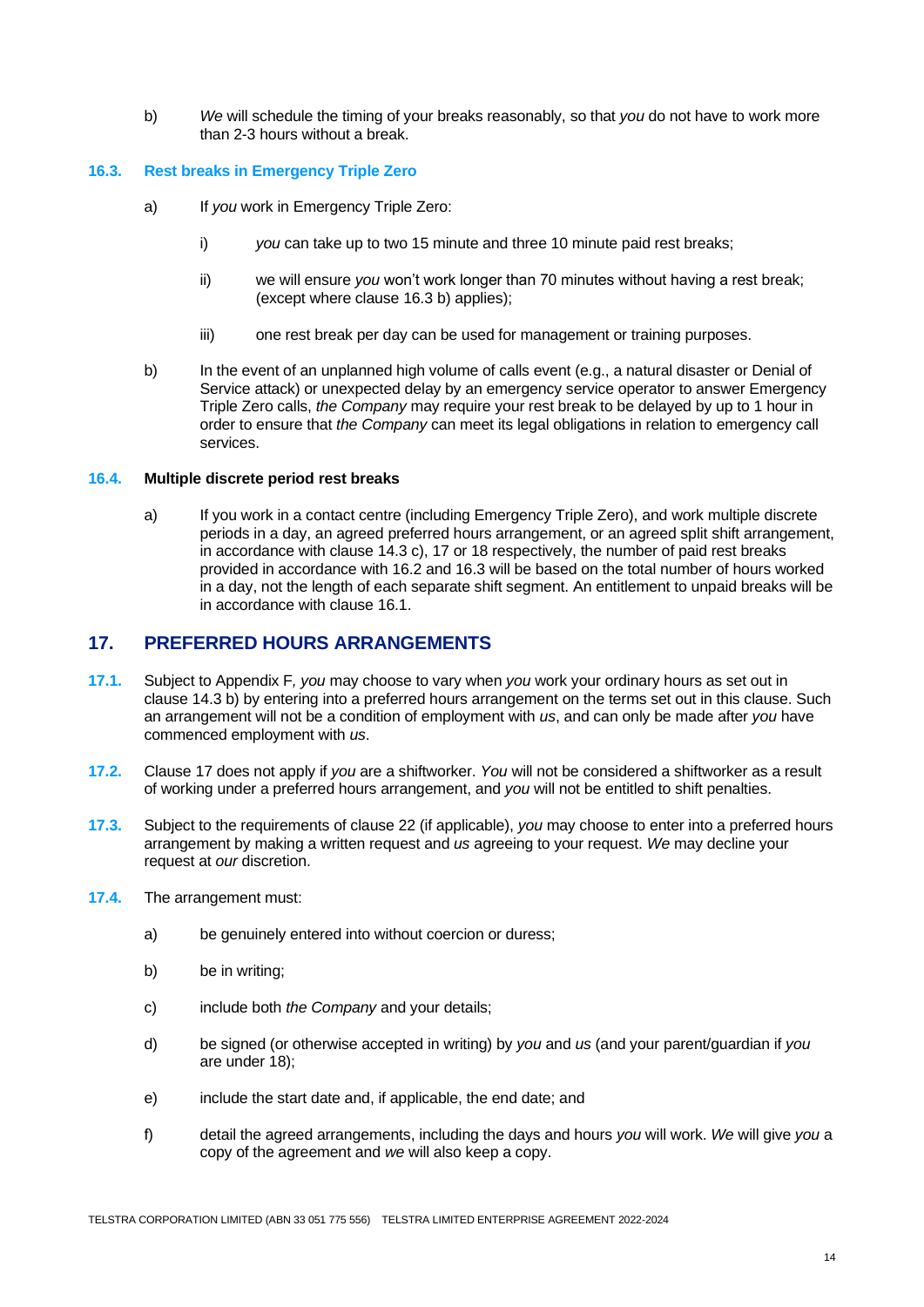- **17.5.** *You* will not receive overtime payments under clause 19.2 for working ordinary hours under a preferred hours arrangement.
- **17.6.** *You* may be reasonably directed to work additional hours, or be available to work additional hours outside of your agreed preferred hours arrangement, in accordance with clause 19.

Where this occurs, *you* will be entitled to overtime payments or time off in lieu in accordance with clause 19.2 or 19.3 respectively.

- **17.7.** *The Company* or *you* may make a written request to vary a preferred hours arrangement. *We* will only make such a request on reasonable business grounds, and any change will only take effect if *you* agree. For the period that either *you* or *the Company* is considering a request there will be no change to your working arrangements. If agreed, the variation will take effect 7 calendar days later or as otherwise agreed. Any variation is subject to the requirements of clause 17.4 a) –f) inclusive.
- **17.8.** *The Company* or *you* can end the arrangement (as agreed or varied) by agreement at any time or by giving the other person four weeks' written notice. Once the arrangement ends, your ordinary hours of work and start and finish times will be in accordance with clause 14.3 a), c) and e), respectively.

# **18. SPLIT SHIFTS**

- **18.1.** If *you* are a shiftworker, *you* may choose to perform *split shifts* where *you* perform a shift in separate segments in accordance with the terms of this clause. Under these arrangements, the following will apply:
	- a) Unless otherwise agreed, each segment of a *split shift* will be at least three hours in duration, except if *you* perform work from home, in which case the minimum period will be one hour. The total duration of periods of work on a day will not be more than 10 hours.
	- b) Unless otherwise agreed, there will be a minimum of a one hour break, plus reasonable travel time (if applicable), between one segment of a *split shift* and the next.
	- c) *We* will not roster *you* to work more than three *split shift* segments in a day.
	- d) For each day *you* perform *split shifts you* will receive an allowance. See Section 12 for the amount of the allowance. Penalties will apply to each shift segment separately.
- **18.2.** Subject to the requirements of clause 22 (if applicable) *you* may choose to enter into an arrangement to perform *split shifts* by making a written request and *us* agreeing to your request. *We* may decline your request at *our* discretion.
- **18.3.** Such an agreement will not be a condition of employment with *us*, and can only be made after *you* have commenced employment with *us*.
- **18.4.** The arrangement must:
	- a) be genuinely entered into without coercion or duress;
	- b) be in writing;
	- c) include both *the Company* and your details;
	- d) be signed (or otherwise accepted in writing) by *you* and *us* (and your parent/guardian if *you* are under 18);
	- e) include the start date and, if applicable, the end date; and
	- f) detail the agreed arrangements, including the specific hours and/or days in which these shifts will be worked. *We* will give *you* a copy of the agreement and *we* will also keep a copy.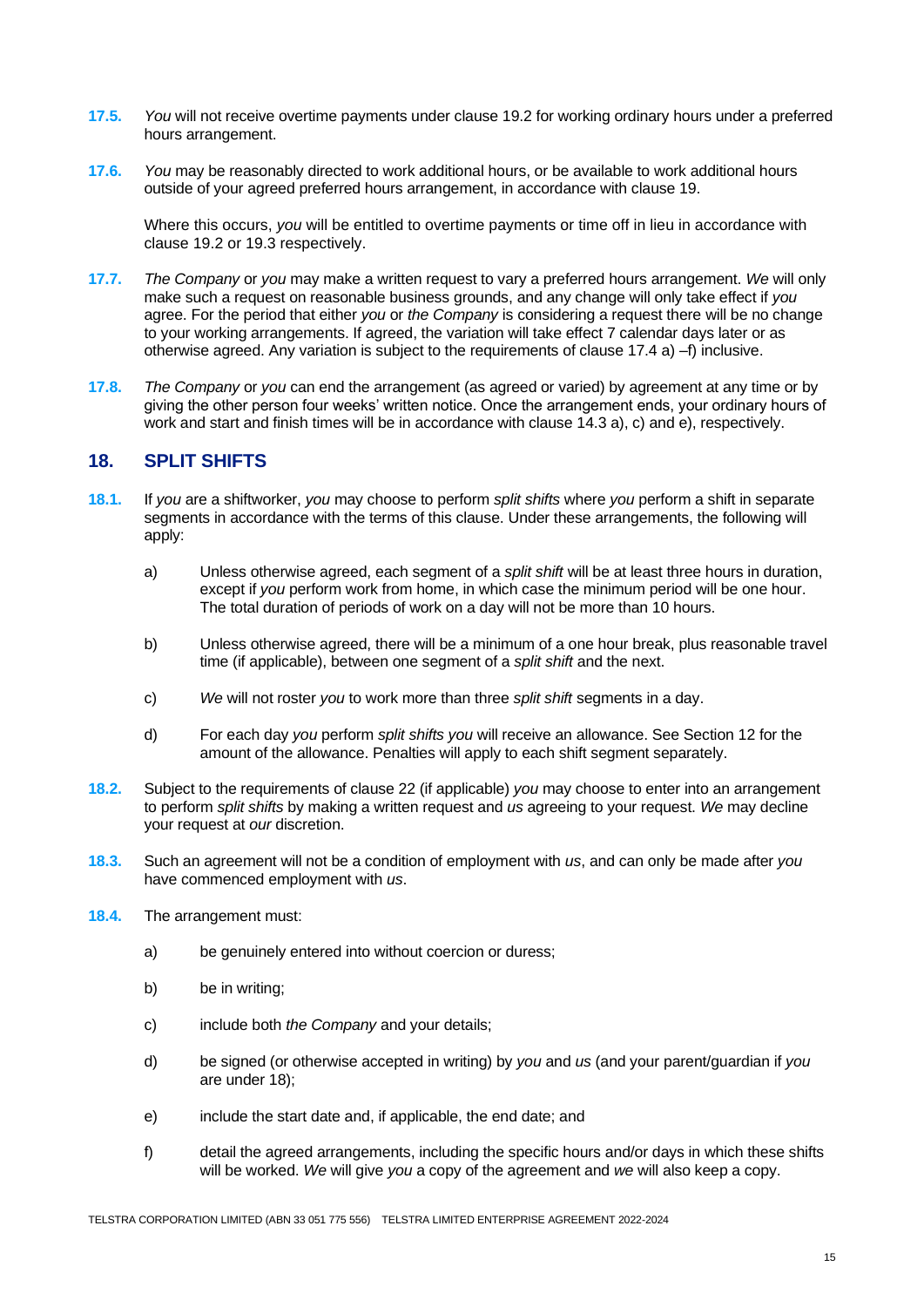- **18.5.** *The Company* or *you* may make a written request to vary a *split shift* arrangement. *We* will only make such a request on reasonable business grounds, and any change will only take effect if *you* agree. For the period that either *you* or *the Company* is considering a request there will be no change to your working arrangements. If agreed, the variation will take effect 4 weeks later or as otherwise agreed. Any variation is subject to the requirements of clause  $18.4$  a) – f) inclusive.
- **18.6.** *The Company* or *you* can end the arrangement (as agreed or varied) by agreement at any time or by giving the other person 3 months' written notice. Once the arrangement ends, each shift will be worked continuously and scheduled in accordance with clauses 14.3 d) and e).
- **18.7.** If *you* perform work under an extended shift arrangement in accordance with Appendix D, clause 18 does not apply to *you*.

### **19. ADDITIONAL HOURS**

#### **19.1. Working additional hours**

- a) *We* may require *you* to work reasonable additional hours, unless *you* are a part-time employee. *We* can request but cannot require a part-time employee to work additional hours.
- b) If *we* ask *you* to work additional hours *you* may refuse to work them if:
	- i) the request is unreasonable; or
	- ii) your refusal is reasonable; or
	- iii) *you* are a part-time employee
- c) Matters to be taken into account when considering what's reasonable include:
	- i) the nature of the work performed by the employee;
	- ii) *our* business requirements;
	- iii) any risks to the health and safety of the employee;
	- iv) the employee's personal circumstances, including any family or carer responsibilities; and
	- v) how much notice the employee is given of the additional hours.

#### **19.2. Overtime Payments**

- a) If *we* authorise *you* to work additional hours and *you* are not an *Exempt Employee*, *we* will pay *you*:
	- i) an additional payment of 50% for the first 3 hours per day/shift and an additional payment of 100% after that, where the additional hours are outside the span of ordinary hours, or outside the regularly scheduled full-time equivalent ordinary hours, or, where *you* have chosen to enter into an agreed preferred hours arrangement under clause 17, outside of those agreed hours;
	- ii) an additional payment of 100% for all additional hours on a Saturday, but only if *you* are a shiftworker;
	- iii) an additional payment of 100% for all additional hours on a Sunday;
	- iv) an additional payment of 150% for all additional hours on a public holiday;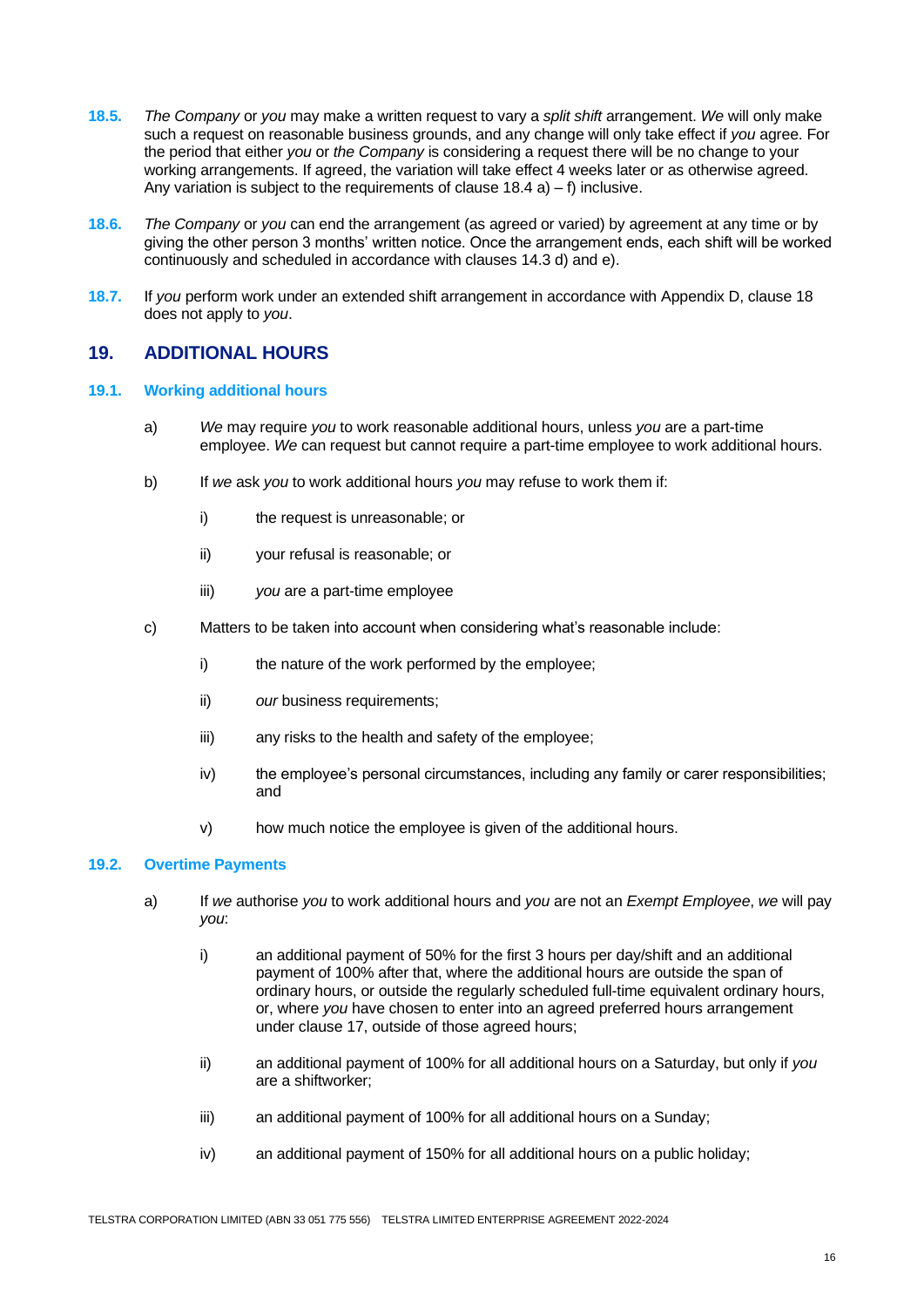- v) eligible *Workstream Employees* in the *Technical (TW)* or *Customer Field (CFW)* Workstreams who perform critical activities (e.g. planned events including outages, cutovers and special events) will be paid an additional payment of 100% for all overtime worked between 11:00pm and 7:00am in lieu of any other overtime payment.
- b) If we require a *Job Family Employee* classified at *Band* 3ii, 4i or 4ii, to perform overtime not continuous with ordinary hours work (excluding meal breaks) in a non-restriction situation under this *Agreement*, this minimum engagement period is four hours at the applicable rate of pay under the *Agreement* for each separate attendance. This does not apply to:
	- i) a Customer Support (Technical) Job Family Employee;
	- ii) a *Job Family Employee* working scheduled additional hours from home in accordance with clause 19.4 of this *Agreement*;
	- iii) a *Job Family Employee* performing essential customer servicing in accordance with clause 67 of this *Agreement*; and
	- iv) a *Job Family Employee* working additional hours in an emergency situation in accordance with clause 69 of this *Agreement*.
- c) If *you* work part-time, *you* will be paid at ordinary rates until *you* have worked ordinary hours equivalent to a full-time employee. After that, any additional hours worked will be paid at the above rates. Additional hours worked and paid at ordinary rates will count towards accrual of annual leave and personal leave.

#### **19.3. Time in lieu**

If *you* would prefer to take time in lieu instead of receiving an overtime payment for additional hours, *you* can request this. Time in lieu is taken on an hour for hour basis and must be approved by your manager. If the time off is not taken within 4 weeks, *you* will be paid for the additional hours at the above overtime rates.

#### **19.4. Scheduled additional hours worked from home**

- a) If *we* schedule *you* and *you* agree to work additional hours from home (not continuous with your ordinary hours) and *you* are not an *Exempt Employee*, *we* will pay *you* an additional payment of 100%, subject to a minimum payment of 1 hour.
- b) *You* will be given at least 2 working days' notice to work additional hours from home, unless *you* agree to a shorter period with your manager.
- c) If *you* choose to work at a *Company* location instead of working from home, *you* will only be paid as if *you* worked from home.

# **20. WORK ON A PUBLIC HOLIDAY**

If *you* work ordinary hours on a public holiday and *you* are not an *Exempt Employee*, *we* will pay *you* an additional payment of 150% for all ordinary hours *you* work.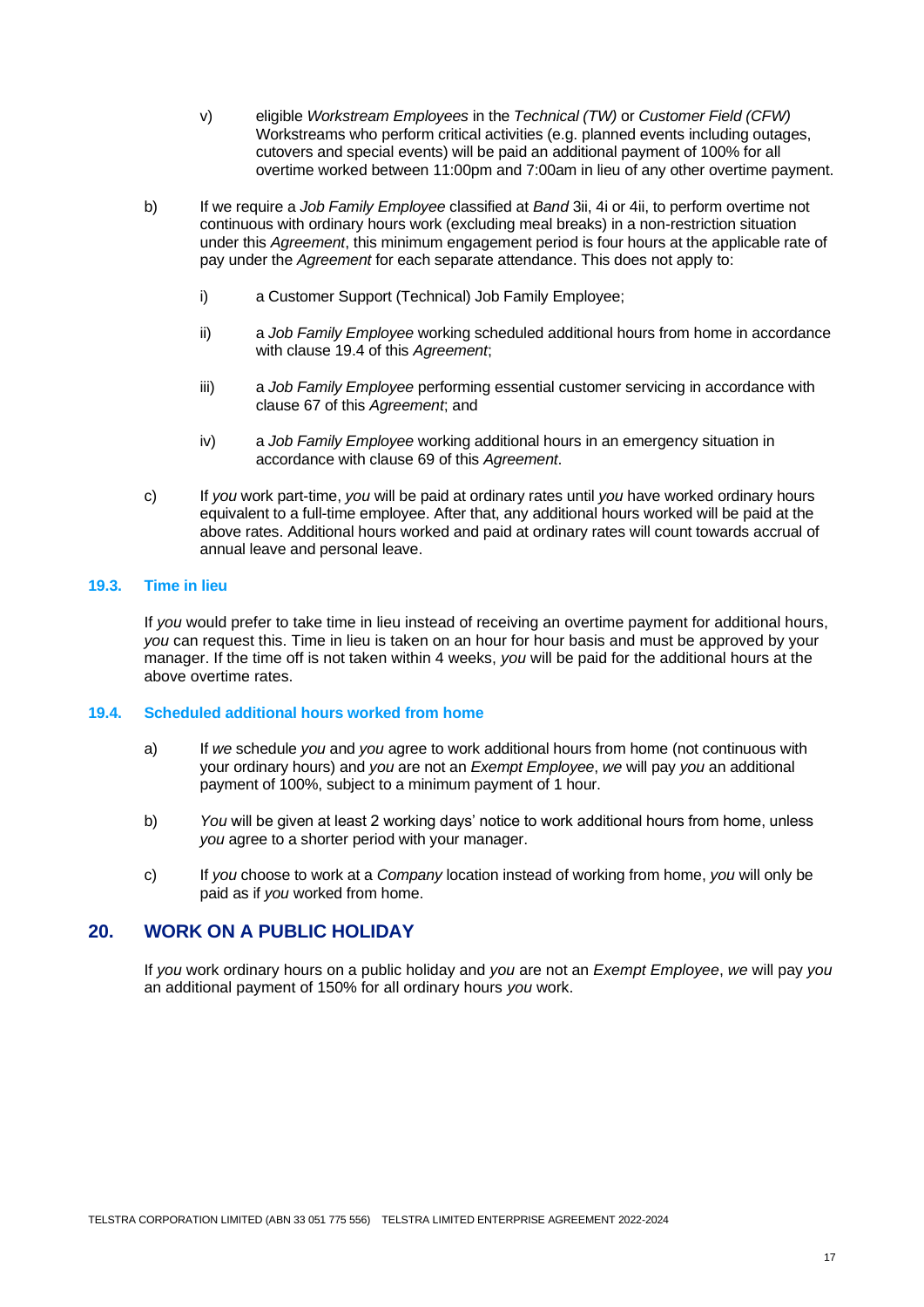# **SECTION 5:** FLEXIBLE WORK

# **21. WORKING FLEXIBLY**

- **21.1.** The following principles reflect the objectives of *the Company* about working flexibly:
- **21.2.** *The Company* supports our employees to work flexibly where it meets their needs and those of our customers and business operations.
- **21.3.** In accordance with *Company* policy, *the Company* is committed to continuing to support flexible working where possible, including hybrid working arrangements, such that many of our employees can continue to divide their time working between home and the office. Your requests will be considered by *the Company* and only refused on reasonable business grounds. Such arrangements can be made in conjunction with other flexible working arrangements.
- **21.4.** *The Company* recognises that sometimes employees need the flexibility to balance their work with their commitments outside of work such as family, carer or lifestyle commitments. Examples of flexible work arrangements may include, but are not limited to, 9 day fortnights, change in work location or compressed working weeks.
- **21.5.** *You* can visit the flexible working arrangements site on the intranet for more information on your ability to request flexible work arrangements under *Company* policy.
- **21.6.** Section 6: Consultation, dispute resolution and union matters does not apply to flexible work arrangements made under this clause. Details on the resolution procedure are contained in *Company*  policy.

# **22.** *NES* **FLEXIBILITY ARRANGEMENTS**

- **22.1.** *You* may request a change in working arrangements, such as hours of work, your pattern of work or work location if *you* are a permanent employee with at least 12 months' *Continuous Service* or an *Eligible casual employee*, and *you*:
	- a) are the *parent*, or have responsibility for the care, of a child who is of school age or younger;
	- b) are a carer (within the meaning of the *Carer Recognition Act 2010*);
	- c) have a disability;
	- d) are 55 or older;
	- e) are experiencing family or domestic violence, or
	- f) provide care or support to a member of your household or immediate family who requires care and support because of family or domestic violence.
- **22.2.** *You* must make any request in writing, setting out the details of the change sought and the reasons for the change.
- **22.3.** *We* will provide a written response with reasons within 21 days and can only refuse your request if *we* have reasonable business grounds to do so.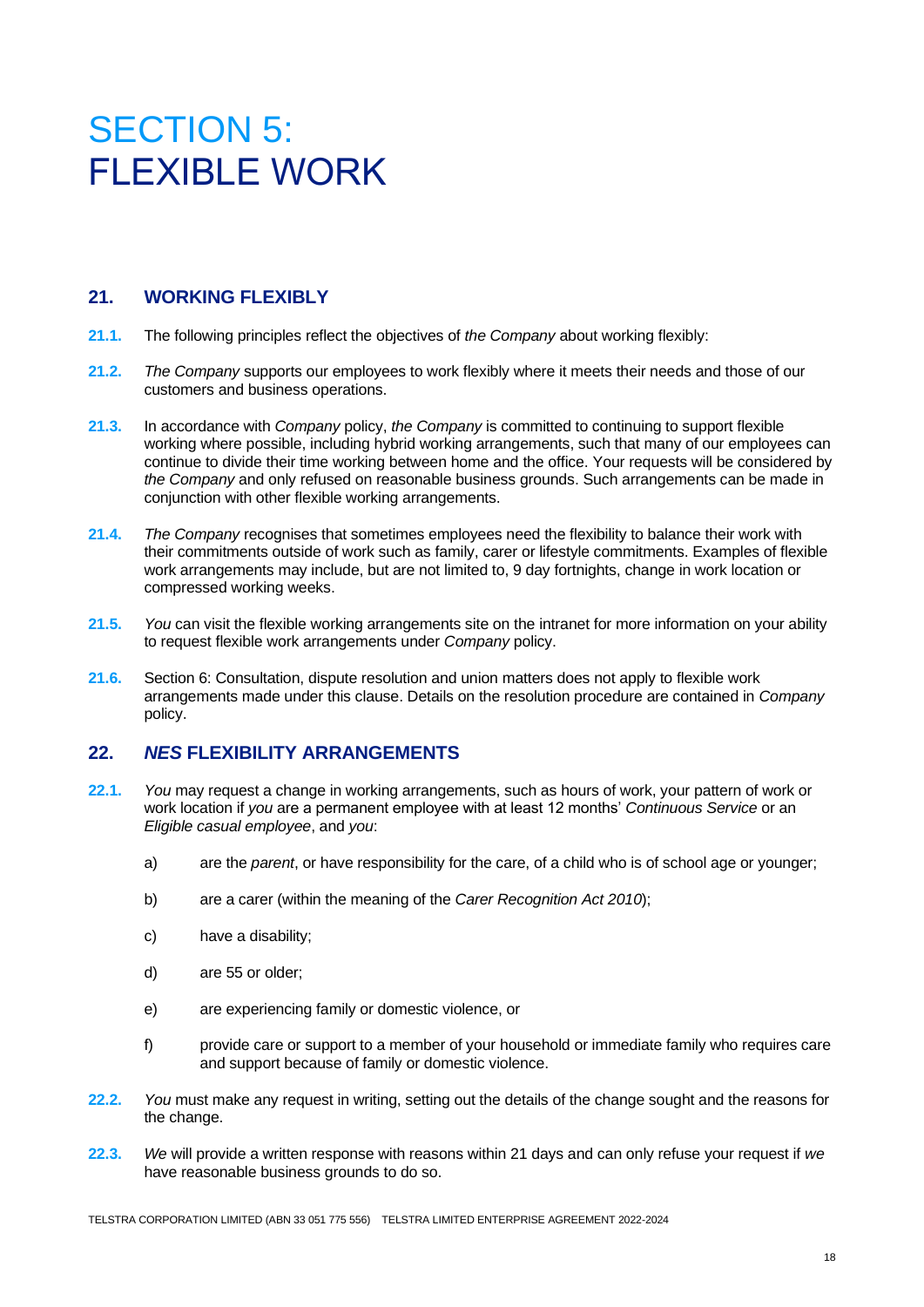### **23. INDIVIDUAL FLEXIBILITY AGREEMENTS**

- **23.1.** *We* may agree with *you*, on an individual basis, to make an individual flexibility agreement. *We* can do this to vary the effect of this *Agreement* so long as the arrangement is to meet *our* and your genuine needs and both *the Company* and *you* genuinely agree to it.
- **23.2.** *You* may be represented, including by a union, in any discussions *you* have with *us* about an individual flexibility agreement.
- **23.3. An individual flexibility agreement can deal with any of the following:**
	- a) arrangements about when work is performed;
	- b) overtime and penalty rates;
	- c) allowances; and/or
	- d) leave loading.

#### **23.4. It must:**

- a) be in writing;
- b) include both *the Company* and your details;
- c) be signed by *you* and *the Company* (or your parent/guardian if *you* are under 18);
- d) set out the terms of this *Agreement* whose effect will be varied by the individual flexibility agreement and how they will be varied;
- e) set out how *you* will be better off overall as a result of the flexibility agreement; and
- f) state when it starts to operate.

#### **23.5.** *We* **must ensure that:**

- a) The terms of the individual flexibility agreement:
	- i) result in *you* being better off overall than *you* would be if no agreement was made; and
	- ii) are about permitted matters and are not unlawful terms as required by the Fair Work Act 2009.
- b) *We* give *you* a copy of the agreement within 14 days of it being agreed.
- **23.6.** *The Company* or *you* can end the individual flexibility agreement by agreement at any time or by giving the other person 28 days' written notice.
- **23.7.** Any individual flexibility agreement in place immediately before this *Agreement* started to operate will continue as if it were made under this *Agreement.*

#### **24. GROUP FLEXIBILITY AGREEMENTS**

- **24.1.** Sometimes, within a workgroup, *the Company* or employees may want to vary the effects of the terms of this *Agreement*.
- **24.2. A workgroup and its manager can agree to change:**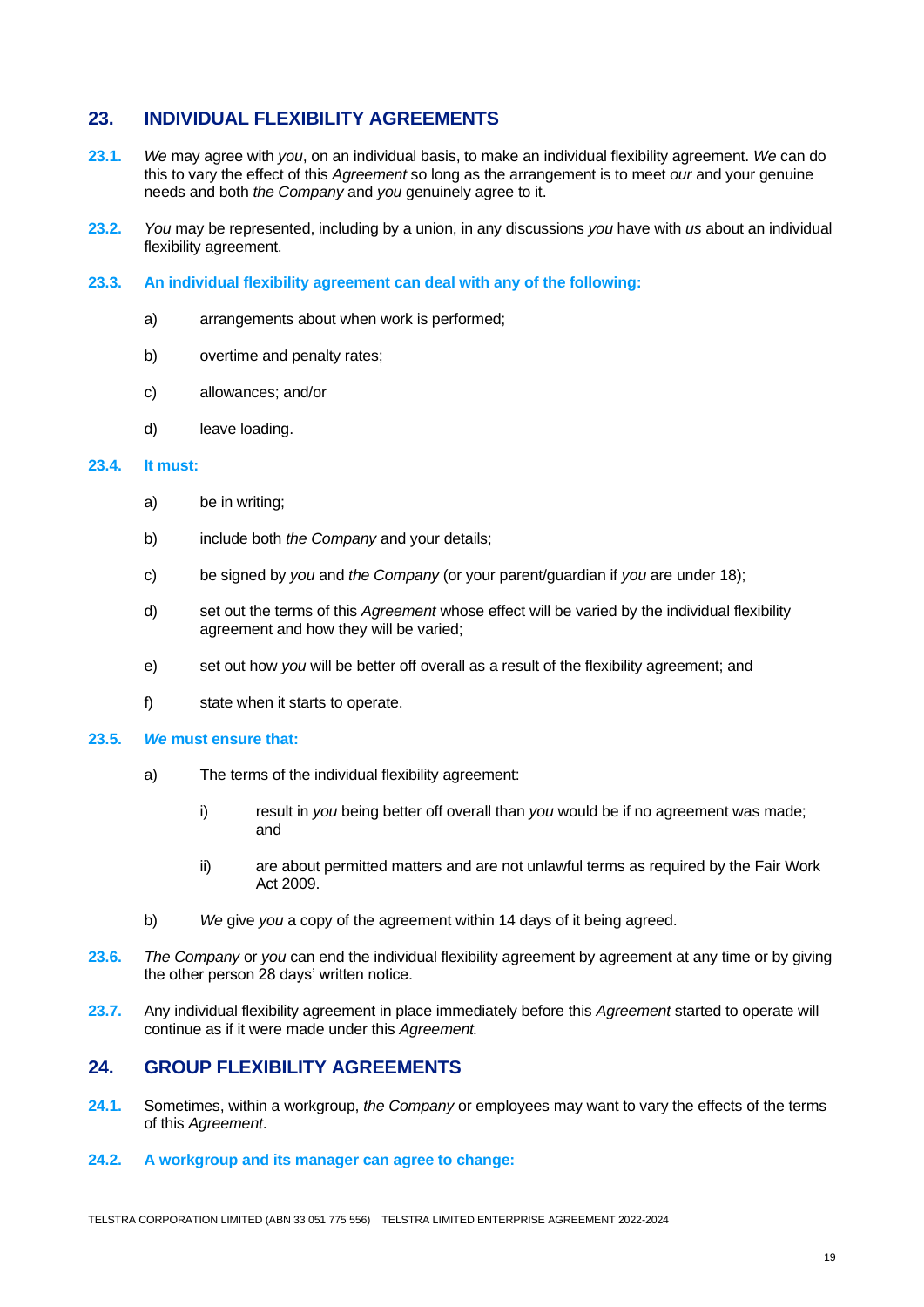- a) the days of the week on which ordinary hours of work are performed;
- b) the number of ordinary hours worked each day; and/or
- c) the span of hours.

#### **24.3. The limits within which the group flexibility agreement will apply are:**

- a) for the number of ordinary hours per day up to 10 hours per day;
- b) for the span of hours 7:00am to 7:00pm

except for as provided by the Extended Shift Arrangement Guidelines in Appendix D.

#### **24.4. The agreement must:**

- a) be in writing;
- b) be approved by a majority of employees employed in the workgroup at the time through a formal vote of the employees;
- c) be notified to the State office of the relevant union at least 14 days before the arrangement starts (and the union will not unreasonably oppose the agreement); and
- d) ensure that the employees are not disadvantaged in relation to their entitlements under this *Agreement*.
- **24.5.** Either *the Company* or the employees in the workgroup (by majority vote) can end the agreement by giving the other person at least 14 days' written notice. If this happens, there will be no financial consequence (for example, no shift closure payments).
- **24.6.** A group flexibility agreement overrides the effect of other terms of this *Agreement* to the extent of any inconsistency, with the exception of the Extended Shift Arrangement Guidelines referred to in clause 15.4 g), where applicable.
- **24.7.** Any group flexibility agreements in place immediately before this *Agreement* started to operate will continue as if they were made under this *Agreement.*
- **24.8.** If *you* agree under a group flexibility agreement to change the days of the week on which *you* perform your ordinary hours to a Saturday or Sunday, *we* will pay *you* an additional payment of 50% for ordinary hours on a Saturday and an additional payment of 100% for ordinary hours on a Sunday. No overtime or penalty rates will apply to these hours.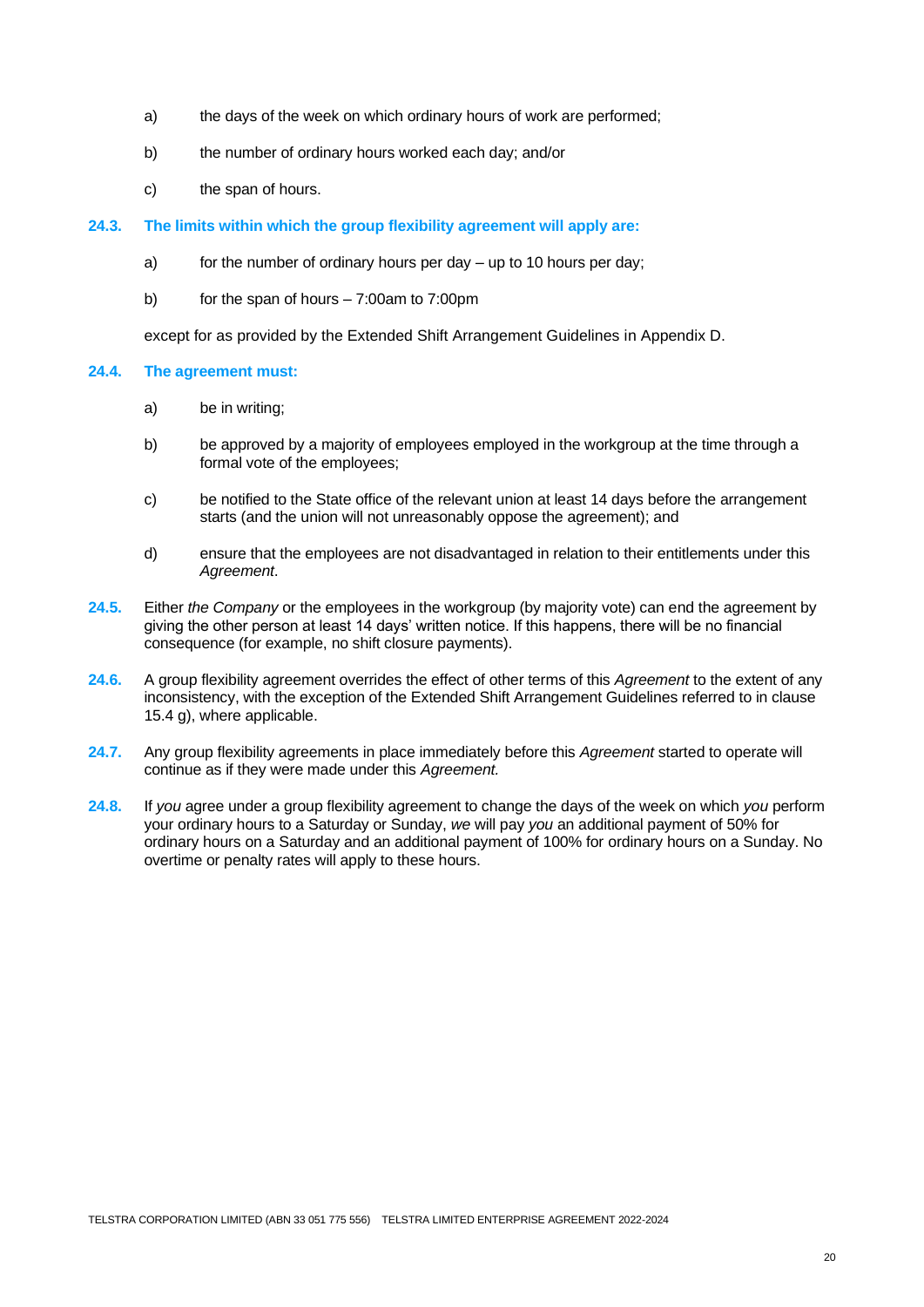# SECTION 6: CONSULTATION, DISPUTE RESOLUTION AND UNION MATTERS

# **25. CONSULTATION**

- **25.1.** The telecommunications and information services industry is highly competitive and constantly changing*. The Company* remains committed to providing secure employment but must also ensure that the business remains profitable and is managed in the interests of *the Company* and employees.
- **25.2.** Some business decisions will impact on employees' work and personal life. *We* will try and minimise this impact as much as possible and the consultation arrangements in this *Agreement* will assist with this. Employees may have a representative of their choice, including a union, during consultation.

#### **25.3. Consultation principle**

Employee consultation means involving employees and their chosen representatives in the decision making process by seeking their views in relation to changes that fall within these consultation provisions and giving them a bona fide opportunity to influence the decision maker.

#### **25.4. Consultation about major change**

- a) If *the Company* makes an initial decision to introduce major changes which have a demonstrable impact on employees, *we* will consult with employees who may be affected and their union(s) as early as practicable.
- b) Examples of situations where *we* will consult include:
	- i) the introduction of significant new technology which has an impact on the way work is done;
	- ii) significant outsourcing proposals, including offshoring of work;
	- iii) major change to the composition, operation or size of *our* workforce;
	- iv) a proposal that is likely to result in 15 or more redundancies;
	- v) where a proposal would significantly diminish job opportunities;
	- vi) changes to *Company* policy that have a demonstrable effect on employment conditions;
	- vii) significant need to retrain employees;
	- viii) the relocation of a group of employees more than 10km from their current workplace;
	- ix) significant local proposals which may have a demonstrable effect on employees, e.g. significant changes to duties, significant changes to shift patterns for a workgroup etc;
	- x) where a proposal would result in employees moving within the Telstra Group in accordance with clause 50.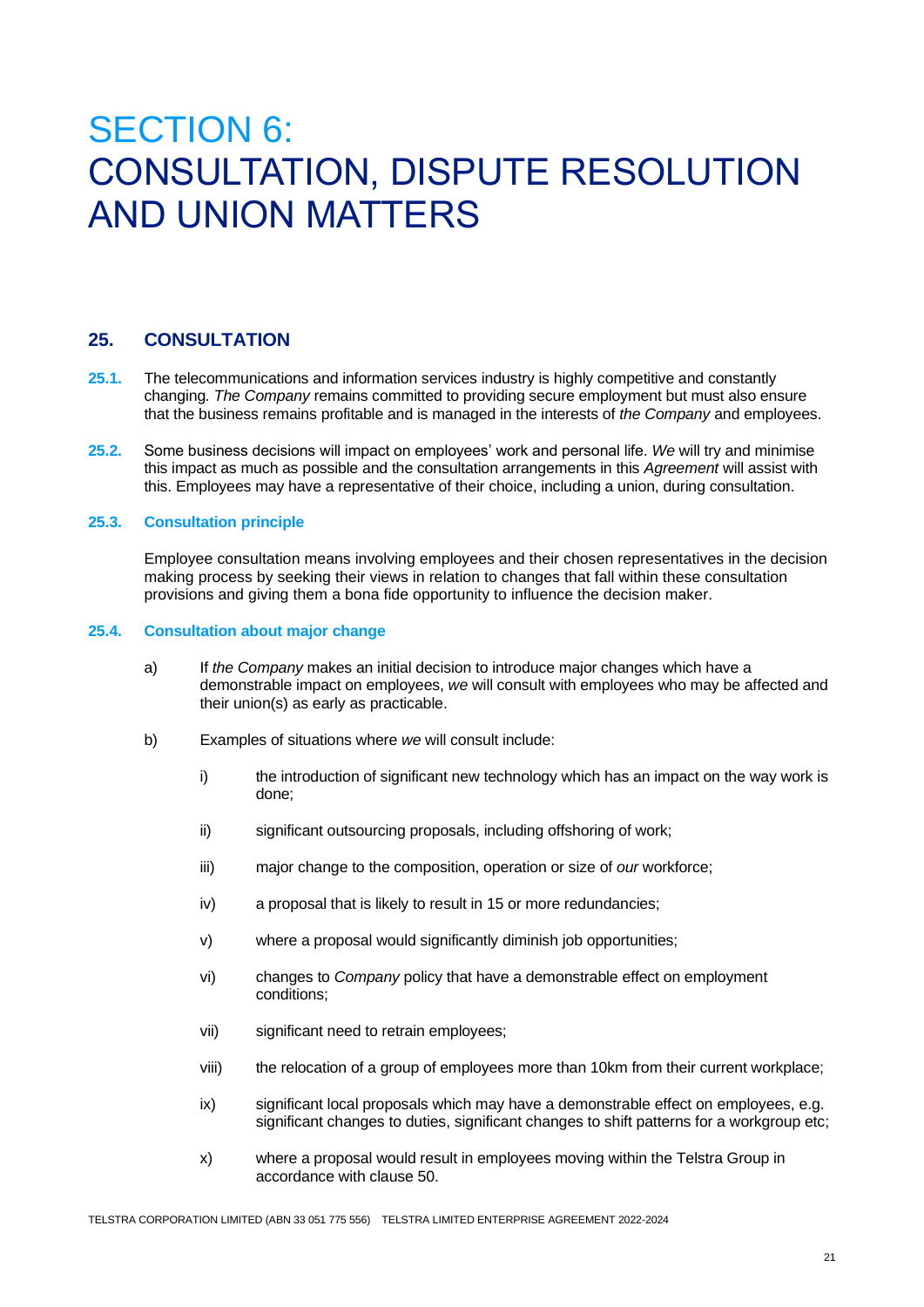- c) *We* will consult about:
	- i) the introduction of the major change;
	- ii) the effect the major change is likely to have; and
	- iii) the measures that *we* will take to avoid or reduce the adverse effects of the major change to employees.
- d) Prior to making a final decision, *we* will consider any matters raised by employees and their unions about a major change and give reasons for *our* final decision.

#### **25.5. Consultation about changes to employees' regular roster or ordinary hours of work**

Where *the Company* decides to change an employee's or group of employees' regular roster or ordinary hours of work, *we* will consult with affected employees and any representative that they nominate and will:

- a) provide information about the change (but not confidential or commercially sensitive information);
- b) invite the employees to give their views about the impact of the change; and
- c) genuinely consider any feedback given about the change.

The requirement to consult under this clause does not apply to employees with irregular, sporadic or unpredictable working hours.

#### **25.6. Consultation about avoiding/reducing the effects of redundancies**

Where a job is redundant *we* will give *The Unions* entitled to represent the employee the opportunity to consult with *the Company* about the measures being taken to avoid or reduce the adverse effects of the redundancy. The consultation will not affect or delay the Redundancy, Placement Period and Retrenchment processes set out in Sections 8, 9 and 10.

#### **25.7. Consultation about performance principles**

- a) *The Company* will consult with *The Unions* covered by this *Agreement* quarterly (or otherwise as agreed) about how the following matters apply to employees:
	- i) *The Company's* performance management principles and practices;
	- ii) performance pay arrangements (including the annual remuneration review);
	- iii) other relevant matters about performance principles;
- b) *We* will consider and respond to the issues that *The Unions* raise during the meetings.
- c) This consultation obligation will be about organisational level performance principles and practices only, not individual performance management or pay issues.
- d) As part of this consultation, *we* will meet with *The Unions* to discuss *the Company's* overall performance and the distribution of pay increases for *Job Family Employees* at an organisational level. *We* will consult with *The Unions* about the pay increase distribution matrix and will, following consultation, publish the matrix on the intranet.

### **26. EMPLOYEE SUPPORT, WORKPLACE DELEGATES AND UNION TRAINING**

**26.1.** Union membership is a matter of choice. *The Company* respects freedom of choice and an employee's choice to join or not join a union.

TELSTRA CORPORATION LIMITED (ABN 33 051 775 556) TELSTRA LIMITED ENTERPRISE AGREEMENT 2022-2024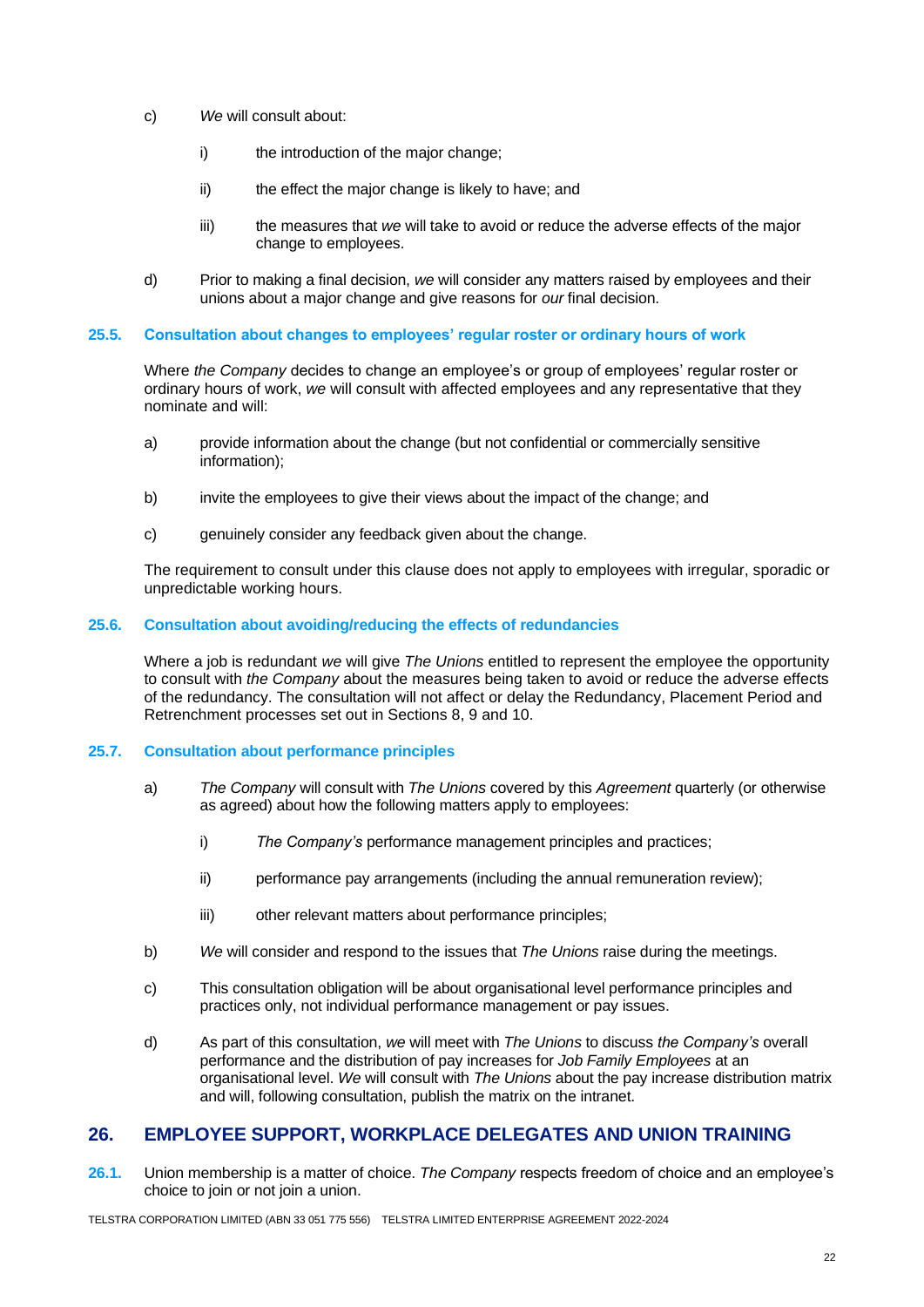- **26.2.** *We* recognise that employees are entitled to be supported by their union, or any other representative of their choice, in relation to matters affecting their employment.
- **26.3.** *We* acknowledge and respect the role played by workplace delegates accredited by *The Unions*  covered by this *Agreement* in representing and supporting union members.
- **26.4.** Workplace delegates, when acting on behalf of *The Unions*, have the right to be treated fairly and to perform their role as a workplace delegate without any discrimination in their employment.
- **26.5.** *We* agree that workplace delegates can:
	- a) have access to reasonable facilities during working time, including meeting rooms, phone, email and official *Company* networking tools to consult with members or the union;
	- b) represent members at *Company*/union consultation meetings or at union forums.
- **26.6.** Unions and workplace delegates recognise the importance of customer service in the success of *the Company* and will ensure that their activities do not impact on the efficient operation of *the Company.*
- **26.7.** *The Company* and *the Unions* will comply with the terms of the Fair Work Act 2009 regarding right of entry.
- **26.8.** Workplace delegates will be able to attend formal training courses on workplace relations during work time.
- **26.9.** Release from duties to attend the course will be arranged to minimise any adverse impact on *our*  operational requirements.
- **26.10.** A workplace delegate must give *us* at least 6 weeks' notice, or less by agreement, of the intention to attend the training course, and will provide *us* with details of course content and duration. Workplace delegates across *The Unions* can access a pool of 260 days, each calendar year.
- **26.11.** A workplace delegate attending a course will be paid ordinary time earnings which are normally payable during the release period.
- **26.12.** *We* will permit access to or the erection of notice boards (including to workplace delegate managed groups on Yammer, or its replacement) to facilitate communication between employees and union representatives.

### **27. HOW DISPUTES ARE RESOLVED**

- **27.1.** *The Company* aims to provide a productive, safe and non discriminatory environment for its employees. This environment should be characterised by co-operation, mutual respect and open communication between employees and managers.
- **27.2.** The *Parties* want to avoid disputes about things covered in this *Agreement,* or about the *NES*. But if disputes occur, this is how they must be resolved.
- **27.3.** *You* may be assisted by your union or another representative of your choice at any step in this process.

#### **27.4. Step 1**

Talk to your manager about the issue in dispute as soon as *you* can and ask him/her to resolve it. Your manager must try to resolve the dispute within 5 working days of *you* first asking for it to be resolved.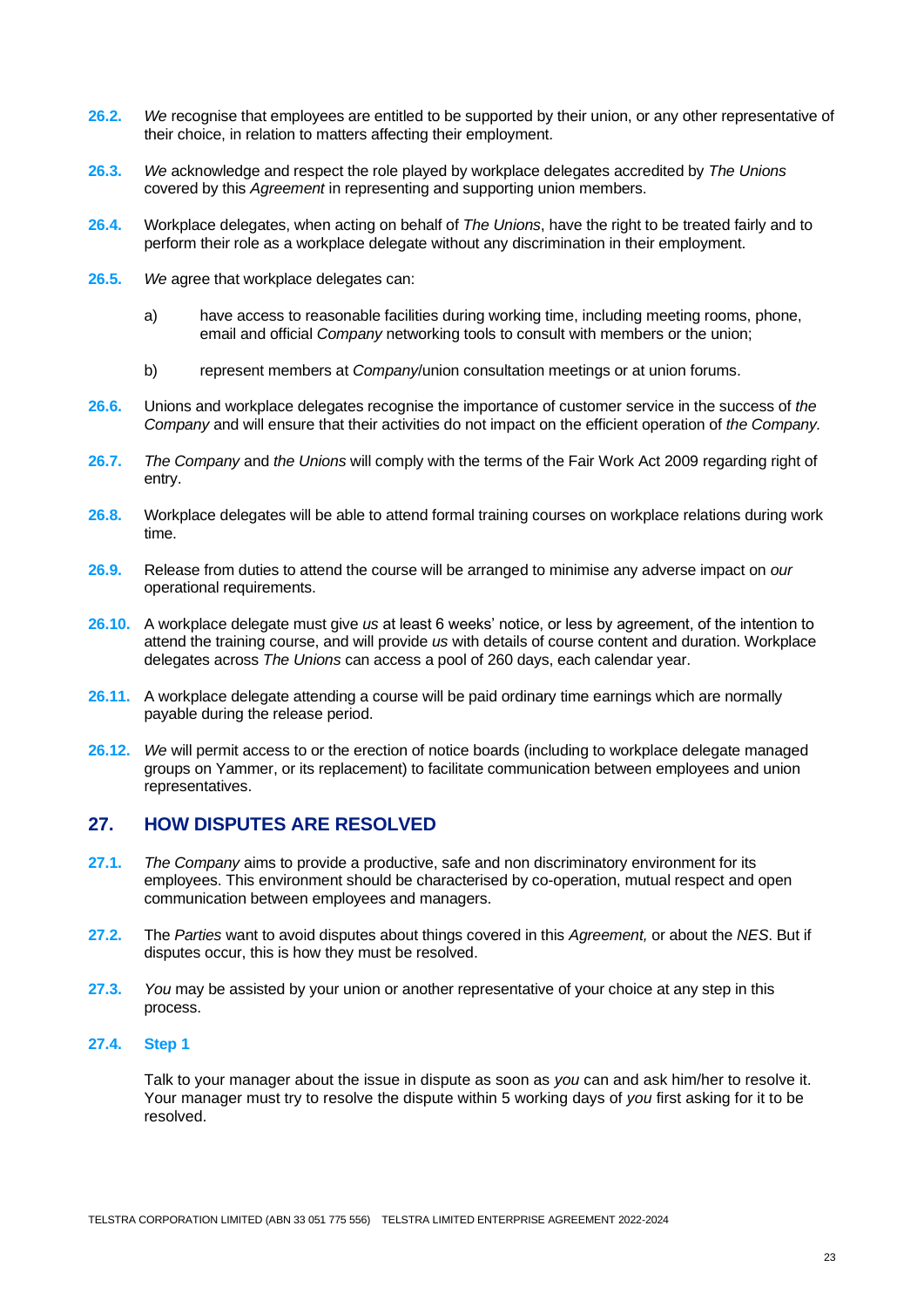#### **27.5. Step 2**

If that doesn't resolve the dispute, ask your manager's manager (your 2-up manager) to resolve the dispute. *You* or your union/representative must do this within 5 working days (or such time as is reasonable in the individual circumstances) of your manager being unable to resolve the dispute. Your 2-up manager must try to resolve the dispute within 5 working days and may seek assistance from a more senior manager if required.

#### **27.6. Step 3**

- a) If the dispute still hasn't been resolved, ask the Executive Employee Relations in Transformation, Communications and People to resolve the dispute. *You* or your union/representative must do this within 5 working days (or such time as is reasonable in the individual circumstances) of your 2-up manager being unable to resolve the dispute. HR must try to resolve the dispute within 5 working days.
- b) While steps 1 to 3 are being followed:
	- i) *you* must work normally; and
	- ii) *we* must not implement anything that is in dispute.

#### **27.7. Step 4**

If the dispute still hasn't been resolved, *you* or your union/representative or *the Company* may refer the dispute to the Fair Work Commission for conciliation. The Fair Work Commission's role is limited to providing assistance in an attempt to resolve, if possible, the dispute.

#### **27.8. Step 5**

If conciliation does not resolve the dispute *you* or your union/representative or *the Company* may ask the Fair Work Commission to arbitrate the dispute and the Fair Work Commission must do so.

#### **27.9. Other rules applying to disputes**

- a) To avoid doubt, this process:
	- i) does not prejudice the position of a party in a genuine health and safety situation; and
	- ii) applies to disputes over whether *the Company* has reasonable business grounds to refuse a request under the *NES* for flexible working arrangements or a request under the *NES* for extended parental leave.
- b) While steps 4 and 5 are being followed, *we* may implement anything that is in dispute. However, if *we* do, it is not intended to influence the outcome of steps 4 and 5 in any way.
- c) *You*, your union/representative (if *you* have one) and *the Company* must follow each step and not skip any, regardless of the nature of the dispute.
- d) *You*, your union/representative (if *you* have one) and *the Company* must also follow all of the time limits in this dispute resolution process. This is because it is in everyone's interests that disputes are resolved quickly.
- e) Occasionally, there may be a good reason why it is not possible to follow all of the steps or time limits.

Accordingly:

i) the steps and time limits can be waived if *you* and the Executive - Employee Relations, in each case acting reasonably, agree to this; and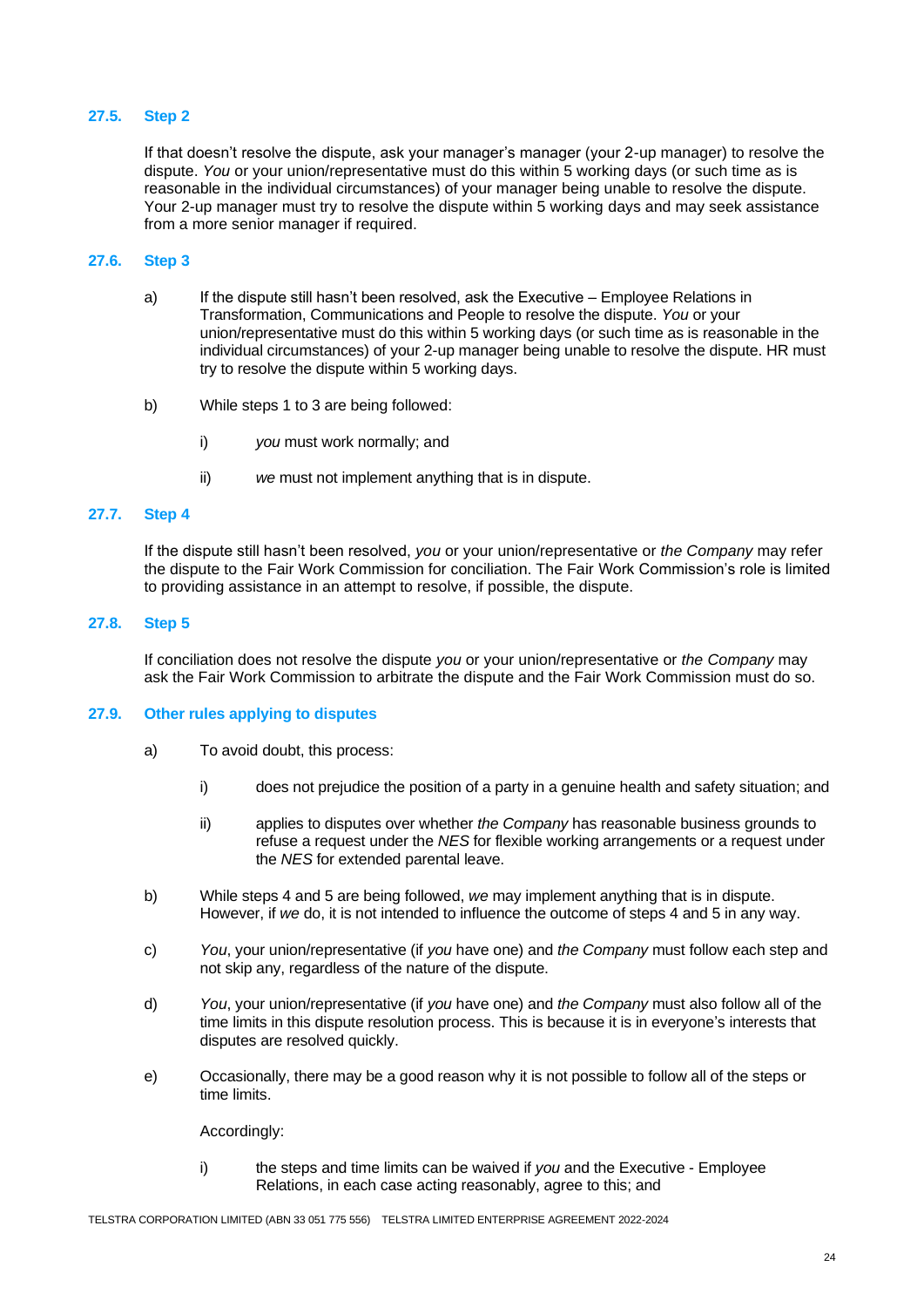- ii) *you* can go straight to step 3 in the case of urgent disputes where the matter in dispute is due to be implemented in the time taken to undertake steps 1 and 2 (i.e, a decision that is due to be finally implemented in the next 15 working days).
- f) Where a dispute concerns work which is subject to a procurement code or guidelines, any decision under step 5 will observe the requirements of the applicable code or guidelines, as in force from time to time.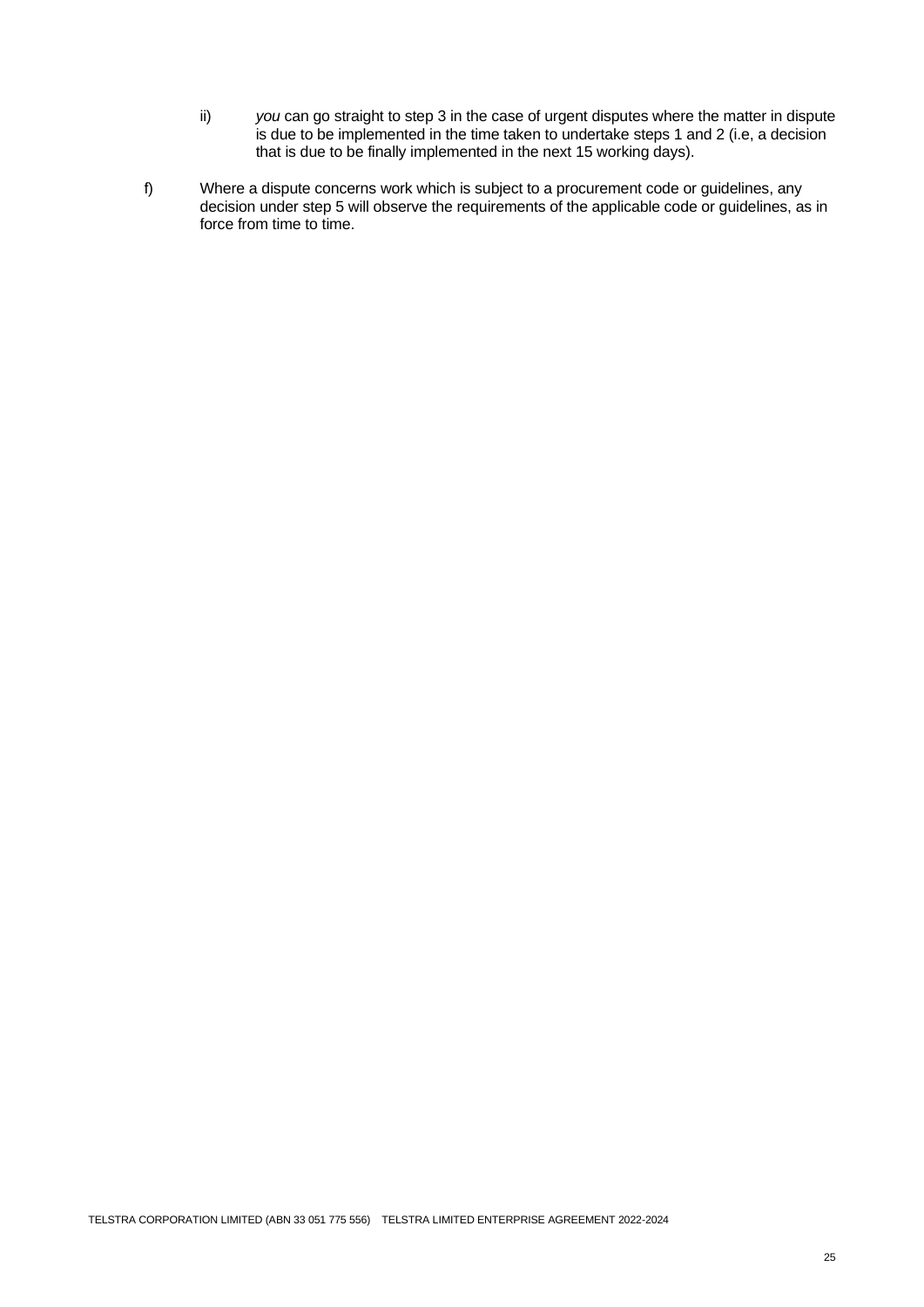# SECTION 7: LEAVE AND PUBLIC HOLIDAY ENTITLEMENTS

Other than long service leave and unpaid family and domestic violence leave, this Section does not apply to casual employees (see Section 3).

Some of the detail about leave entitlements is set out in *Company* policy, which *you* can find on the intranet. However, your entitlements and some important points about them are set out below.

# **28. HOW** *WE* **CALCULATE LEAVE ENTITLEMENTS**

- **28.1.** The entitlements set out in this Section are for full-time employees working standard hours, unless otherwise stated.
- **28.2.** Subject to the *NES*, if *you* work part-time *you* get a reduced entitlement based on the ordinary hours *you* actually work.
- **28.3.** If *you* don't work standard hours, *you* get leave equivalent to a full-time employee (or part-time employee, if *you* work part-time), but in most cases calculated on an hourly basis. By way of example, if *you* work an average 36¾ hour week but work a 9-day fortnight *you* would get 147 hours of annual leave (which is 4 weeks x 36¾ hours) and 110¼ hours personal leave (which is the equivalent of 15 days x 7.35hrs).
- **28.4.** Section 13 explains how *we* calculate your pay for the purposes of paying your leave entitlements.

# **29. ANNUAL LEAVE**

#### **29.1. Your entitlement**

- a) *You* get 4 weeks of paid annual leave each year. Your leave accrues progressively throughout the year, is credited to *you* monthly and is cumulative.
- b) If *you* are a *Continuous Shiftworker*, *you* may get up to 1 additional week (7 consecutive days including non- working days) of paid annual leave each year. *You* are a shift worker for the purposes of the *NES* and will be entitled to the additional week after working 10 Sundays in any calendar year. If *you* work fewer than 10 Sundays, *you* will be given a pro rata entitlement of ½ day for each Sunday worked. If *you* work overtime on a Sunday, it will count towards your leave entitlement so long as your overtime period is at least as long as the normal rostered shift.

#### **29.2. Taking annual leave**

- a) *You* must agree with your manager when *you* will take annual leave. Your manager will act reasonably when trying to accommodate requests, having regard to *our* business requirements.
- b) *We* may direct *you* to take leave if it's reasonable to do so. Examples of when *we* might do this include:
	- i) if *we* are shutting down all or part of the business for a period, such as over Christmas or New Year;

TELSTRA CORPORATION LIMITED (ABN 33 051 775 556) TELSTRA LIMITED ENTERPRISE AGREEMENT 2022-2024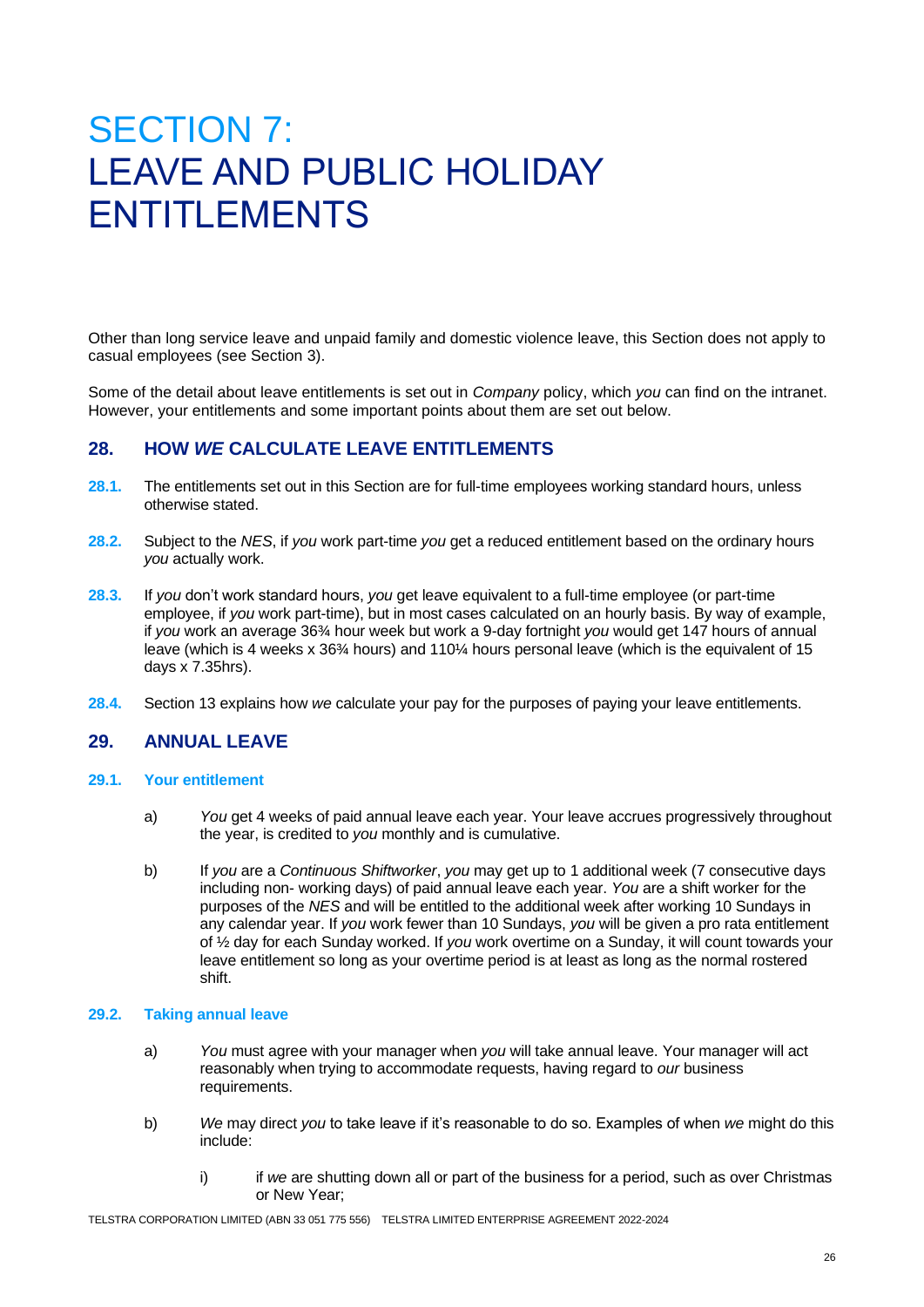- ii) if *you* have accrued more than 6 weeks of annual leave (7 weeks for *Continuous Shiftworkers*) – though *we* won't leave *you* with less than 4 weeks of accrued annual leave if *we* do this (or 5 weeks if *you* are a *Continuous Shiftworker*).
- c) If *you* are on annual leave and *you* need to take some other form of leave (for example, personal leave), *we* will re-credit your annual leave if the other form of leave is approved.

#### **29.3. Cashing out your annual leave**

*You* can choose to cash out an amount(s) of annual leave so long as *you* still have at least 4 weeks of accrued annual leave left. *You* and *the Company* must agree to this in writing each time. *You* will be paid the full amount that *you* would have been paid if *you* had taken that annual leave. *You* can find more details in the relevant *Company* policy.

#### **30. BUYING EXTRA LEAVE**

Once a year (usually in August/September), *you* can apply to buy extra leave. If your application to buy extra leave is approved, *you* salary sacrifice some of your pay in return for the extra leave. *You* cannot buy extra leave if *you* have an accrued annual leave balance of more than 5 weeks or an accrued long service leave balance of more than 2 months. *You* can find more details about buying extra leave in the relevant *Company* policy.

### **31. PERSONAL LEAVE**

#### **31.1. Your entitlement**

- a) *You* get 15 days of paid personal leave each year, which *we* credit *you* with at the start of each leave year and which is cumulative. *You* will only be credited with a portion of this if *you* are engaged on a fixed term basis for less than 12 months.
- b) *You* can use this leave:
	- i) if *you* are sick or injured; or
	- ii) to care for a member of your immediate family or household who is sick or injured or where they are the subject of an unexpected emergency.
- c) If *you* are a *Fone Zone* employee *you* will also be credited with up to 15 days paid personal leave, pro-rated based on the proportion of one year from the date this *Agreement*  commences until your next personal leave accrual date.

#### **31.2. Taking personal leave**

- a) *You* must provide your manager with medical evidence:
	- i) if your personal leave is more than 3 consecutive work days; or
	- ii) if *you* have already taken more than 5 personal leave days during the leave year without providing evidence.
- b) *We* usually won't ask *you* to provide medical evidence for the first 5 days of paid personal leave each year.

However, *we* reserve the right to ask for medical evidence within one day of your return to work if your manager has a reasonable concern that *you* may not be entitled to take personal leave. If so and *you* are not able to provide medical evidence, *we* will accept a statutory declaration that explains the reason *you* were unable to attend work.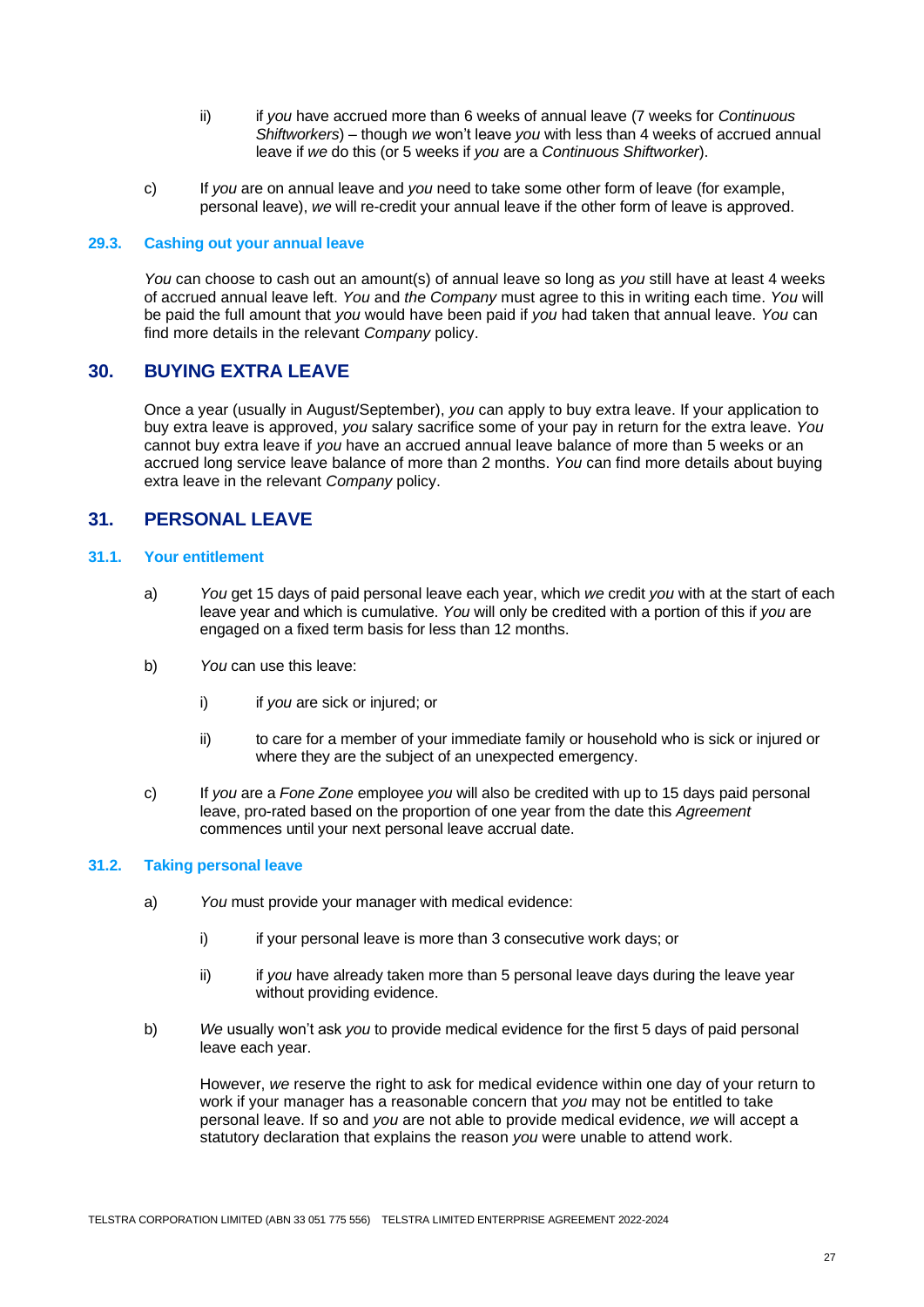# **32. FAMILY AND DOMESTIC VIOLENCE LEAVE**

- **32.1.** *We* recognise the negative impacts that family and domestic violence can cause in the broader community and the workplace.
- **32.2.** *We* support efforts to reduce the impact of family and domestic violence by providing employees experiencing the effects of family and domestic violence:
	- a) up to 20 days' paid leave per calendar year for full-time and part-time employees. This leave does not accumulate from year to year; and
	- b) up to 20 days' unpaid leave per calendar year for casual employees. At the *Company*'*s*  discretion, one or more of those days may be taken as paid leave (as set out in the *Company*'*s*  policy), to attend medical appointments, counselling, legal proceedings, relocation activity and/or any other activities related to the effects of family and domestic violence.
- **32.3.** If *you* are supporting an immediate family member or a member of your household experiencing the effects of family and domestic violence *you* may apply for personal leave.
- **32.4.** Full details of *our* family and domestic violence leave provisions can be found in *Company* policy.

# **33. GENDER AFFIRMATION LEAVE**

- **33.1.** *You* can take up to 8 calendar weeks' paid leave for the purpose of taking medical, social and/or legal steps to affirm your gender.
- **33.2.** *You* should refer to *Company* policy to find out how to take gender affirmation leave and in what circumstances it is paid.

### **34. BEREAVEMENT/COMPASSIONATE LEAVE**

#### **34.1. Your entitlement**

*You* can take 3 days of paid bereavement/compassionate leave on each occasion *you* need it:

- a) to spend time with a member of your immediate family or household who has sustained an injury or contracted or developed an illness that poses a serious risk to their life;
- b) after the death of a member of your immediate family or household;
- c) where a child in your immediate family or household is stillborn; or
- d) if *you* or your current spouse or defacto partner has a miscarriage.

#### **34.2. Taking bereavement/compassionate leave**

*You* must provide *us* with evidence that *you* need to take bereavement/compassionate leave if *we*  ask for it.

# **35. PARENTAL LEAVE**

- **35.1. Your entitlement**
	- a) The following table summarises what parental leave *you* can access:

| You are | How long must you have<br>been employed by the<br>Company? | How much leave do you get? |
|---------|------------------------------------------------------------|----------------------------|
|         |                                                            |                            |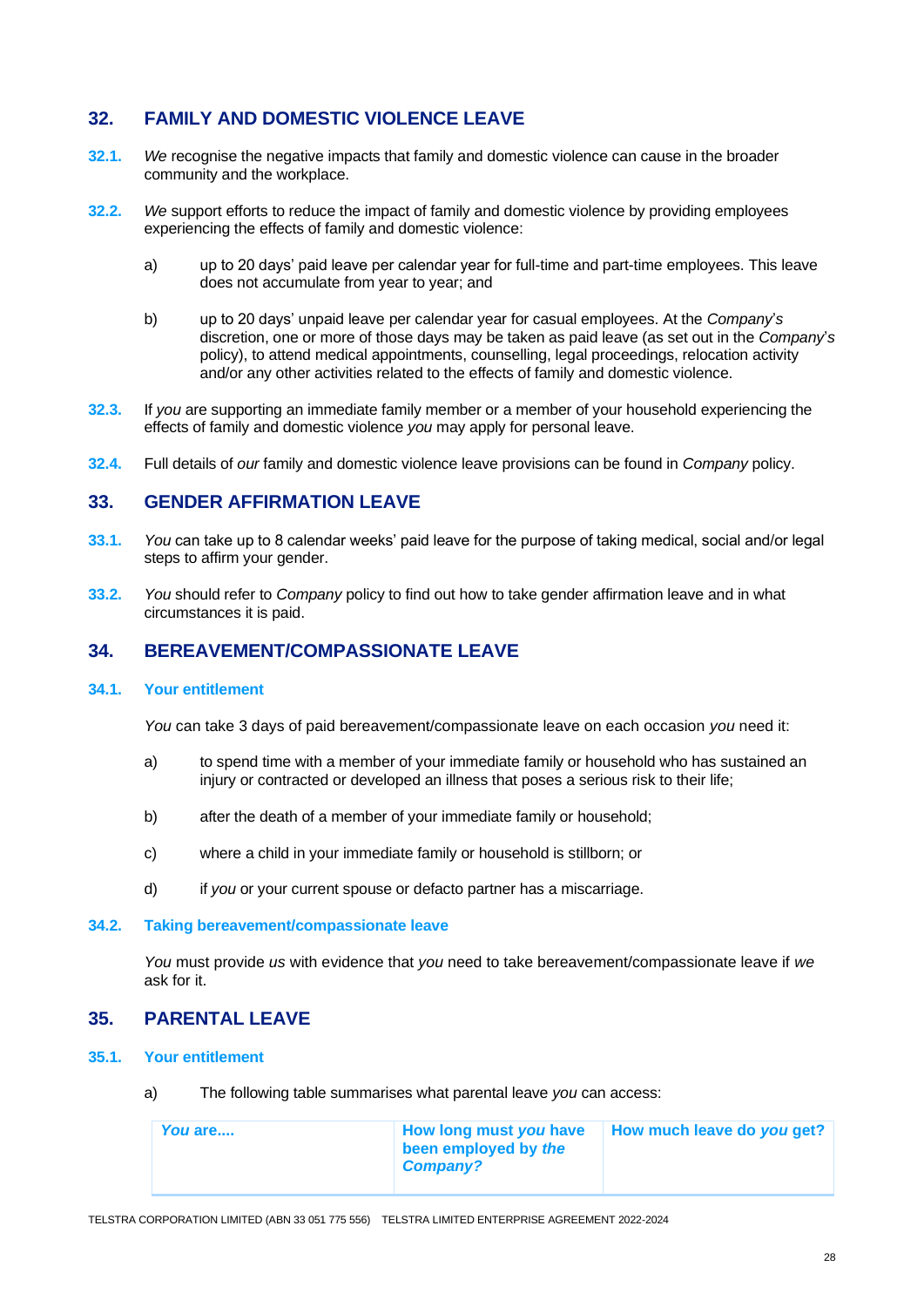| A parent, and have or will have<br>caring responsibilities for your<br>Eligible Child (or in the case of<br>the birth mother, where a<br>pregnancy ends less than 28<br>weeks before the expected date<br>of birth of the child) | Continuous Service of 12<br>months or more | You can access up to 16<br>weeks' paid leave within 12<br>months of birth or placement of<br>an Eligible Child.                                                                                                                                                                                                                                                                                                                                                                                                                                                                                                                                                                                                                                 |
|----------------------------------------------------------------------------------------------------------------------------------------------------------------------------------------------------------------------------------|--------------------------------------------|-------------------------------------------------------------------------------------------------------------------------------------------------------------------------------------------------------------------------------------------------------------------------------------------------------------------------------------------------------------------------------------------------------------------------------------------------------------------------------------------------------------------------------------------------------------------------------------------------------------------------------------------------------------------------------------------------------------------------------------------------|
| A parent, and have or will have<br>caring responsibilities for your<br>Eligible Child                                                                                                                                            | No minimum period                          | You may access up to 12<br>months' unpaid leave<br>(inclusive of any paid parental<br>leave).<br>You may also request an<br>additional 12 months' unpaid<br>leave at anytime if it is taken<br>within the first 24 months after<br>your Eligible Child arrives.<br>You may take up to 30 days of<br>your unpaid leave as flexible<br>parental leave in accordance<br>with the NES.<br>If your Eligible Child is stillborn<br>or dies within 24 months of<br>birth you may continue to<br>access your unpaid leave, or<br>give the Company notice to<br>cancel or end your leave early<br>in accordance with the NES.<br>You can also agree with the<br>Company not to take unpaid<br>parental leave for a period in<br>accordance with the NES. |

- b) All *parents* (including birth mothers) can choose to take double the period of paid leave and receive half-pay during this period.
- c) *You* can take accrued annual leave or long service leave during any period of unpaid parental leave.
- d) If a public holiday falls during your parental leave:
	- i) *We* will pay *you* for the public holiday if it occurs during a period of paid parental leave, but *you* will not receive paid parental leave for the day on which it is a public holiday; and
	- ii) *you* will not be entitled to an extension of your parental leave or additional parental leave in place of the public holiday.
- e) *We* will maintain superannuation contributions under clause 9 while *you* are on the paid or unpaid parental leave component outlined in clause 35.1 a). The superannuation contributions on the unpaid parental leave will be based on the superannuation component of your *Fixed Remuneration* immediately before commencing unpaid leave.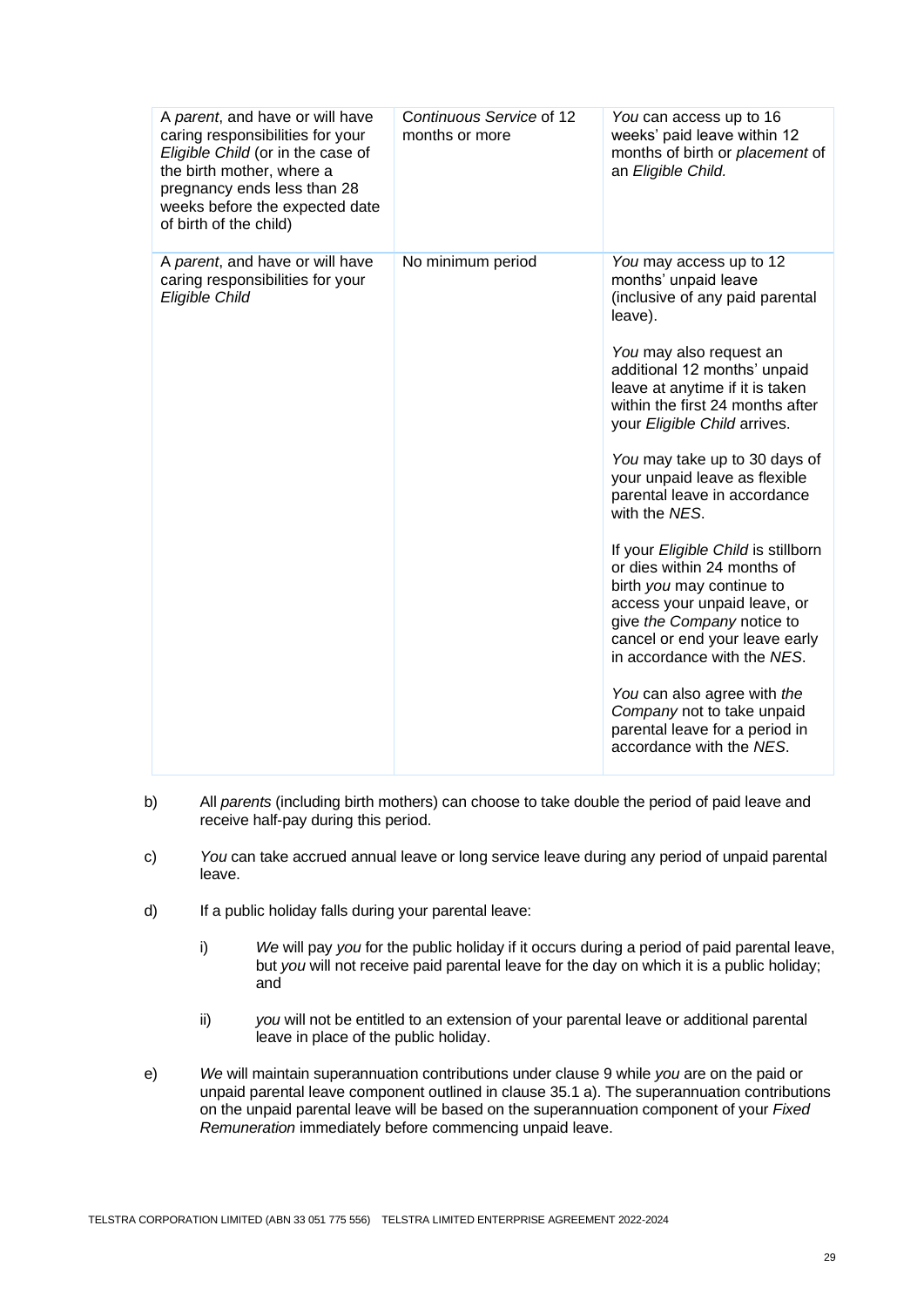- f) Where a *parent* elects to take double the period of paid leave and receive half-pay during this period, superannuation contributions will be made at full pay for the period the *parent* receives half-pay parental leave.
- g) More detail on your parental leave entitlement is set out in *Company* policy.

#### **35.2. Taking parental leave**

*You* should refer to *Company* policy to find out how to take parental leave.

### **36. LONG SERVICE LEAVE**

- **36.1.** Details of your long service leave entitlement are set out in *Company* policy and applicable long service leave legislation.
- **36.2.** If *you* are employed by an employer covered by the Long Service Leave (Commonwealth Employees) Act 1976, *you* get 3 months of long service leave after 10 years of service, and a further 9 calendar days for each additional year of service, in accordance with that Act. If *you* are employed by an employer covered by State or Territory Long Service Leave legislation, refer to the applicable legislation for your entitlements.
- **36.3.** If you have more than 90 days accrued on 1 January, *the Company* will not direct *you* to take more than 9 days' long service leave in the same calendar year. Further details are set out in *Company* policy.

# **37. COMMUNITY SERVICE LEAVE**

*You* can take a number of different types of community service leave to undertake an eligible community service activity, including jury service and some voluntary emergency management activities. *You* should refer to *Company* policies to find out how to take community service leave and in what circumstances it is paid.

# **38. PUBLIC HOLIDAYS**

- **38.1.** *The Company* will observe Easter Saturday and the public holidays and part-day public holidays provided for by the *NES*. Where *you* live and work in a different State, Territory or locality, *you* will be entitled to the public holidays and part-day public holidays in the State, Territory or locality where *you* usually work.
- **38.2.** Public holiday conditions will apply on these days or part-days. If *you* work in South Australia, *you* will not be entitled to public holiday conditions on Sundays unless the Sunday is one of the public holidays noted above.
- **38.3.** If *you* work (not live) in a place in which a public holiday or part day public holiday has been declared or prescribed, *you* can have the day or part-day off and be paid; or, if *you* are required to work, *you* will receive the prescribed penalty or overtime rates where *you* are eligible.
- **38.4.** *You* will usually be entitled to a paid day or part-day off on days or part days declared as public holidays. However, *we* may ask *you* to work so long as the request is reasonable. *You* can refuse to work if *our* request is not reasonable or if *you* have reasonable grounds to refuse to work. Some of the things that *we* will take into account when considering what's reasonable will include:
	- a) what work *you* do;
	- b) *the Company'*s business requirements;
	- c) your personal circumstances, including any family or carer responsibilities; and
	- d) how much notice *the Company* gives *you*.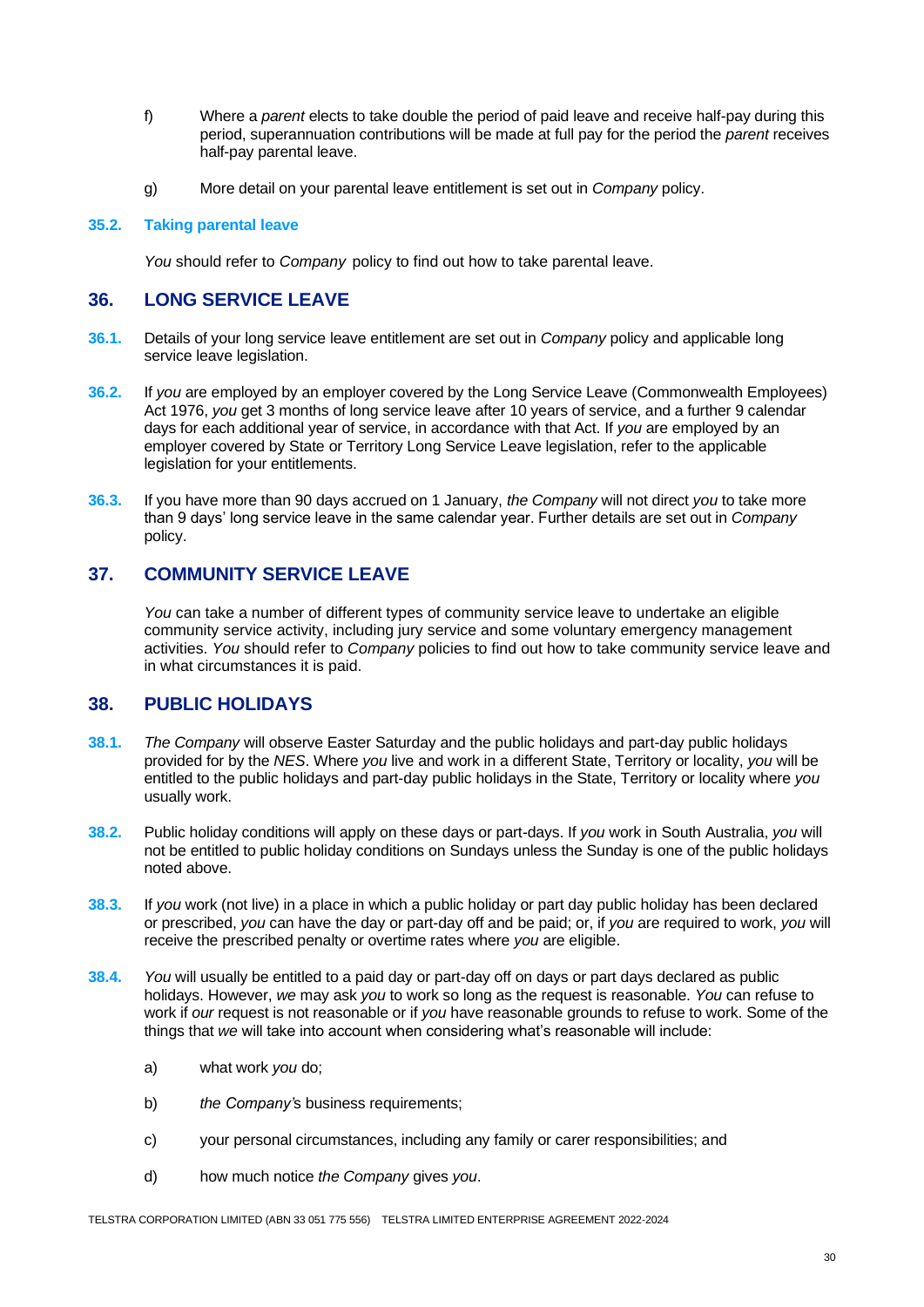#### **38.5. Public holidays for employees on particular hours arrangements**

- a) If *you* work full-time under one of the following arrangements:
	- i) a scheduled hours arrangement;
	- ii) a shiftwork arrangement;
	- iii) the Flexible Working Hours Scheme; or
	- iv) a 9-day fortnight; and

a public holiday falls on a day when *you* could have been scheduled to work ordinary hours but were not scheduled to work, *you* will receive either:

- v) an additional day's pay, or
- vi) a day off in lieu to be taken within 4 weeks of the public holiday.
- b) If this day off in lieu is not possible, *we* will pay *you* an additional day's pay.

The calculation of an additional day's pay will be based on your average daily hours excluding penalties. Payment will be adjusted proportionately where only part of your ordinary hours fall on a public holiday.

c) If *you* ordinarily work between Monday and Friday only, public holidays that fall on Saturdays or Sundays are excluded.

#### **38.6. 26 January Public Holiday**

- a) Unless *you* are a casual employee, *you* and *the Company* may agree to substitute another day for a day that would otherwise be the Australia Day ("**26 January**") public holiday under the *NES* if the 26 January public holiday is a day *you* would ordinarily work.
- b) Time worked on the 26 January public holiday and time taken off on the elected substitute day will be paid based on *Fixed Remuneration* plus any grandfathered and/or higher duties allowance (if applicable).
- c) If *you* are required by *the Company* to work on your elected substitute day, *you* may be eligible for additional payments as set out in clauses 19.2, 20, 63, 68.3 and 69.2, but *you* will not be eligible for such payments for working on the 26 January public holiday to the extent these clauses confer entitlements for working on a public holiday.
- d) All other terms and conditions of employment provided under this *Agreement* that are usually observed for public holidays will apply to the elected substitute day, and not the 26 January public holiday.

*You* can find more details in the relevant *Company* policy.

### **39. ADDITIONAL DAY**

- **39.1.** *You* are entitled to take an additional paid day off each calendar year. *You* can choose the timing of this day, subject to your manager's approval and taking business and customer requirements into account. If *you* do not take this day within the calendar year, *you* lose it and it will not accrue.
- **39.2.** If *you* have not taken your Additional Day by 1 October of the calendar year due to business requirements, then *you* may, with reasonable notice, choose a date to take this leave before the end of the calendar year. *We* will approve this date, subject to operational requirements. Where your chosen date cannot be accommodated, *we* will allow *you* to take an alternative date before the end of the calendar year.

TELSTRA CORPORATION LIMITED (ABN 33 051 775 556) TELSTRA LIMITED ENTERPRISE AGREEMENT 2022-2024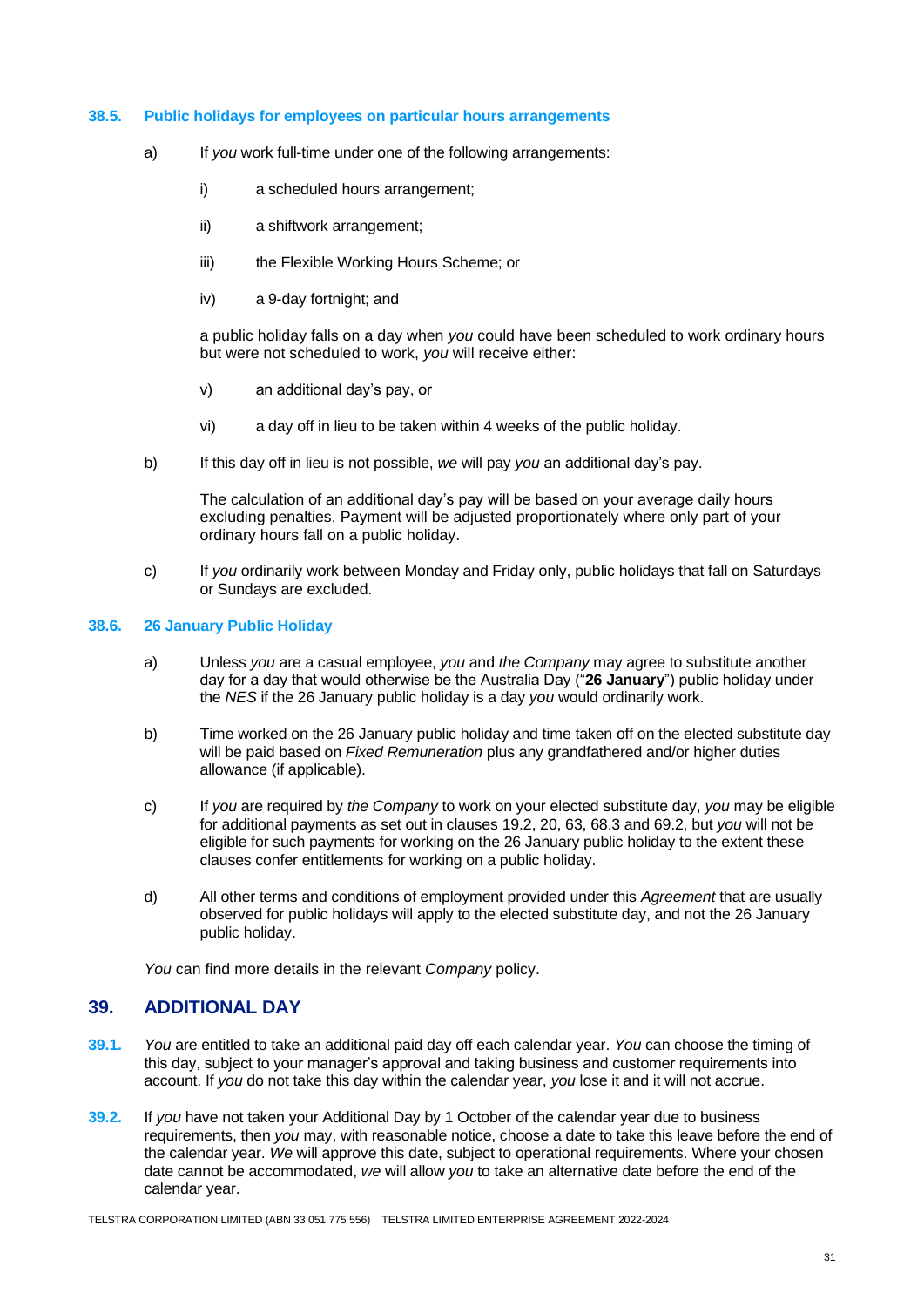# SECTION 8: REDUNDANCY

# **40. SOME OVERARCHING PRINCIPLES**

#### **40.1. Shared objectives about redundancy**

The following principles reflect the objectives of *the Company* about Redundancy, the Placement Period and Retrenchment:

- a) *we* may appoint an employee to perform another suitable role at any time prior to their employment ending in order to avoid the employee being retrenched;
- b) where retrenchments occur, the separation process will be fair and based on respect for the individual;
- c) while *we* recognise that employment security cannot be guaranteed, *our* objective is to provide access to job opportunities and reasonable retraining for employees within *the Company*, where the roles they perform are unlikely to be required on an ongoing basis;
- d) *we* will consider voluntary measures (such as requests for voluntary redundancies and voluntary swaps) in order to mitigate the effect of redundancies;
- e) *we* retain discretion about who is selected for retrenchment or appointed to another role, and will take into account various factors, including but not limited to the following:
	- i) business requirements;
	- ii) your skills and experience;
	- iii) your likely ability to meet the requirements of any new role:
	- iv) your preferences and career aspirations; and
	- v) the location of any new role;
- f) *we* will consult with *you* and *The Unions* about redundancies as described in Section 6.

#### **40.2. When is my job redundant?**

Your job may be redundant if:

- a) for operational, economic, technical or structural reasons, *our* requirement for work of a particular kind has ceased or significantly reduced, or
- b) *we* have decided that we will no longer carry out the function associated with your job or will no longer carry it out at your location.

#### **40.3. Support that we offer**

a) *The Company* understands the importance of proper support where your job is redundant.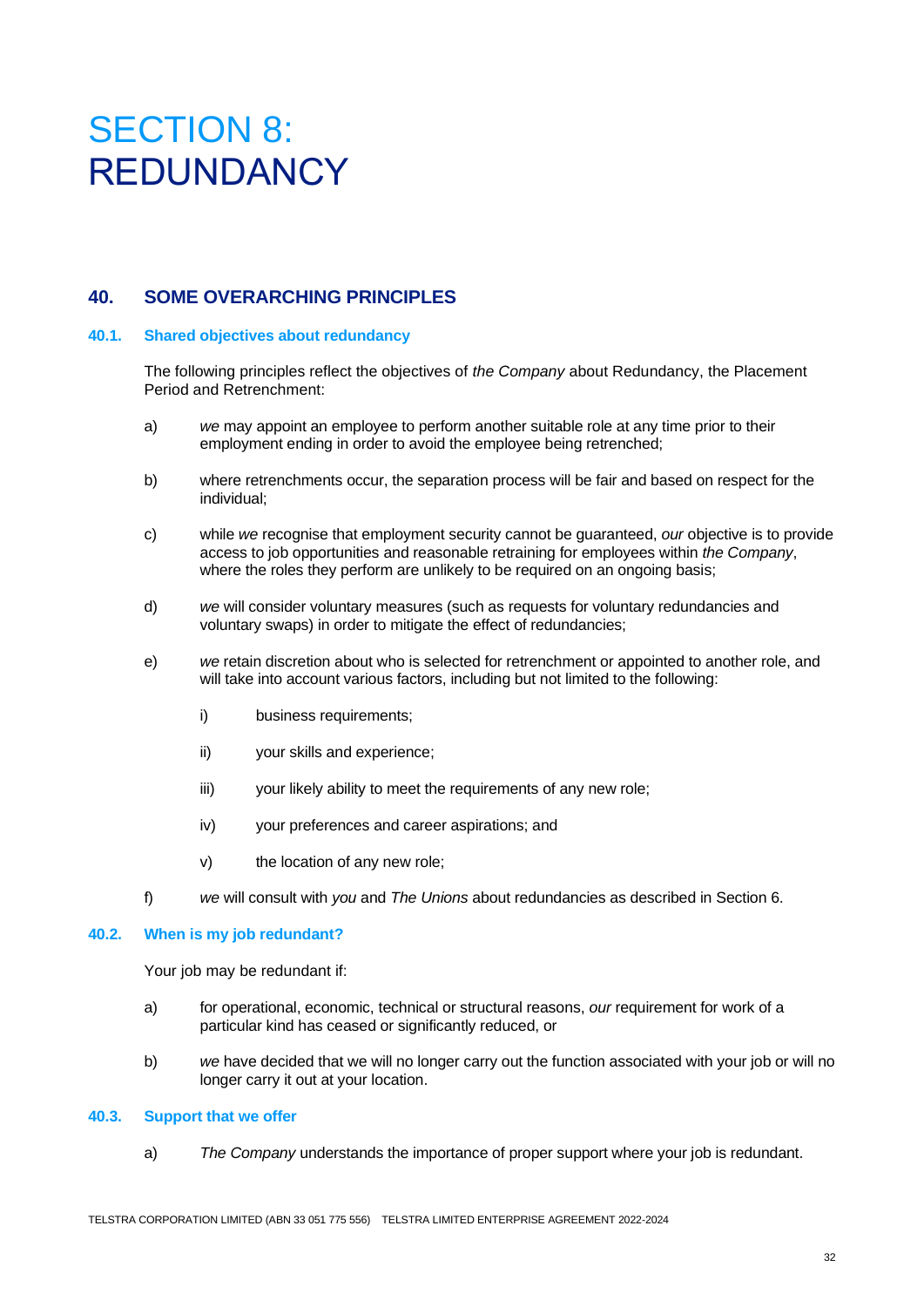b) *You* can always talk with your manager or Human Resources about your redundancy. In addition, *you* can contact *our* Employee Assistance Program (EAP), details of which are on the intranet.

# **41. VOLUNTARY REDUNDANCIES**

- **41.1.** *We* may call for applications for voluntary redundancy at any time, including during consultation about major change as outlined in Section 6.
- **41.2.** If *we* call for voluntary redundancies, *we* may consider, but do not have to accept any applications.
- **41.3.** *We* will tell *you* the period of time in which *you* may apply for voluntary redundancy.
- **41.4.** *You* must tell *us* if *you* want to apply for voluntary redundancy no later than the time indicated by *us*.
- **41.5.** Where major change consultation is required, *we* will not advise on the outcomes of voluntary redundancy applications until after a final decision has been made.
- **41.6.** If *we* accept your application for a voluntary redundancy, *you* may participate in the Placement Period in accordance with clause 49.2 a).

# **42. INDIVIDUAL REDUNDANCY**

If your job is redundant *we* will tell *you* and *the Unions* entitled to represent *you* about the decision to make your job redundant, the reasons for it and when *you* are likely to commence the Placement Period. *We* will do this as soon as practicable after making the decision.

#### **43. GROUP REDUNDANCY**

- **43.1.** Sometimes *we* may need to reduce the number of employees in a group who are performing the same iob.
- **43.2.** If *we* need to do this, *we* will tell the employees in the group and the union entitled to represent those employees and explain the reasons for the reduction. *We* will do this as soon as practicable after making the decision and before any retrenchments happen.

#### **43.3. Selection process**

- a) This process applies for selections for group redundancies other than where clause 50 applies.
- b) *We* will ask for applications from volunteers within the group and consider any applications before selection is completed.
- c) *We* will fairly and objectively rank employees in the group, using merit-based criteria. *We* will not consider anything, other than your ranking, when deciding who will be selected for redundancy.
- d) *We* will tell *you* if *you* have been selected. This will generally happen no later than 21 calendar days after *you* were originally told that a reduction in roles is required.
- e) If your role is redundant *you* will commence the Placement Period set out in Section 9, unless *we* accept your application for a voluntary redundancy. In these cases, clause 49.2 a) will apply.

#### **43.4. Selection process where clause 50 applies**

a) If, in accordance with clause 50, role(s), duties, or functions are transferring either in whole or in part to a *Related Body Corporate* of *the Company,* then *we* will ask for applications from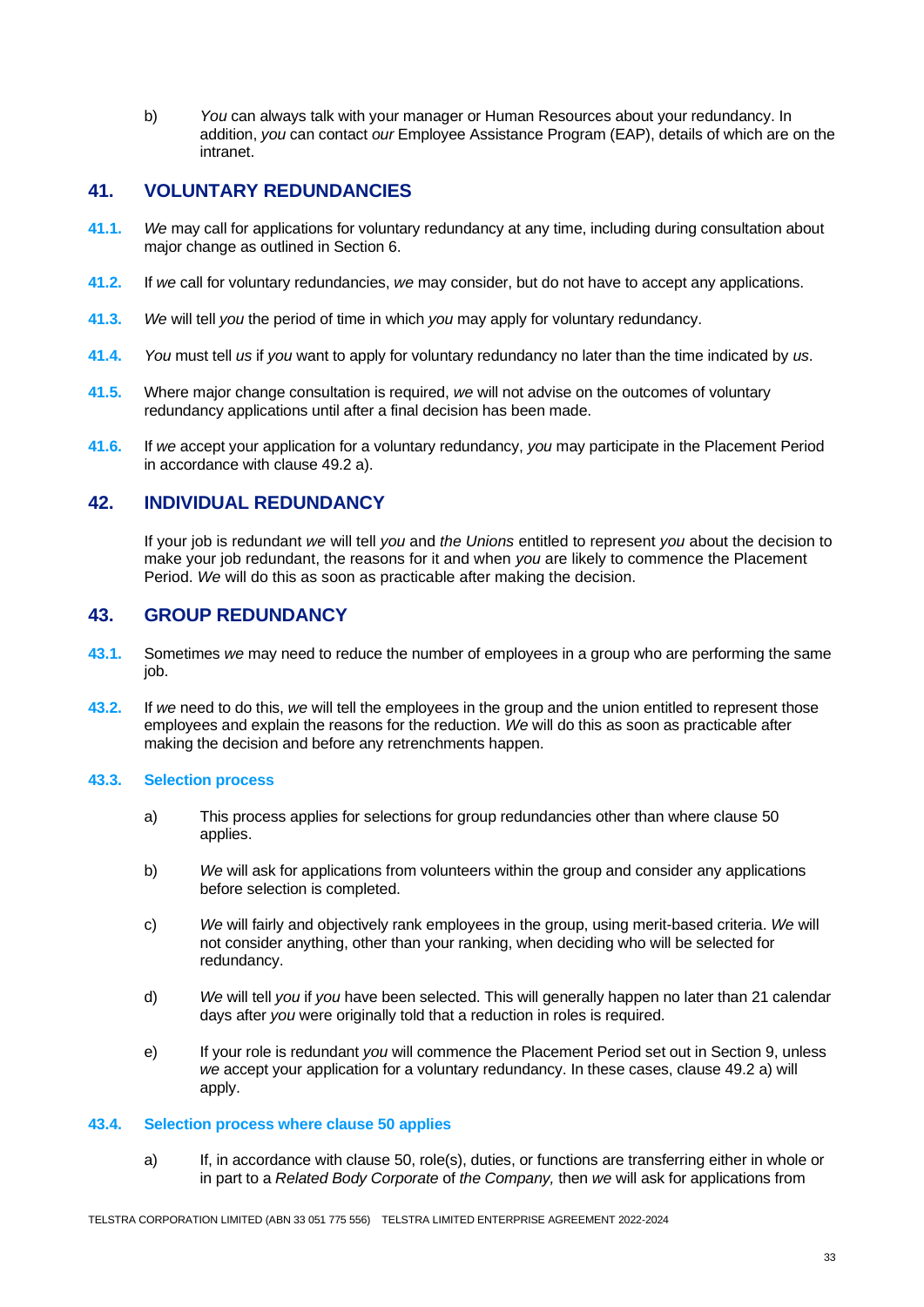volunteers within the group who wish to receive a *Suitable Offer* from the *Related Body Corporate.*

- b) In circumstances where there are fewer than the required number of volunteers, or the required number of volunteers, *we* will only refuse an application on reasonable business grounds.
- c) If there are more volunteers than required, *we* will then select amongst the group of volunteers based on the skills and experience required to perform the transferring work.
- d) If there are no volunteers or fewer than the required number of voluntary applications received or accepted by *us,* then *we* will select the remaining employees whom a *Suitable Offer* from the *Related Body Corporate* will be made based on the skills and experience required to perform the transferring work.
- e) If there is also a requirement to reduce the roles that remain at *the Company*, *we* will then facilitate a Group Redundancy amongst remaining employees in accordance with clause 43.3.

# **44. SITE FUNCTION CLOSURE**

- **44.1.** Sometimes *we* may need to close a *site function* and make the roles of all employees at that site redundant.
- **44.2.** If *we* need to do this, *we* will tell the employees working in the *site function* and the union entitled to represent those employees about the redundancies, the reasons for them, who is likely to be affected and when the Placement Period is likely to commence. *We* will do this at least 6 weeks before the *site function* closes.

# **45. WHAT HAPPENS IF** *WE* **DECIDE YOUR ROLE IS REDUNDANT?**

- **45.1.** If *we* tell *you* that your role is redundant or *we* have accepted your application for voluntary redundancy, *we* will then advise *you* when the Placement Period is likely to commence and its expected end date.
- **45.2.** In some instances, if *you* have been told that your role has been selected for redundancy or your application for voluntary redundancy has been accepted, *you* may not commence the Placement Period straight away. However, in the meantime, *you* will be encouraged to apply for roles within *the Company* and *we* will also seek to identify suitable roles into which *you* may be appointed by *us.*
- **45.3.** If *you* have been told that your role has been selected for redundancy, *you* can lodge an appeal against your redundancy within 9 calendar days, unless your redundancy is because of a *site function*  closure (see clause 46 "Appeals" below).

### **46. APPEALS**

- **46.1.** If *you* are selected for redundancy, including in accordance with 43.4, *you* may appeal your selection unless your redundancy arises because of a *site function* closure.
- **46.2.** *You* must lodge an appeal within 9 calendar days of being notified of your selection, setting out why *you* are appealing your selection. *We* will only consider reasons set out in your appeal.
- **46.3.** *We* will review your appeal and give *you* an opportunity to have your say. How and when this occurs is up to *us* (acting reasonably) and *we* will not delay the appeal process if *you* fail to take up a reasonable opportunity to have your say.
- **46.4.** The person dealing with the appeal must:
	- a) not have been involved in the original decision;
	- b) make a decision within 10 business days of *you* lodging your appeal; and

TELSTRA CORPORATION LIMITED (ABN 33 051 775 556) TELSTRA LIMITED ENTERPRISE AGREEMENT 2022-2024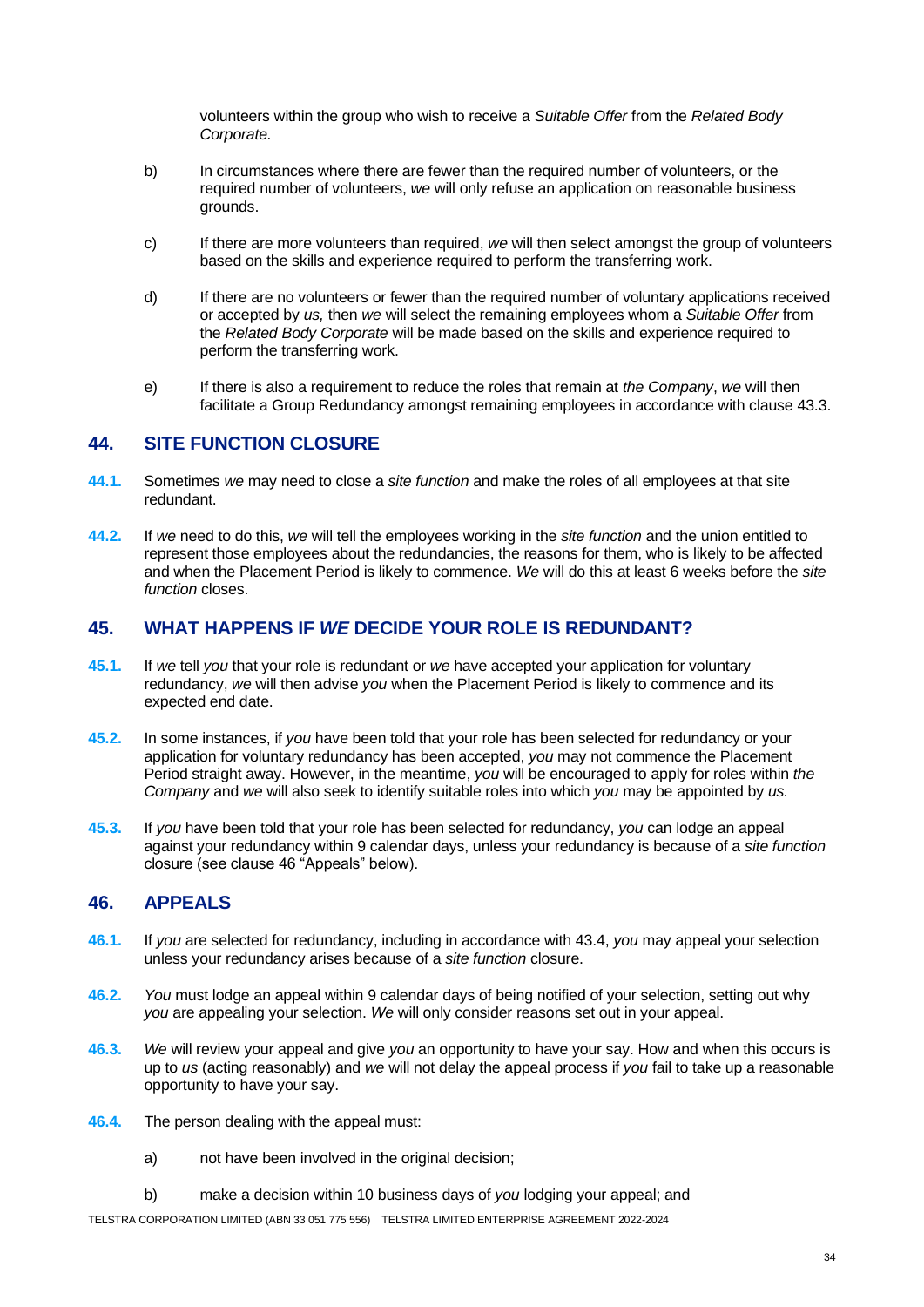- c) tell *you* what that decision is.
- **46.5.** The decision will be either to confirm your selection or to set the selection aside. If it is set aside, your case will be sent back to the manager who selected *you* for redundancy to determine their decision again following any recommendations that are made.
- **46.6.** During the appeal process:
	- a) *we* will not retrench *you*; and
	- b) *you* must still participate in the Placement Period if it has commenced.
- **46.7.** If *you* wish to dispute an appeal decision, *you* may use the dispute resolution process (see Section 6) which will start at step 4.
- **46.8.** This clause does not apply to a decision by *us* to appoint *you* to another suitable role.

### **47. TRANSITIONAL ARRANGEMENTS**

This Section applies to redundancies notified after this *Agreement* commences. Redundancies notified prior to the commencement of this *Agreement* will continue to be dealt with under the provisions that previously applied.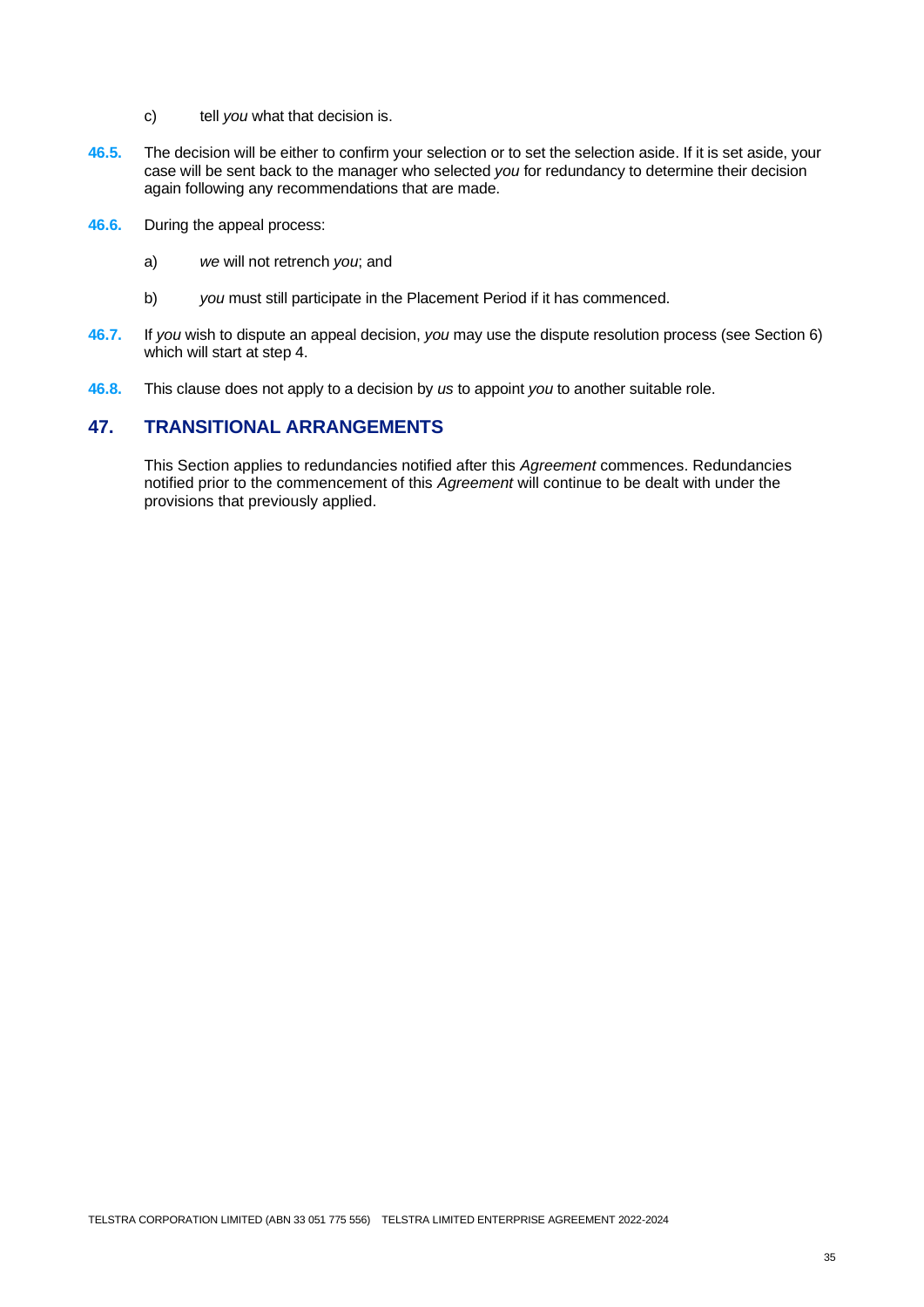# SECTION 9: PLACEMENT PERIOD

### **48. EMPLOYMENT SECURITY**

While *we* recognise that employment security cannot be guaranteed, *our* objective is to provide access to suitable job opportunities and reasonable retraining for employees within *the Company*, where the roles they perform are unlikely to be required on an ongoing basis.

#### **49. PLACEMENT PERIOD**

- **49.1.** During the Placement Period, *we* may appoint *you* to a suitable role in accordance with clause 12 or assist *you* to try to find another job at *the Company* or, if that is not possible, assist *you* to prepare for a career transition.
- **49.2.** *You* must participate in the Placement Period for at least 4 weeks or, if it is a *site function* closure, for 6 weeks, unless:
	- a) your role is selected for redundancy via voluntary measures. In this case *you* may, but will not be required to, participate in the Placement Period; or
	- b) *The Company*, at its discretion, allows *you* to leave before the end of the Placement Period. *We* will usually only allow this if we are satisfied that there are unlikely to be any suitable available roles for *you* or if there are other special circumstances.
- **49.3.** Where clause 49.2 a) or b) applies, *you* will be retrenched and be paid your retrenchment benefit under clause 52.3.
- **49.4.** During the Placement Period, *we* will offer transition services that may include assistance with: finding another job within or outside *the Company*, preparing job applications and interview techniques and transitioning to another employer or out of the workforce.
- **49.5.** If your role has been selected for redundancy and *you* have been redeployed into a suitable role, *we*  will provide reasonable retraining.
- **49.6.** If *you* are appointed to another suitable role by *us, you* will not be entitled to a retrenchment benefit under Section 10.
- **49.7.** If a *Suitable Offer* is made to *you* in accordance with clause 50, *you* will not be required to accept or reject the offer until immediately before the end of the Placement Period.
- **49.8.** Except where clause 50 applies, *you* can ask to extend the Placement Period for up to a further 4 weeks and *the Company,* at its discretion, may agree to this. If *you* are still not appointed to another role at the end of the extended period, *you* will be retrenched and your retrenchment benefit under clause 52.3 will be reduced by the *Fixed Remuneration you* received during the period *you* continued to be employed.
- **49.9.** *We* may also request to extend the Placement Period. This will only occur with your agreement. Your retrenchment benefit under clause 52.3 will not be reduced in these circumstances.
- **49.10.** If, as part of the Placement Period *you* are appointed to a role for a fixed term and there is no suitable permanent role for *you* at the end of fixed term, *we* will consider whether there are any other suitable available roles. If no role is identified, *you* will be retrenched and remain entitled to retrenchment

TELSTRA CORPORATION LIMITED (ABN 33 051 775 556) TELSTRA LIMITED ENTERPRISE AGREEMENT 2022-2024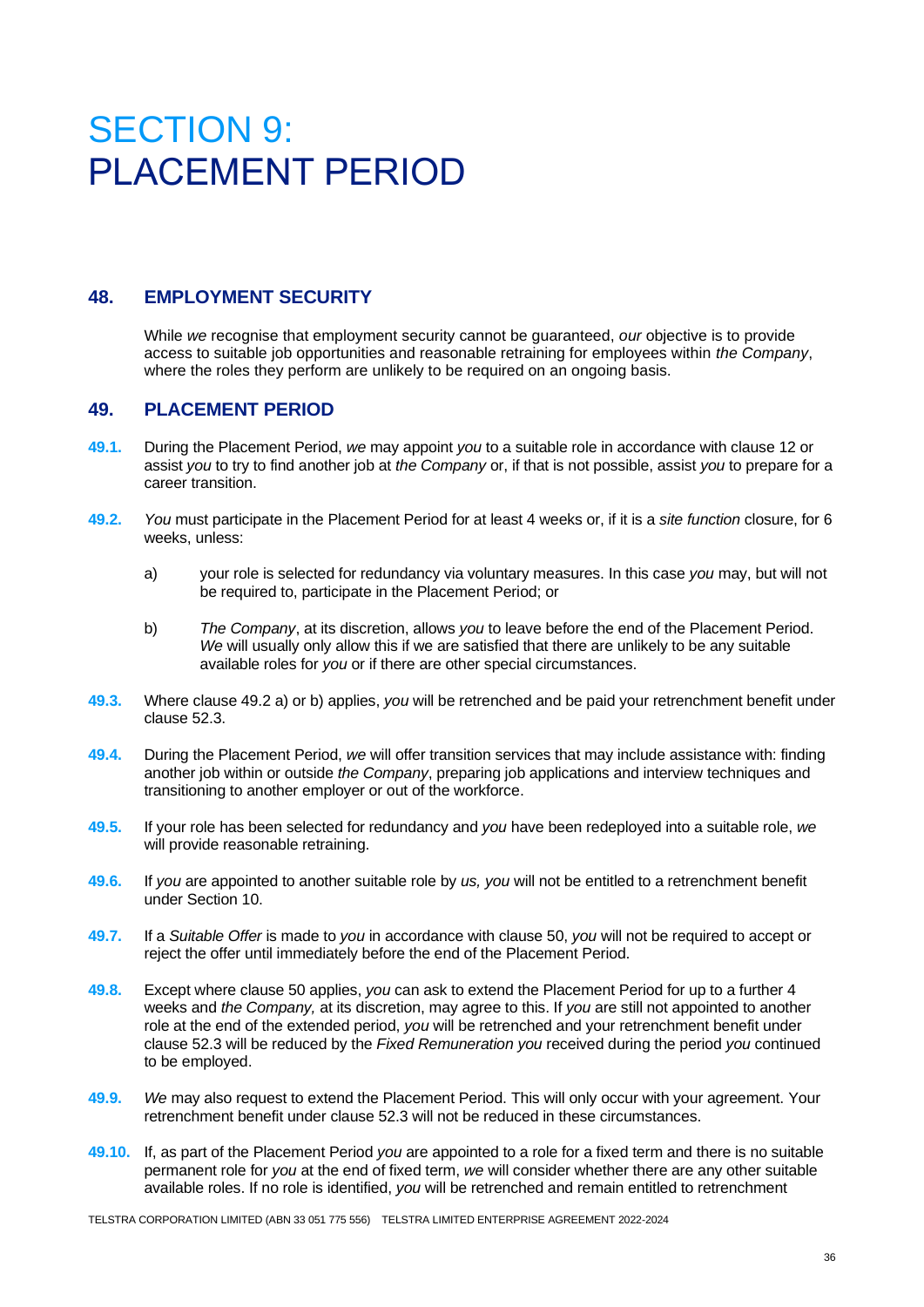benefits under clause 52.3 which will be calculated based on at least the rate of pay of your redundant role.

# **50. MOVING WITHIN THE TELSTRA GROUP**

- **50.1.** This clause applies to *you* if:
	- a) your job is redundant because the role(s), duties or functions (either in whole or in part) performed by *you* and/or your team or *function* are being transferred to a *Related Body Corporate* of *the Company*; and
	- b) *you* are offered employment with the *Related Body Corporate* of *the Company* during the Placement Period or where *you* are a *Fone Zone* employee, following notification by *Fone Zone* that your job is redundant.
- **50.2.** For the purpose of this clause, a *Suitable Offer* is a written offer of employment with a *Related Body Corporate* of *the Company*:
	- a) to perform the same or substantially the same work for the *Related Body Corporate* that *you* performed for *the Company*; and
	- b) on terms and conditions substantially similar to, and considered on an overall basis, no less favourable than, your terms and conditions of employment immediately before the termination of your employment with *the Company*; and
	- c) subject to clause 52.4, that recognises your service with *the Company* for the purposes of retrenchment benefits, long service leave, annual leave, parental leave and personal leave; and
	- d) that provides *you* with no less than 15 days' paid personal leave each year (pro-rata for parttime employees); and
	- e) that provides your ordinary hours of work will be no more than an average of 36¾ hours each week; and
	- f) that provides that your retrenchment benefits will be calculated:
		- i) in accordance with Section 10 of this *Agreement* if your job with the *Related Body Corporate* is made redundant and *you* are retrenched; and
		- ii) by reference to your *Fixed Remuneration* at *the Company* at the time the offer is made, or the applicable *Fixed Remuneration* at the time *you* are retrenched by the *Related Body Corporate*, whichever is higher.
	- g) that defines redundancy in the same terms as clause 40.2 of this *Agreement;* and
	- h) that provides for a Guarantee of Entitlements as set out in Appendix E to this *Agreement*; and
	- i) provides for continuing defined benefits superannuation membership, but only if *you* are a member of a defined benefits superannuation fund*.*
- **50.3.** *You* will not be entitled to retrenchment benefits under Section 10 if:
	- a) your job at *the Company* is redundant as outlined in clause 50.1 a); and
	- b) you accept a Suitable Offer with a *Related Body Corporate* of *the Company*.
- **50.4.** *You* will not be entitled to retrenchment benefits under Section 10 if:
	- a) your job at *the Company* is redundant as outlined in clause 50.1 a); and

TELSTRA CORPORATION LIMITED (ABN 33 051 775 556) TELSTRA LIMITED ENTERPRISE AGREEMENT 2022-2024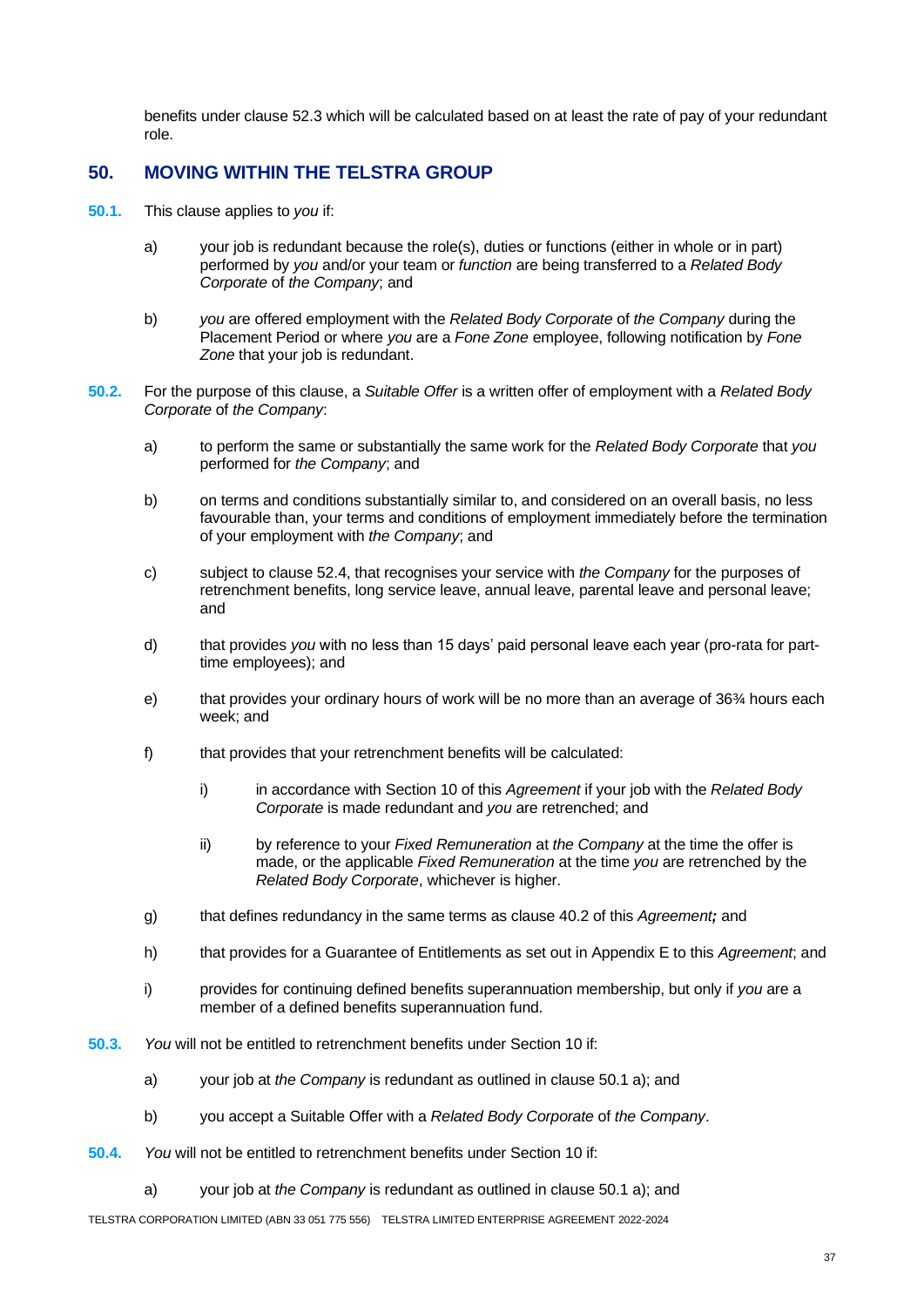- b) you do not accept a Suitable Offer with a *Related Body Corporate* of *the Company*; and
- c) at the end of the Placement Period, *the Company* notifies *you* that your employment will end due to redundancy.

### **51. REVIEW PERIOD**

- **51.1.** This clause does not apply to *you* if *you* move to a *Related Body Corporate* of *the Company* pursuant to clause 50.
- **51.2.** If *you* have been appointed to a new role during the Placement Period, *you* can request a review of the suitability of the role after 3 months, and no longer than 4 months, after the date of your appointment to that role (**Review Period**). The review will only consider whether the role is suitable within the meaning of clause 12.
- **51.3.** During the Review Period, if *you* and your manager agree that the role that *you* have been appointed to is not suitable, then *you* will commence another Placement Period. If *you* are not appointed to another suitable role during this further Placement Period, *you* will be retrenched and entitled to retrenchment benefits in accordance with clause 52.3.
- **51.4.** If *you* and your manager cannot agree on whether the role that *you* have been appointed to is suitable, then *you* can request a review under *the Company's* internal resolution process during the Review Period only. *You* may bring a support person, including from a union, to any interview or meeting *you* are asked to participate in during this process. The review decision will be either that the role is suitable or not suitable. If the role is not suitable, then *you* will commence another Placement Period. If *you* are not appointed to another suitable role during this further Placement Period, *you* will be retrenched and entitled to retrenchment benefits in accordance with clause 52.3.
- **51.5.** *The Company* will not require *you* to participate in more than two Placement Periods arising out of the redundancy of the one role.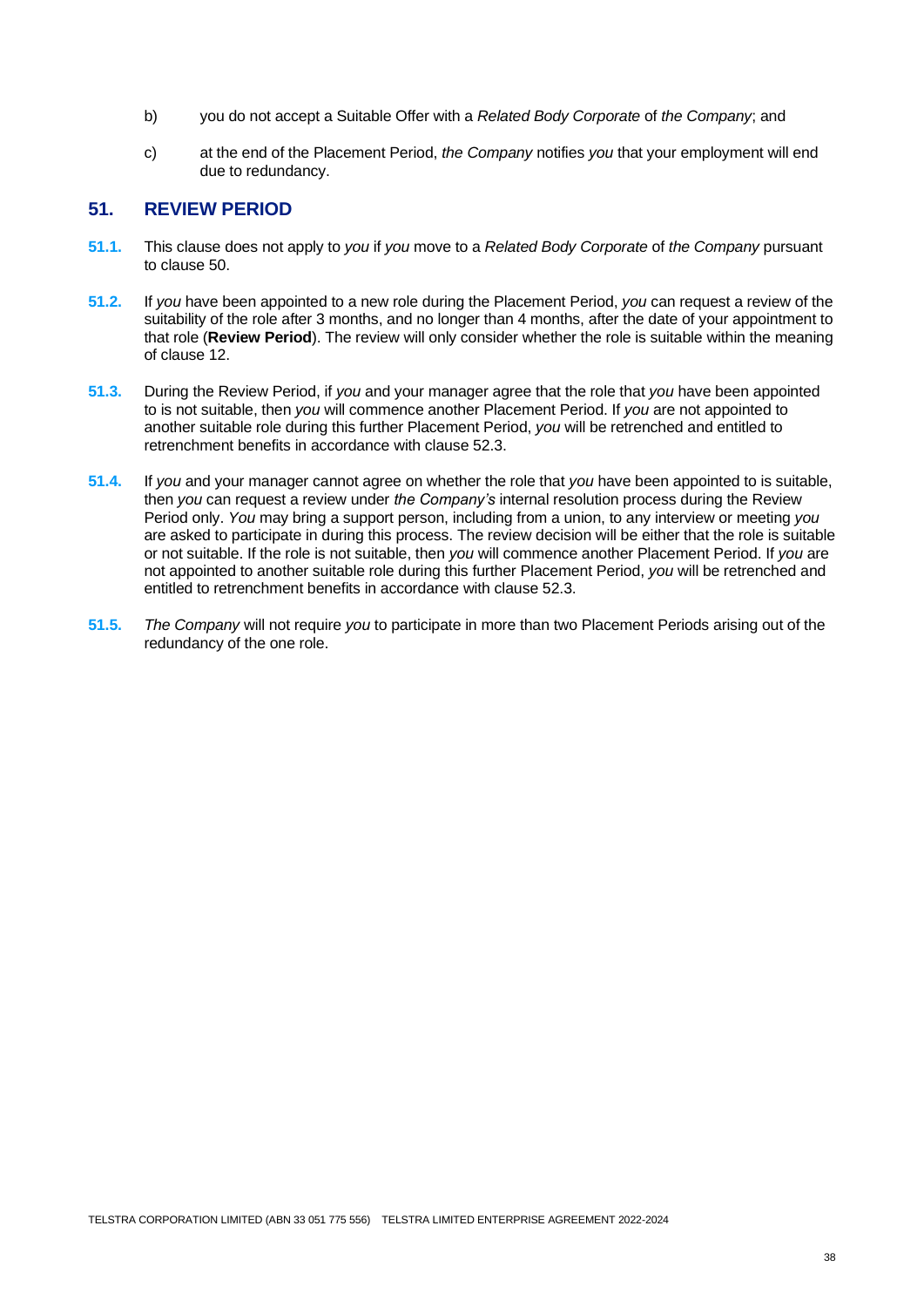# SECTION 10: RETRENCHMENT

# **52. RETRENCHMENT**

- **52.1.** *You* are retrenched if:
	- a) *you* have been notified that your role is redundant in accordance with Section 8;
	- b) *you* have not been appointed to a role in accordance with Section 9; and
	- c) *the Company* notifies *you* that your employment will end due to redundancy.
- **52.2.** Subject to clause 52.4, if *you* are retrenched, *we* will pay *you*:
	- a) your retrenchment benefit (see clause 52.3 below);
	- b) any normal pay since your last pay day;
	- c) accrued but untaken annual leave; and
	- d) accrued but untaken long service leave (provided *you* have at least 1 year's *Continuous Service*).

If *you* receive retrenchment benefits in accordance with this clause 52.2, or Appendix F, those benefits will absorb, and not be in addition to, retrenchment benefits calculated under the *NES* and clause 52.4 h) does not apply to you.

#### **52.3. Your retrenchment benefits**

a) Subject to clause 52.4, your retrenchment benefit will be calculated in accordance with the table below:

| <b>Completed years of Continuous</b><br><b>Service</b> | <b>Retrenchment Benefit</b>                                                                              |
|--------------------------------------------------------|----------------------------------------------------------------------------------------------------------|
| Less than 1 year                                       | 4 weeks                                                                                                  |
| At least 1 year but less than 2 years                  | 6 weeks                                                                                                  |
| At least 2 year but less than 3 years                  | 8 weeks                                                                                                  |
| At least 3 year but less than 4 years                  | 12 weeks                                                                                                 |
| At least 4 year but less than 5 years                  | 16 weeks                                                                                                 |
| At least 5 years                                       | 20 weeks plus:<br>an additional 3 weeks for each subsequent<br>completed year of Continuous Service; and |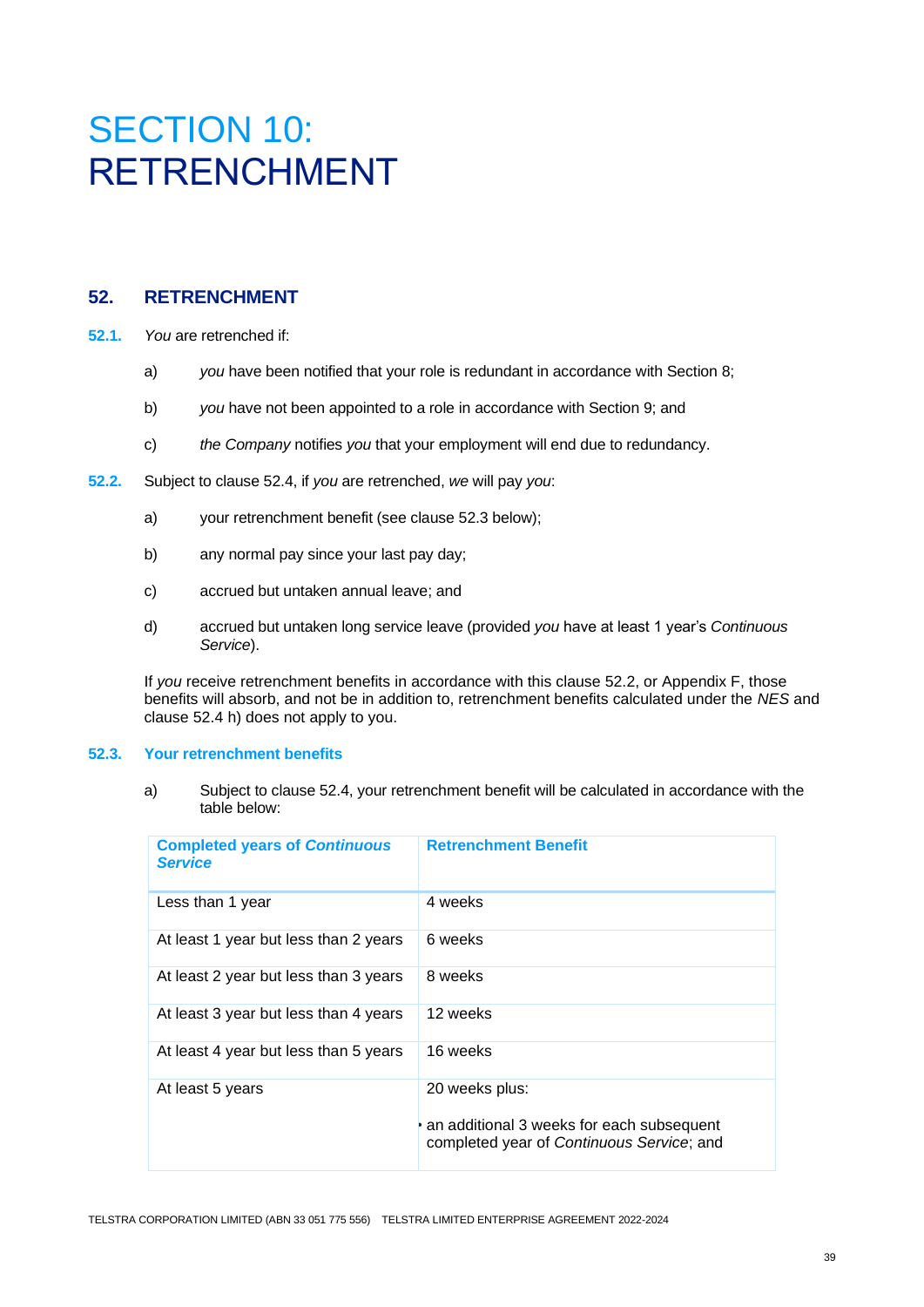#### b) If *you*:

- i) are over 50, and
- ii) have completed more than 5 years of *Continuous Service*,

*we* will pay *you* an additional week's pay for each service date passed after *you* turned 50 (and a pro rata payment of 1 week for any completed months of *Continuous Service* since your last completed year of *Continuous Service*).

- c) *We* will pay a minimum benefit of 4 weeks' pay and a maximum benefit of 80 weeks' pay.
- d) Your retrenchment benefit is inclusive of any entitlement to pay in lieu of notice of termination, up to 4 weeks.
- e) If *you* have an entitlement to more than 4 weeks' notice, *we* will pay *you* the amount in excess of 4 weeks. Your retrenchment benefit is in addition to any remuneration earned during your Placement Period, which is generally a minimum of 4 weeks.
- f) Section 13 explains how *we* calculate your pay for the purposes of paying your retrenchment and separation benefits.
- g) Notwithstanding any other provision of this *Agreement*, if *you* are retrenched, *we* will pay *you* at least any minimum payments to which *you* are entitled under the *NES*.

#### **52.4. Some special rules for certain types of employees**

- a) If *you* work part-time, *we* will calculate your retrenchment benefit based on the weighted average of your full-time and part-time service, with a minimum of the part-time status as at your final day.
- b) If *you* have been acting in a higher position for a continuous period of at least 12 months immediately before *we* issued your notice of redundancy, *we* will calculate your retrenchment benefit based on your pay in the higher position.
- c) If *you* have been paid a shift allowance in half or more of the pay periods in the 12 months immediately before *we* issued your notice of redundancy, *we* will include the weekly average shift allowance over this period when calculating your retrenchment benefit.
- d) *We* may, at *our* discretion, include other allowances in the nature of salary when calculating your retrenchment benefit.
- e) Subject to clause 52.4 f), clause 52.4 g) and clause 52.4 h), if *you*:
	- i) commenced employment with your current employer after the *Commencement Date*; and
	- ii) were:
		- previously employed by an *Associated Entity* of your current employer; or
		- previously employed by an entity that is not an *Associated Entity* of your current employer and *you* have transferred from that entity to your current employer in relation to a *transfer of business*; and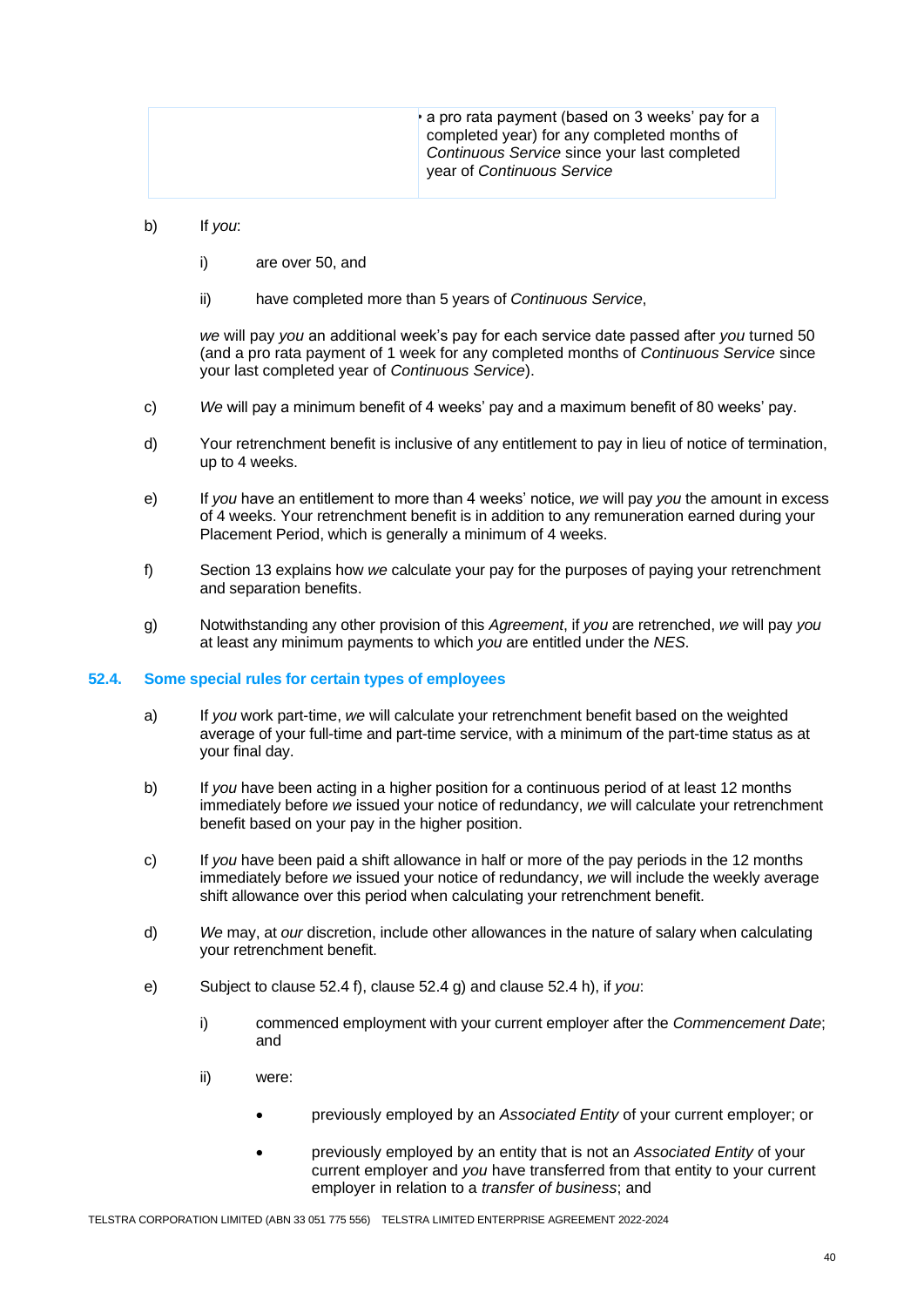iii) ceased that employment within 3 months before commencing employment with your current employer;

your length of *Continuous Service* for the purposes of any retrenchment benefits under this Section of the *Agreement* will be calculated by reference to the terms of your employment contract (as amended from time to time) concerning recognition of prior service, subject to your minimum entitlement under the *NES*. In the absence of such a term in your contract, your retrenchment benefits will be the greater of:

- an amount calculated in accordance with this Section of the *Agreement* for the length of your *Continuous Service* with your current employer only (i.e. your service with your previous employer will not be included); or
- an amount calculated in accordance with the *NES* for the length of your *Continuous Service* with your current employer and your previous employer combined, subject to *you* not receiving the same benefit twice because your previous employer provided *you* with the benefit. If *you* receive retrenchment benefits in accordance with this Section of the *Agreement*, those benefits will absorb, and not be in addition to, retrenchment benefits calculated under the *NES*.

#### f) If *you*:

- i) were employed by *Fone Zone* immediately prior to the *Commencement Date*; and
- ii) commenced employment with a *Related Body Corporate* of Fone Zone after the *Commencement Date*;
- iii) your retrenchment benefits will be the greater of:
	- an amount calculated in accordance with this Section of the *Agreement* for the length of your service with your current employer only (i.e. your service with Fone Zone will not be included); or
	- an amount calculated in accordance with the scale in Appendix F of this *Agreement* for the length of your service with *Fone Zone* and your current employer combined, subject to *you* not receiving the same benefit twice because *Fone Zone* provided *you* with the benefit.
- g) If *you* are employed by *Fone Zone* your retrenchment benefits will be the greater of:
	- i) an amount calculated in accordance with this Section of the *Agreement* for the length of your *Continuous Service* with *Fone Zone* from the *Commencement Date* (i.e. your service prior to the *Commencement Date* will not be included); or
	- ii) an amount calculated in accordance with the scale in Appendix F of this *Agreement* for the length of your *Continuous Service* with *Fone Zone*, subject to *you* not receiving the same benefit twice because *Fone Zone* provided *you* with the benefit.
- h) If your employment transfers between *Group Restructure Entities*, your retrenchment benefits will be calculated in accordance with this Section of the *Agreement* for the length of your *Continuous Service* with your current employer and any *Group Restructure Entity* combined, subject to you not receiving the same benefit twice.
- i) If you receive retrenchment benefits in accordance with this Section of the *Agreement*, those benefits will absorb, and not be in addition to, retrenchment benefits calculated under the NES.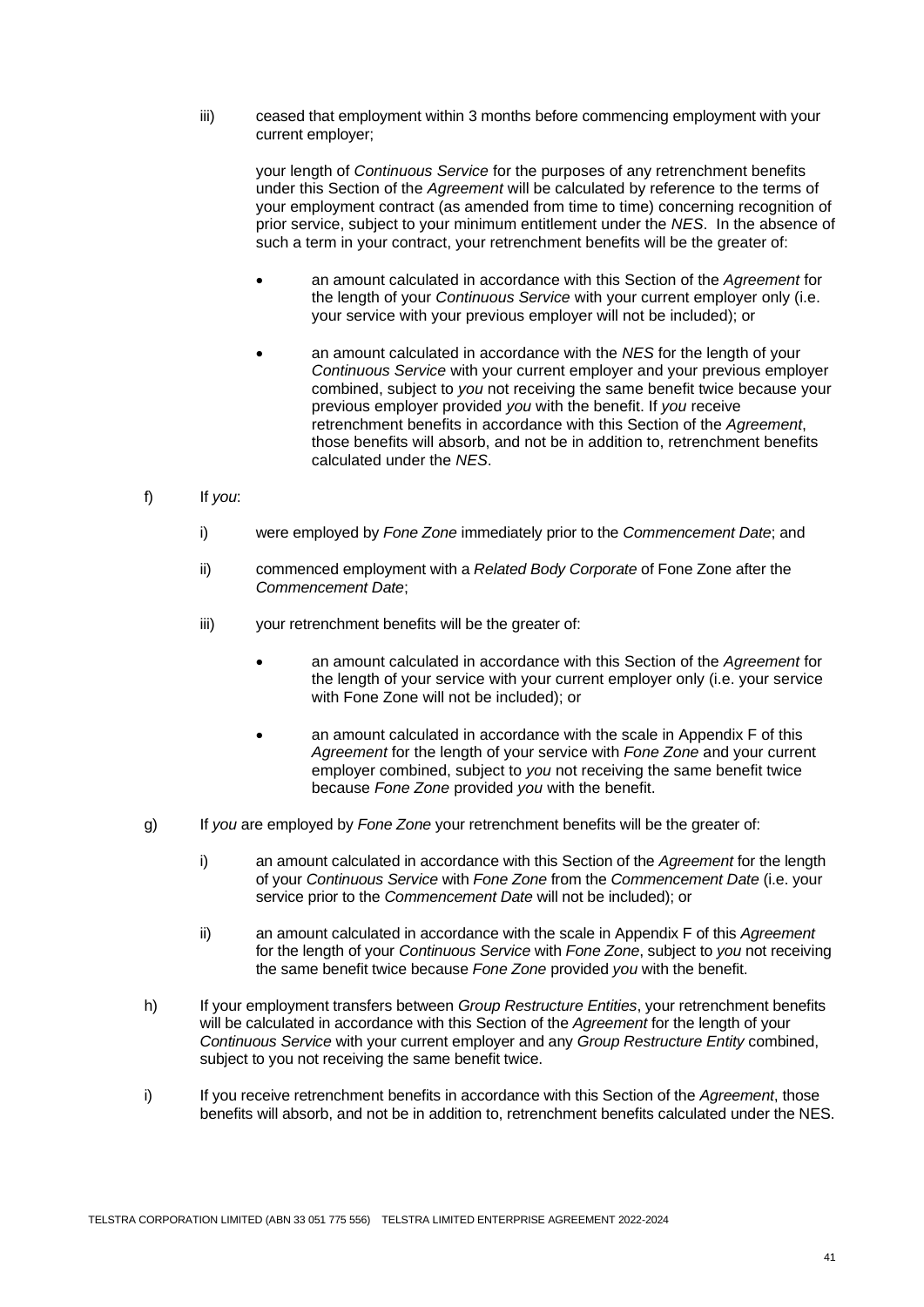# SECTION 11: LOG ON ARRANGEMENTS

# **53. FIELD-BASED EMPLOYEES - TRAVEL TO WORKSITES**

- **53.1.** A field based employee in the *Customer Field Workstream* may be supplied with a *Company* vehicle to enable them to do their job. If an employee is supplied with a *Company* vehicle they will be required to sign a Commuter Use Approval document concerning the vehicle's use, care and maintenance.
- **53.2.** If an employee currently has a *Company* vehicle under the Part Private Use Arrangement that existed before 1 March 1999, these arrangements continue to apply. Part Private Use is not available to other employees.

Note: An extract of the Operational Vehicles Policy setting out the business rules for Commuter Use Category Vehicle usage will be provided to the Fair Work Commission upon lodgement of this *Agreement* (however does not form part of this *Agreement*). An employee supplied with a *Company*  vehicle is required to commence and cease work at a customer's premises in accordance with this **Section** 

**53.3.** For the purpose of this Section, "work area" means the geographical area in which an employee is normally expected to work. The scope of the work area is determined by the volume of work undertaken by a team member under a team leader. The work area can be described by a number of telephone exchanges. Employees are allocated to a work area and the work area will be the point of reference to calculate any arrangements contemplated in the provisions below about "Transfer to another work area".

# **54. START OF DAY PROCEDURES - FIRST JOB RECEIVED ON THE DAY**

- **54.1.** These procedures apply where an employee receives their first job of the day by logging on to an automated dispatch terminal, where one is provided, or by other means, e.g. telephone/electronic. The procedures in this clause do not apply to an employee who receives their first job of the day the previous evening.
- **54.2.** Living within their work area:
	- a) Where an employee lives within their work area they are required to commence to log on no later than 30 minutes before their "on site" start time.
	- b) After logging on and receiving their first job they will commence travel to their first job. They will travel without unnecessary delay. Where it takes 30 minutes or less for the employee to log on and travel to their first job, they are required to be on site at their start time.
	- c) The 30 minutes log on and travel time described above does not constitute paid work.

# **55. START OF DAY PROCEDURES - FIRST JOB RECEIVED THE NIGHT BEFORE**

- **55.1.** These procedures apply where an employee receives their first job of the day by an automated dispatch terminal, where one is provided, or by other means, e.g. telephone/electronic, the night before the following working day.
- **55.2.** Living within their work area: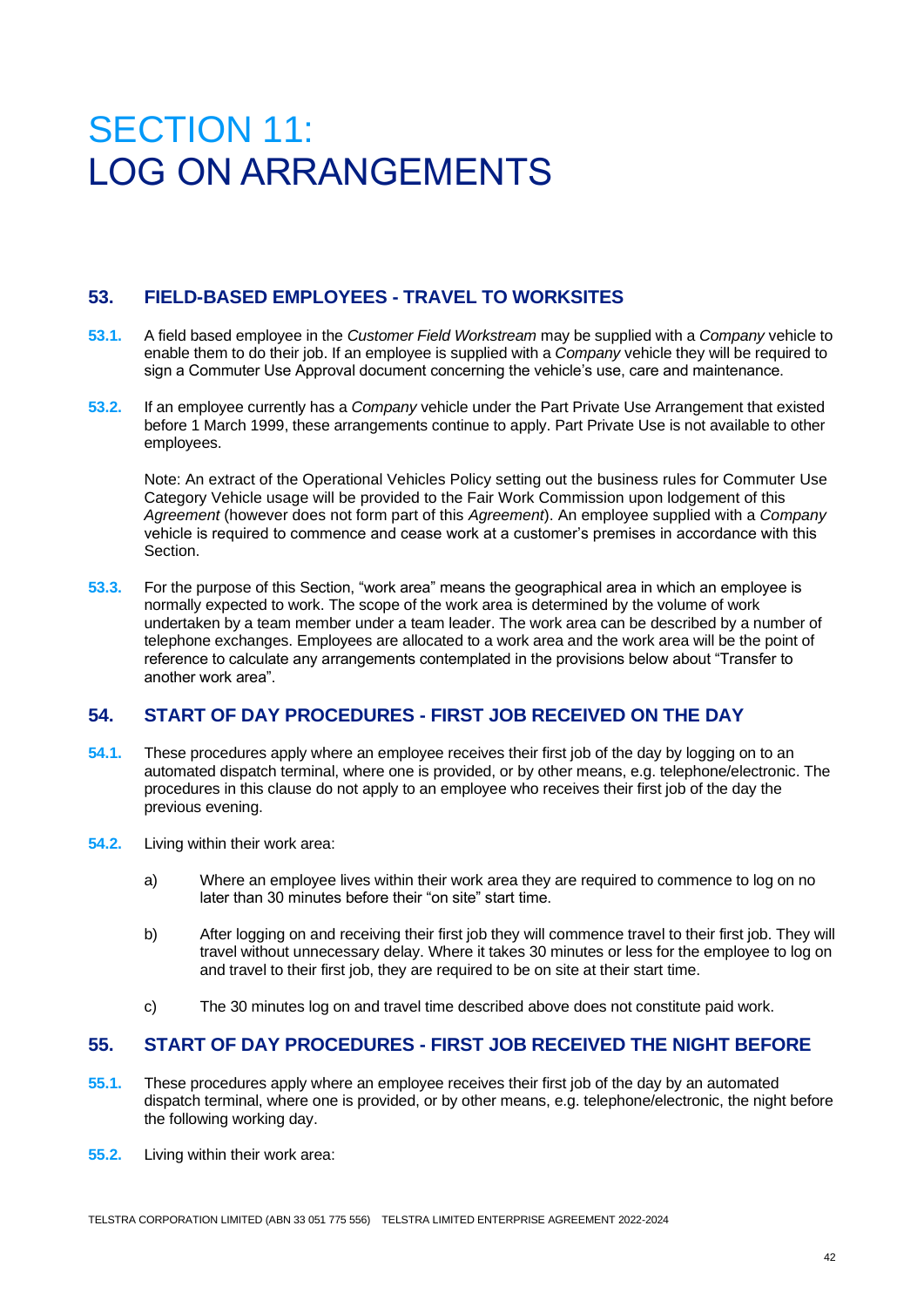- a) Where the employee lives within their work area they are required to travel up to 30 minutes in their own time in order to get on site to commence their first job at their start time.
- b) The 30 minutes travel time described above does not constitute paid work.
- c) Where travel to the first job will exceed 30 minutes the employee should make arrangements with their supervisor/manager to either:
	- i) travel any time in excess of 30 minutes in ordinary work time; or
	- ii) take time off in lieu equivalent to the time in excess of the 30 minutes; or
	- iii) be paid overtime at the appropriate rate for travel time in excess of 30 minutes.

#### **56. WHERE AN EMPLOYEE LIVES OUTSIDE THEIR WORK AREA**

Where an employee lives outside their work area, time spent travelling between their home and the boundary of the work area whether going to or returning from work, will also be deemed as unpaid work in addition to the unpaid 30 minutes travel time described in the start of day procedures above.

#### **57. WHERE AN EMPLOYEE IS REQUIRED TO TRAVEL TO ANOTHER WORK AREA**

Where an employee is required to start work in another work area, they will not be required to travel in their own time for a period greater than that described in clause 56.

### **58. END OF DAY PROCEDURES**

Employees to whom the above provisions apply will be expected to travel for the same time period (unpaid) described above in order to return home at the end of each day. Where travel will exceed this travel time the employee should contact their supervisor/Work Management Centre as necessary due to local circumstances, to seek direction on whether they should leave early or overtime should be worked.

# **59. TRANSFER TO ANOTHER WORK AREA**

In the case of permanent transfer to another work area, the appropriate *Company* relocation policy, as varied from time to time, will apply.

### **60. RETURN OF MOTOR VEHICLES**

During any industrial dispute involving employees covered by this *Agreement*, if so directed, an employee must deliver his/her *Company* provided vehicle to a place nominated by *us*, and provide the keys of that vehicle to a person nominated by *us*.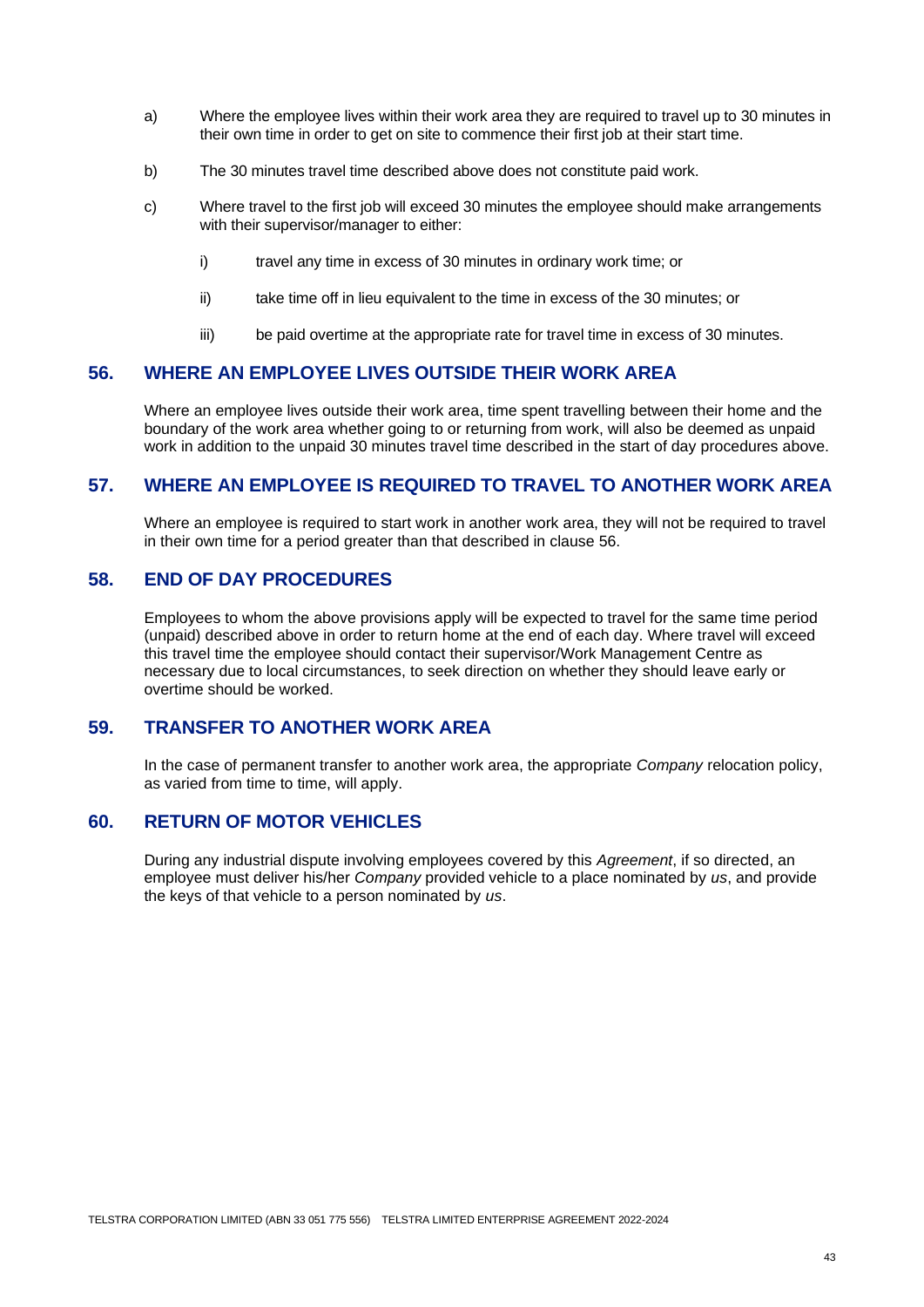# SECTION 12: ALLOWANCES

# **61. ALL EMPLOYEES**

|                                        |                                                                                                                                                                                                                                                       |                                                                                                                            |                                                                                                                                                             |  |                                                                                                                      | You will be paid:                                                 |  |                                                                                                                    |                                                                   |
|----------------------------------------|-------------------------------------------------------------------------------------------------------------------------------------------------------------------------------------------------------------------------------------------------------|----------------------------------------------------------------------------------------------------------------------------|-------------------------------------------------------------------------------------------------------------------------------------------------------------|--|----------------------------------------------------------------------------------------------------------------------|-------------------------------------------------------------------|--|--------------------------------------------------------------------------------------------------------------------|-------------------------------------------------------------------|
| <b>Allowance</b>                       | <b>You are</b><br>eligible if:                                                                                                                                                                                                                        | <b>Commencement</b><br>$Date - 30$<br><b>September 2022</b>                                                                |                                                                                                                                                             |  | 1 October 2022 - 30<br><b>September 2023</b>                                                                         |                                                                   |  | <b>From 1 October</b><br>2023                                                                                      |                                                                   |
| <b>Higher</b><br>duties<br>allowance   | See<br>provision<br>below                                                                                                                                                                                                                             | See provisions below                                                                                                       |                                                                                                                                                             |  |                                                                                                                      |                                                                   |  |                                                                                                                    |                                                                   |
| <b>Temporary</b><br>shift<br>allowance | See Section<br>4                                                                                                                                                                                                                                      |                                                                                                                            | An allowance of 5% of your pay (see Section 13 for how this is<br>calculated), payable on a pro rata basis for the time you are<br>receiving the allowance. |  |                                                                                                                      |                                                                   |  |                                                                                                                    |                                                                   |
| Height<br>allowance                    | We require<br>you to work<br>on a tower,<br>mast, guy-<br>rope or<br>telecommuni<br>cations<br>structure on<br>the external<br>face or<br>parapet of a<br>building, at a<br>height of 15<br>metres or<br>more for<br>more than 2<br>hours in a<br>day | <b>Height</b><br>$15m$ to<br>$<$ 45 $m$<br>45m to<br>< 90m<br>90 <sub>m</sub> to<br>$<$ 150 $m$<br>150 <sub>m</sub><br>and | <b>Rate per</b><br>day<br>\$7.58<br>\$17.31<br>\$29.67<br>\$43.28                                                                                           |  | <b>Height</b><br>$15m$ to<br><45m<br>45m to<br>< 90m<br>90 <sub>m</sub> to<br>$<$ 150 $m$<br>150 <sub>m</sub><br>and | <b>Rate per</b><br>day<br>\$7.77<br>\$17.74<br>\$30.41<br>\$44.36 |  | <b>Height</b><br>15m to<br>$<$ 45 $m$<br>45m to<br>< 90m<br>90 <sub>m</sub> to<br><150m<br>150 <sub>m</sub><br>and | <b>Rate per</b><br>day<br>\$8.00<br>\$18.27<br>\$31.33<br>\$45.69 |
| <b>Split shift</b><br>allowance        | You have<br>chosen to<br>enter into an<br>agreed split<br>shift<br>arrangement<br>in.<br>accordance<br>with clause<br>18.                                                                                                                             | an allowance of<br>\$2.60 per day that a<br>split shift is<br>performed.                                                   |                                                                                                                                                             |  | an allowance of<br>split shift is<br>performed.                                                                      | \$2.66 per day that a                                             |  | an allowance of<br>split shift is<br>performed.                                                                    | \$2.74 per day that a                                             |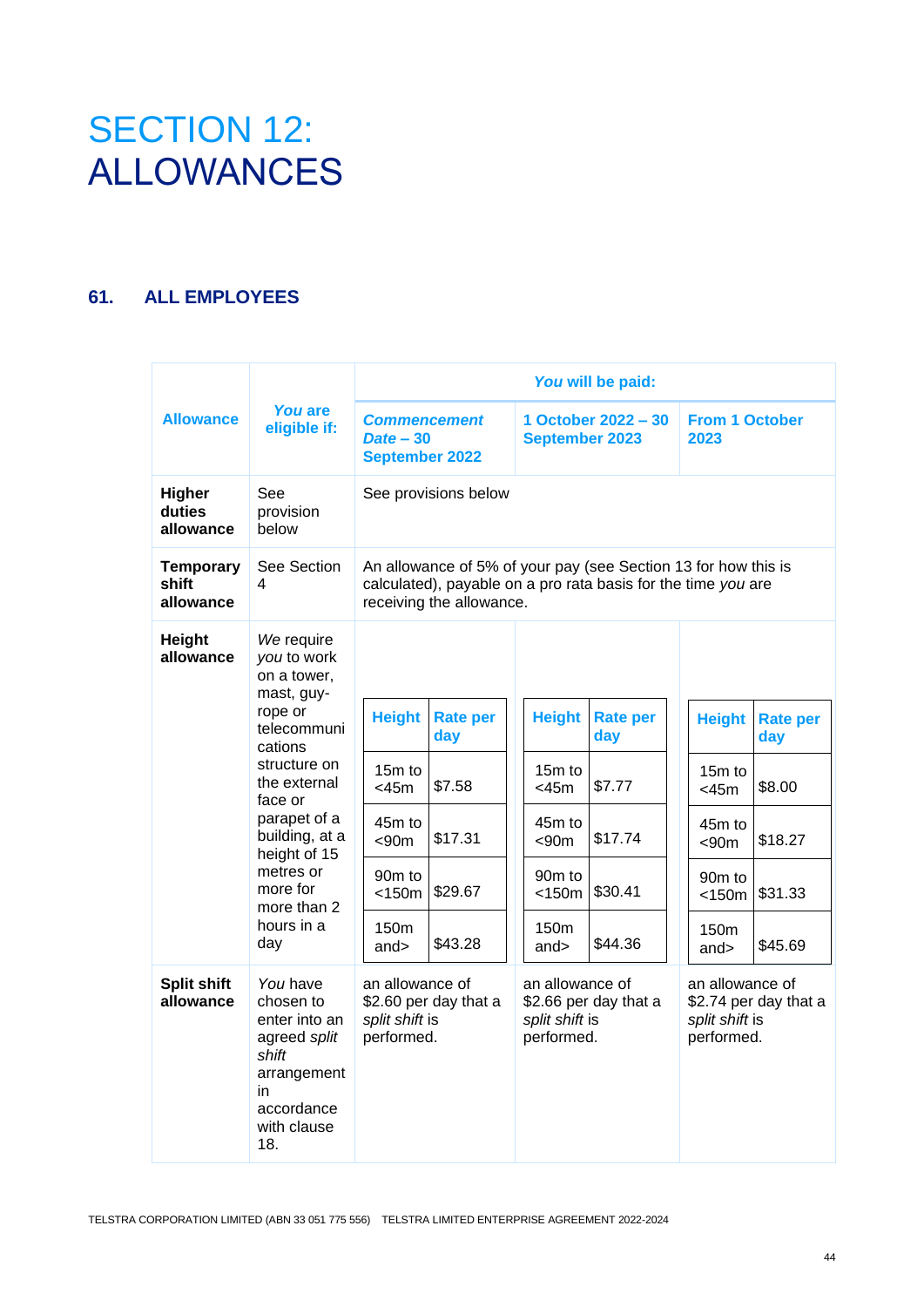| <b>First aid</b><br>allowance | You are a<br>Company<br>nominated | \$18.67 each week.                                                                                                                                                  | \$19.13 each week.                                                                                                                                                  | \$19.71 each week.                                                                                                                                                  |
|-------------------------------|-----------------------------------|---------------------------------------------------------------------------------------------------------------------------------------------------------------------|---------------------------------------------------------------------------------------------------------------------------------------------------------------------|---------------------------------------------------------------------------------------------------------------------------------------------------------------------|
|                               | first aid<br>officer              | We will also pay for<br>your first aid<br>certification and<br>refresher training at<br>St John's<br>Ambulance or Red<br>Cross (or from an<br>equivalent provider). | We will also pay for<br>your first aid<br>certification and<br>refresher training at<br>St John's<br>Ambulance or Red<br>Cross (or from an<br>equivalent provider). | We will also pay for<br>your first aid<br>certification and<br>refresher training at<br>St John's<br>Ambulance or Red<br>Cross (or from an<br>equivalent provider). |

# **62. HIGHER DUTIES ALLOWANCE**

#### **62.1. Eligibility**

- a) If *we* require *you* to perform work of a higher classified role on a temporary basis (generally not longer than 12 months), *you* will be eligible to receive a higher duties allowance as follows.
- b) If *you* are a *Job Family Employee, you* must perform some or all of the work of a higher classified role for a period of at least 4 weeks to qualify for a higher duties allowance.
- c) If *you* are a *Workstream Employee, you* must perform some or all of the work of a higher classified role for a period of:
	- i) one day, if the higher classified role has a minimum salary less than that set out in the table below.
	- ii) one week, if the higher classified role has a minimum salary of at least the amount set out in the table below or more.

| <b>Commencement Date</b><br>$-30$ September 2022 | From 1 October 2022-30<br><b>September 2023</b> | <b>1 October 2023</b> |
|--------------------------------------------------|-------------------------------------------------|-----------------------|
| \$111.787.17                                     | \$114.581.84                                    | \$118,019.30          |

#### **62.2. Payment**

- a) If *you* are a *Job Family Employee*, *we* will determine the amount of the allowance, taking into account the remuneration of your normal job, the remuneration of the higher classified job, and the percentage of tasks of the higher classified role that *you* will undertake.
- b) If *you* are a *Workstream Employee*, the amount of the higher duties allowance will be:
	- i) if *you* are performing all of the work of the higher classified job, the difference between your *Actual Salary* and the minimum salary for the higher classified role.
	- ii) if *you* are performing some (but not all) of the work of the higher classified job, *we* will set the amount of the allowance. If the period of performing higher duties extends beyond 12 months, the allowance will be based on the difference between your *Actual Salary* and the minimum salary for the higher classified job.
	- iii) Subject to any entitlement *you* might have under clauses 62.2 b) i) and 62.2 b) ii), if *you* are a *Grandfathered Employee*, your *Actual Salary* will be maintained.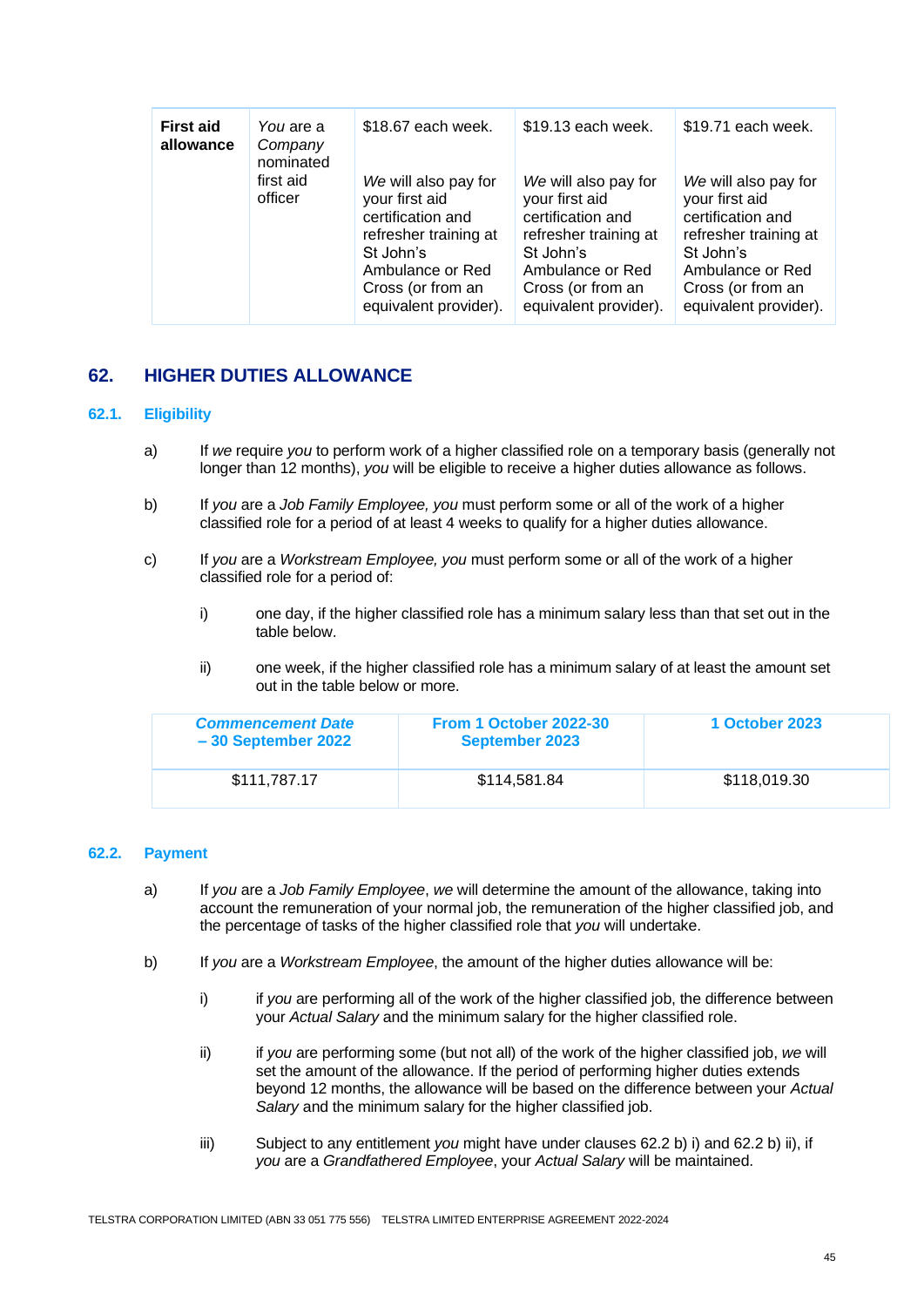- c) *We* will consider re-classifying a role to a higher level where:
	- i) an employee has performed work at the higher level for a period of at least 12 months, and this is not due to covering periods of extended leave, for example, parental leave, or
	- ii) an employee is frequently required to work at a higher level.
- d) Higher duties allowance is regarded as salary for all intents and purposes other than payment during long service leave and calculation of retrenchment benefits, which will be at ordinary salary where the higher duties allowance has been paid for periods of less than 12 months. Where a higher duties allowance has been paid for periods of at least 12 months, payment during long service leave and calculation of retrenchment benefits would be based on salary including the allowance.

# **63. WORKSTREAM EMPLOYEES ONLY**

If *you* are a *Workstream Employee you* may be eligible to receive an allowance in certain circumstances as follows:

| <b>Allowance</b>        | You are eligible if:                                                                                                                                                                                                                                                                                                                                                                                                                                                                                                                                          | <b>Commencement</b><br>$Date - 30$<br><b>September 2022</b>         | 1 October<br>$2022 - 30$<br><b>September</b><br>2023                   | From 1<br><b>October</b><br>2023                                       |  |
|-------------------------|---------------------------------------------------------------------------------------------------------------------------------------------------------------------------------------------------------------------------------------------------------------------------------------------------------------------------------------------------------------------------------------------------------------------------------------------------------------------------------------------------------------------------------------------------------------|---------------------------------------------------------------------|------------------------------------------------------------------------|------------------------------------------------------------------------|--|
| Linguistic<br>allowance | We direct you, as part of your work, to<br>translate from one language to<br>another or communicate information<br>to, or translate signs made by, a<br>disabled person                                                                                                                                                                                                                                                                                                                                                                                       | \$754.30 each<br>year, while you<br>are directed to do<br>this work | \$773.16 each<br>year, while<br>you are<br>directed to do<br>this work | \$796.35 each<br>year, while<br>you are<br>directed to do<br>this work |  |
| Meal<br>allowance       | We require you to work overtime that<br>is:<br>continuous with ordinary hours and<br>$\bullet$<br>you take an unpaid break (before or<br>after the end of your ordinary<br>hours), or<br>on Saturday after 2:00pm and you<br>take an unpaid meal break, or<br>on Sunday or a Public Holiday<br>extending beyond an unpaid meal<br>break.<br>You will not be eligible if:<br>you perform overtime prior to<br>normal work and you are:<br>able to take a paid meal break<br>$\bullet$<br>during normal work, or<br>you are receiving Travel Cost<br>Allowance. | \$18.86 each<br>occasion                                            | \$19.33 each<br>occasion                                               | \$19.91 each<br>occasion                                               |  |
| Country<br>employees    | Your normal work location is in the<br>$\bullet$<br>country; and                                                                                                                                                                                                                                                                                                                                                                                                                                                                                              | \$14.65 each<br>occasion (limit of                                  | \$15.01 each<br>occasion (limit<br>of one                              | \$15.46 each<br>occasion<br>(limit of one                              |  |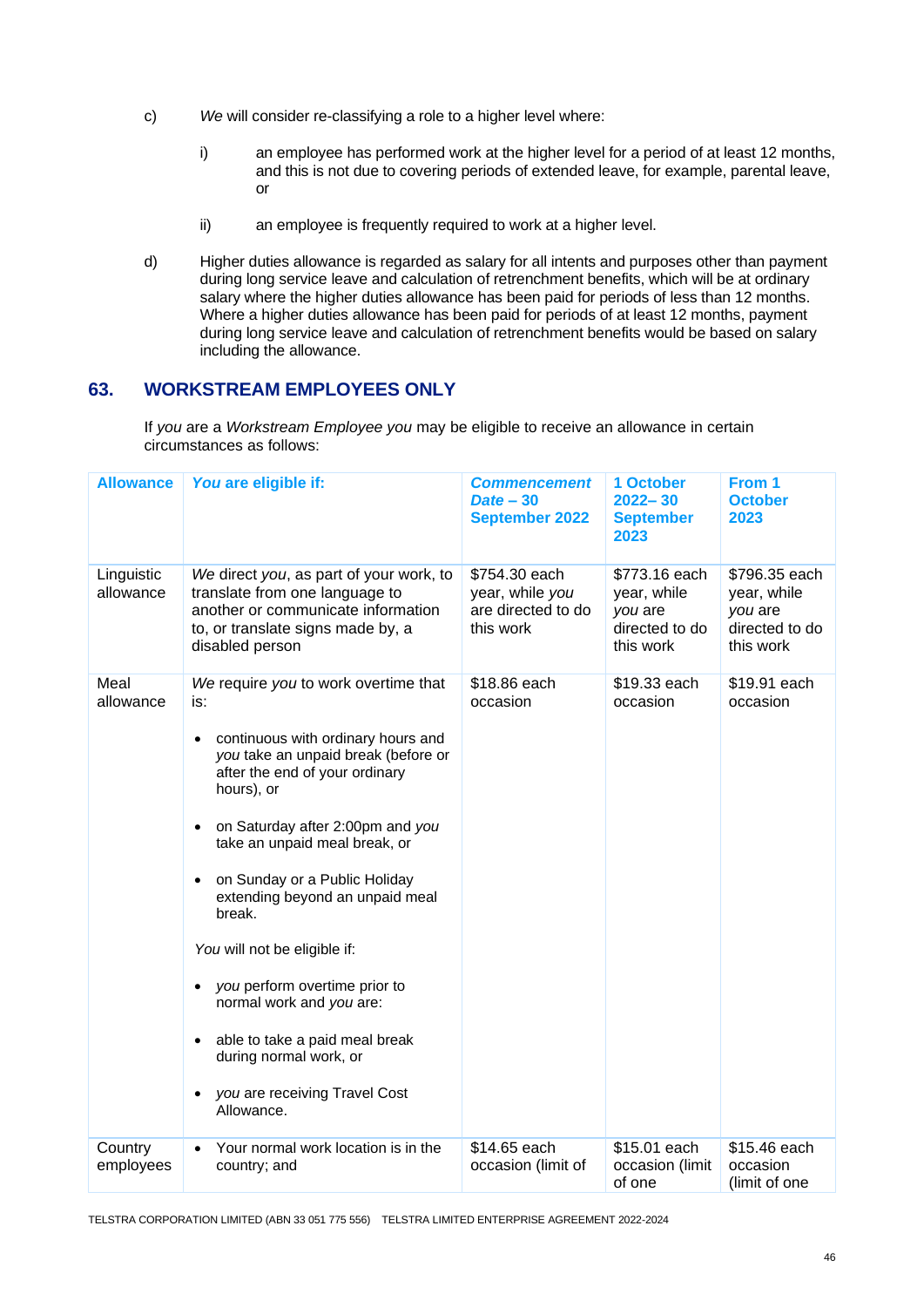| meal<br>allowance | you normally return home for lunch<br>between the hours of 12.00 noon<br>and 2:00pm, are sent away from<br>your usual work location without<br>notice prior to leaving home and<br>without an opportunity of returning<br>home to arrange lunch; and<br>you are not within 6.4kms of your<br>usual work location between these<br>hours.<br>Eligibility for a normal meal allowance<br>continues to apply. | one payment per<br>day) | payment per<br>day) | payment per<br>day) |
|-------------------|------------------------------------------------------------------------------------------------------------------------------------------------------------------------------------------------------------------------------------------------------------------------------------------------------------------------------------------------------------------------------------------------------------|-------------------------|---------------------|---------------------|
|                   | If you are receiving Travel Cost<br>Allowance you will not be eligible for<br>this allowance.                                                                                                                                                                                                                                                                                                              |                         |                     |                     |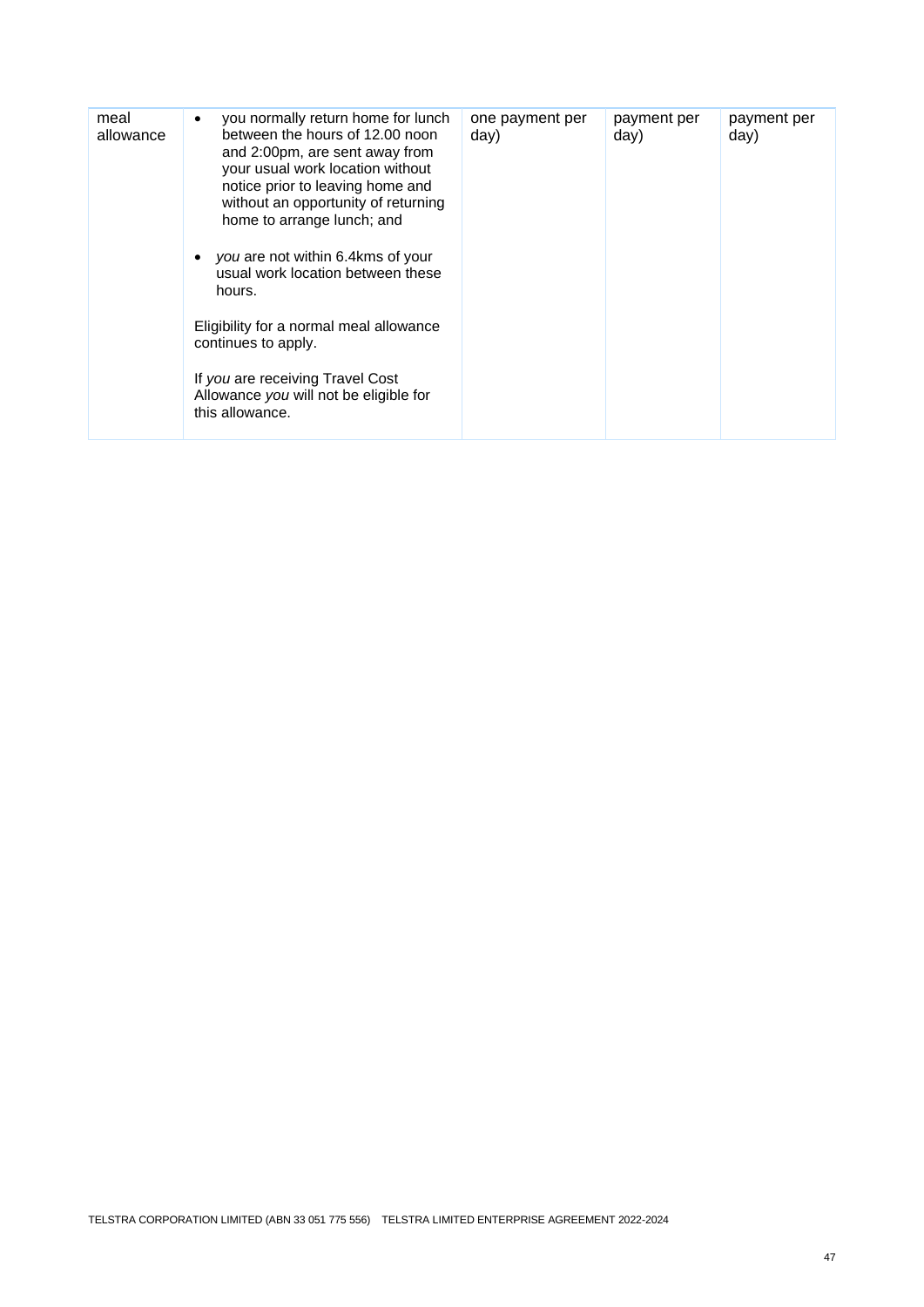# SECTION 13: MISCELLANEOUS PROVISIONS

# **64. CALCULATION OF BENEFITS UNDER THIS AGREEMENT**

These rules apply to the calculation of salary related benefits under this *Agreement* (including your retrenchment benefit, superannuation and leave entitlements):

- a) All salary related benefits, except retrenchment, will be calculated by reference to your *Fixed Remuneration* not including *our* superannuation contribution.
- b) Retrenchment benefits will be calculated by reference to your *Fixed Remuneration* including *our* superannuation contribution.

# **65. EXEMPT EMPLOYEES**

**65.1.** The following groups of employees are exempt from conditions where it is noted throughout this *Agreement.*

#### **65.2. Workstream Employees**

a) Workstream employees whose *Fixed Remuneration* exceeds the following, and are not Technical Specialists:

| <b>Commencement Date to 30</b><br>September 2022 | 1 October 2022 to 30<br>September 2023 | From 1 October 2023 |
|--------------------------------------------------|----------------------------------------|---------------------|
| \$125,000                                        | \$128,125.00                           | \$131,968.75        |

#### **65.3. Job Family Employees**

Employees whose *Fixed Remuneration* exceeds the following:

|                                            | <b>Commencement</b><br>Date - 30 September<br>2022 | From 1 October 2022<br>-30 September 2023 | <b>From 1 October 2023</b> |
|--------------------------------------------|----------------------------------------------------|-------------------------------------------|----------------------------|
| <b>Customer Support</b><br>(Technical)     |                                                    |                                           |                            |
| People Manager roles                       | \$101,389.65                                       | \$103,924.40                              | \$107,042.13               |
| <b>Customer Support</b><br>(Non-Technical) | \$101,389.65                                       | \$103,924.40                              | \$107,042.13               |
| <b>Professional Technical</b><br>Services  |                                                    |                                           |                            |
| Individual Contributor<br>roles            | \$116,918.80                                       | \$119,841.77                              | \$123,437.02               |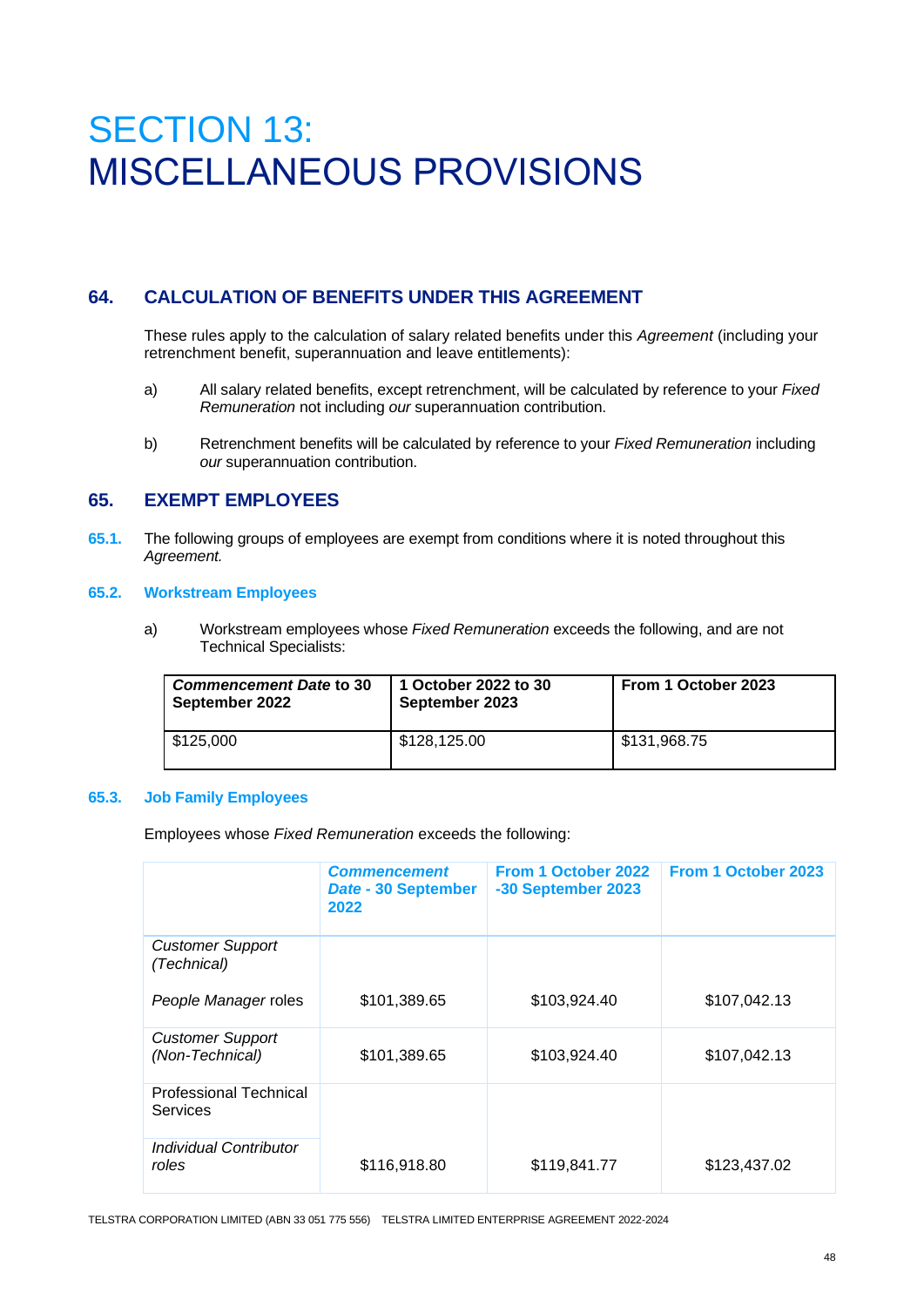| People Manager roles                 | \$101,389.65 | \$103,924.40 | \$107,042.13 |
|--------------------------------------|--------------|--------------|--------------|
| Corporate Support<br><b>Services</b> | \$101,389.65 | \$103,924.40 | \$107,042.13 |
| Sales (Office or Field<br>Based)     | \$101,389.65 | \$103,924.40 | \$107,042.13 |

#### **66.** *COMPANY* **POLICIES**

- **66.1.** The application of this *Agreement* is supported by *Company* policies. This *Agreement* prevails over policies to the extent of any inconsistency.
- **66.2.** Whilst *Company* policies are not incorporated as terms of this *Agreement, we* will consult with employees and *The Unions* about any changes to *Company* policy which may have a demonstrable effect on employees' pay and conditions.

# **67. ESSENTIAL CUSTOMER SERVICING**

- **67.1.** These provisions do not apply to *Exempt Employees,* or employees scheduled under clause 19.4 "Scheduled additional hours worked from home".
- **67.2.** If *you* are a *Sales* (Field Based) *Job Family Employee* classified at *Band* 3i or *Band* 2 *you* will be ineligible to receive payment for the allowances referred to in the table below. However, the remainder of the essential customer servicing provisions will apply, unless *you* are an *Exempt Employee*.
- **67.3.** *We* may schedule *you* to be available to work outside ordinary hours. Your manager will decide whether to schedule *you* for the purposes of these provisions, having regard to business needs and your ability to be at a worksite (or remotely access a worksite).
- **67.4.** *You* may be eligible to receive an allowance in certain circumstances if your manager schedules *you* under these provisions, as follows:

| <b>Allowance</b>         | You are eligible if:                                                                                      | <b>Commencement</b><br>$Date - 30$<br><b>September 2022</b> | 1 October 2022 -<br><b>30 September</b><br>2023      | From 1 October 2023                                 |
|--------------------------|-----------------------------------------------------------------------------------------------------------|-------------------------------------------------------------|------------------------------------------------------|-----------------------------------------------------|
| On call                  | We require you to<br>remain contactable<br>and available within<br>a reasonable time<br>to return to work | \$10.65 each night<br>$$24.59$ each day<br>and night        | \$10.92 each night<br>$$25.21$ each day<br>and night | \$11.24 each night<br>\$25.96 each day and<br>night |
| <b>Emergent</b><br>call  | We require you to<br>be available and<br>ready to work within<br>30 minutes                               | \$21.29 each night<br>\$48.97 each day<br>and night         | \$21.82 each night<br>\$50.19 each day<br>and night  | \$22.47 each night<br>\$51.70 each day and<br>night |
| <b>Immediate</b><br>call | We require you to<br>remain at home<br>and be ready for<br>immediate recall to<br>work                    | \$9.01 each hour                                            | \$9.23 each hour                                     | \$9.51 each hour                                    |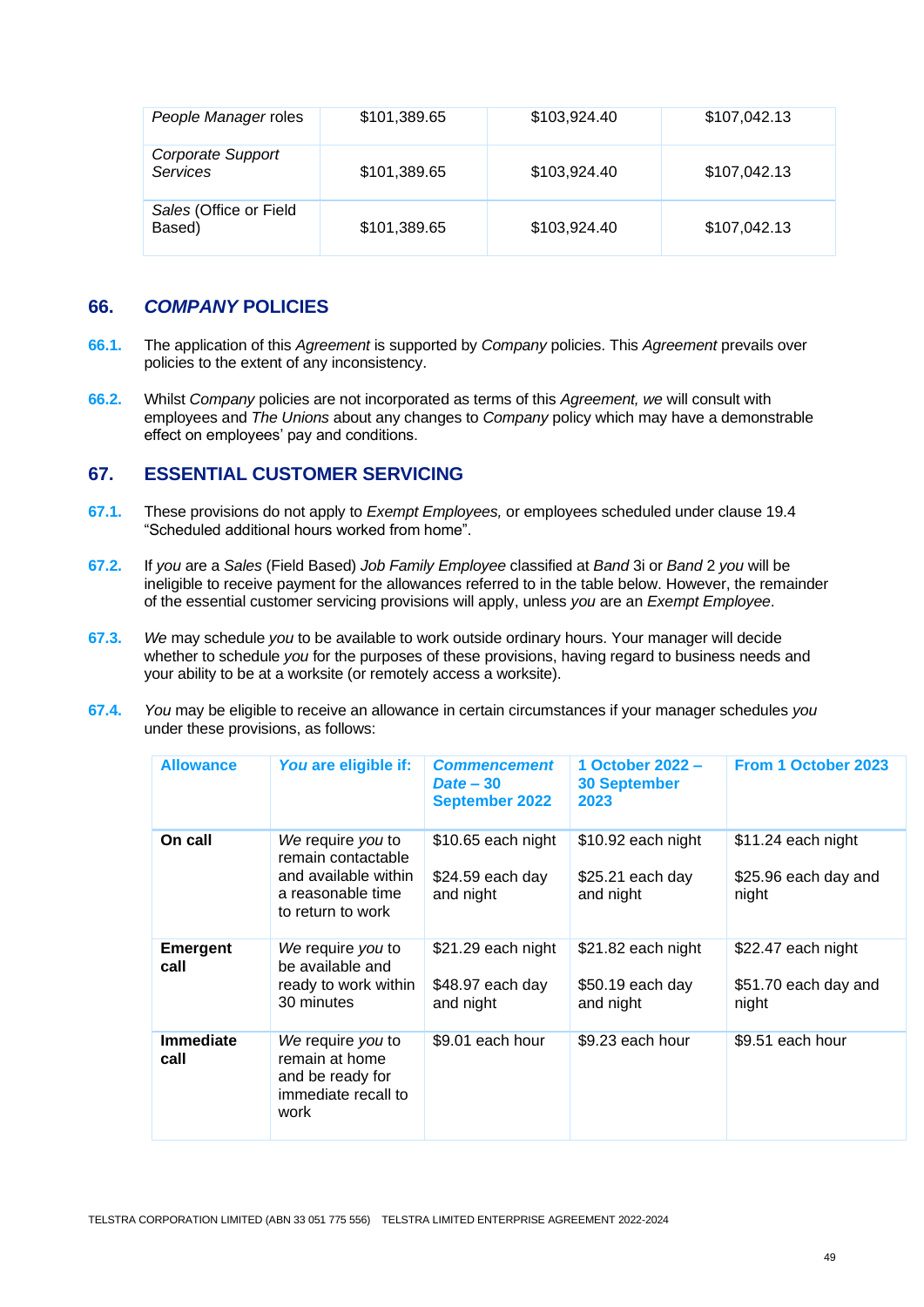- **67.5.** In addition, *we* will pay *you* at overtime rates for any time worked. Overtime rates are set out in Section 4. *We* will not pay *you* overtime or any allowance if *you* cannot or do not respond to a call for duty to the required degree of readiness.
- **67.6.** If *you* perform work at home, the minimum payment will be 1 hour. If *you* choose to go to a worksite and *you* could have performed the work at home, *we* will only pay *you* as if *you* had worked at home.
- **67.7.** If *you* perform work at home for a period which is less than one hour, clause 14.3 f) will not apply. However, *we* may, at *our* discretion, decide that *you* are not required to work a period of ordinary hours, without loss of pay, provided this period isn't longer than the number of hours of work performed, and does not extend into a second ordinary hours period of work.
- **67.8.** If *we* require *you* to go to a worksite or a customer's premises, *you* will be paid for actual hours worked including travel time. If *you* are a *Workstream Employee* this will be subject to a minimum payment of 3 hours.

In this case, if *you* are required to attend more than once, the minimum overtime payment will (subject to the minimum payment) not exceed the overtime payment that *you* would have received had *you* remained on duty for the entire time. This does not apply to work covered by the emergency work provisions below.

**67.9.** If *you* are a *Workstream Employee,* when overtime attendance not continuous with ordinary work involves work both before and after midnight, the minimum payment for the whole of the attendance will be at least equal to the minimum payment applicable to one day. Where a higher overtime rate applies on one of the days, the minimum payment will be calculated at the higher rate.

# **68. EXCESS TRAVEL TIME**

**68.1.** These provisions do not apply if *you* are a *Job Family Employee* or an *Exempt Employee.*

#### **68.2. Eligibility**

- a) *You* are eligible for excess travel time payment in accordance with these provisions if:
	- i) *you* work in a part of the business where log on and travel arrangements do not apply, and
	- ii) *you* are required to travel or work away from your normal designated day by day location, and
	- iii) *you* are not able to travel within your ordinary hours of work, and
	- iv) the time in excess of your usual hours of work and your normal travelling time to and from your normal place of work or designated location is more than:
		- A) 30 minutes in any day; or
		- B) 2½ hours in any fortnightly pay period.
- b) In these circumstances, calculation of excess travel time payment is calculated by subtracting the travelling time to the usual work location from travelling time to the temporary work location.
- c) Payment will not be made for more than 5 hours in any one day.
- d) Calculation of travelling time will be based on the type of transport chosen and used by the employee. This mode should be the most effective means, with consideration given to the excess travel time and cost incurred.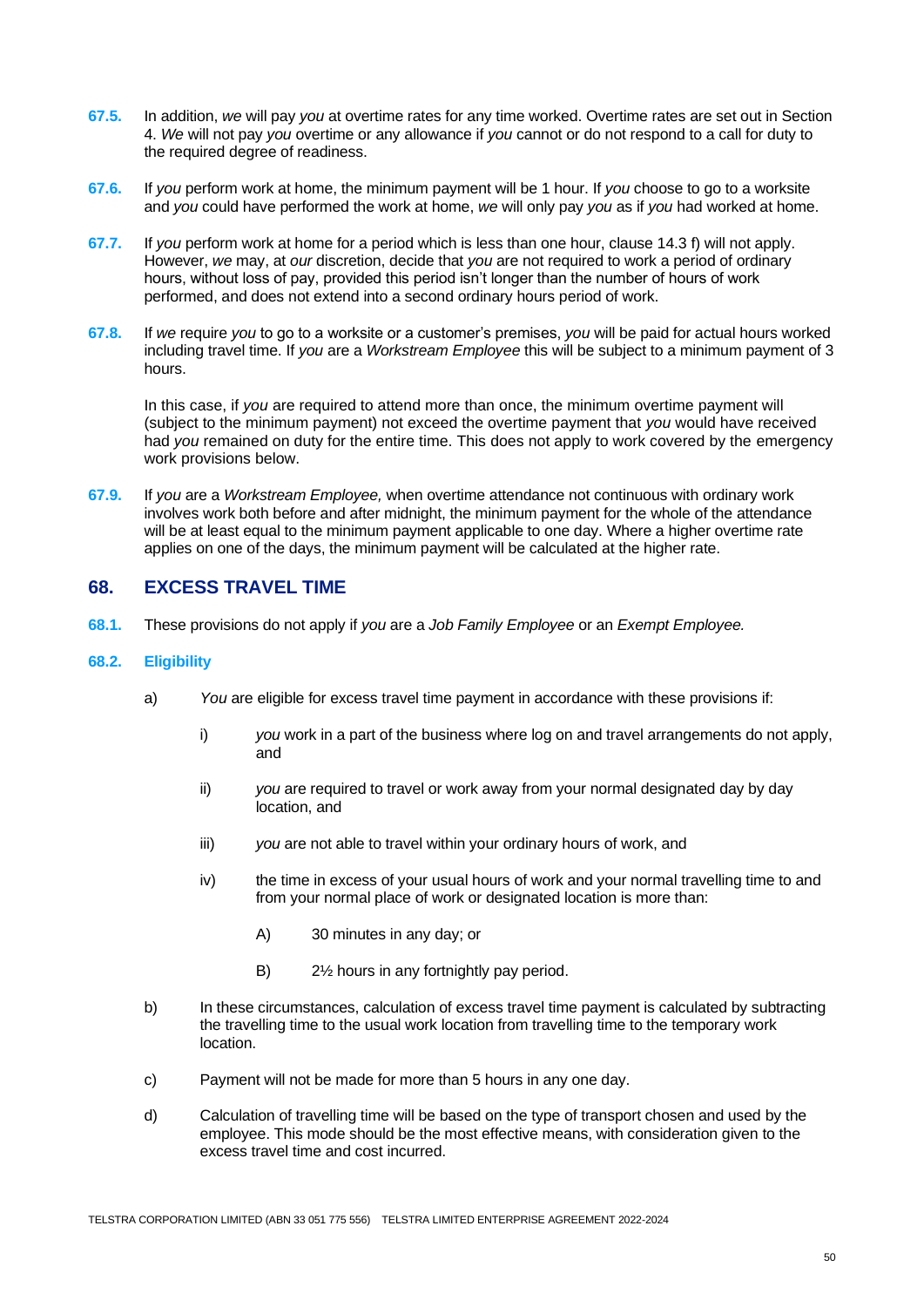e) The eligibility rules for excess travel time at a temporary location are set out in *Company*  policy.

#### **68.3. Payment**

*We* will pay *you* at your normal ordinary hours pay rate from Monday to Saturday and at 150% of that rate on Sundays and public holidays.

# **69. EMERGENCY WORK**

- **69.1.** *We* may require an employee to perform work beyond their ordinary hours in emergency situations. However, this clause does not apply if *we* provide *you* with notice during ordinary work hours that *we*  require *you* to work additional hours.
- **69.2.** If *we* do not provide notice of the requirement to perform emergency work to the employee during ordinary work hours, *we* will pay employees at the rate of 200%, or on a public holiday at the rate of 300%. These rates are the total rates of pay for emergency work and apply in place of normal ordinary hours, overtime and/or public holiday rates. For this purpose, work includes necessary travel time to and from work. A minimum payment of 3 hours will apply for *Workstream Employees.*
- **69.3.** If *you* perform work at home, the minimum payment will be 1 hour for *Workstream Employees.* If *you* choose to go to a worksite and *you* could have performed the work at home, *we* will only pay *you* as if *you* had worked at home.
- **69.4.** Emergency work does not apply where *we* change the time when *you* start your ordinary hours work to meet an emergency.
- **69.5.** Clause 14.3 f) does not apply unless *you* work more than 3 hours under this clause. However, *we* may, at *our* discretion, decide that an employee who has performed work under this clause is not required to work a period of ordinary hours, without loss of pay, provided this period isn't longer than the number of hours of emergency work performed, and does not extend into a second ordinary hours period of work.

#### **70. WORKING IN REMOTE LOCALITIES**

Working in remote localities will continue to be governed by *Company* policy. However, *we* agree that these arrangements will be no less generous than those in the Telstra Award 2015.

# **71. WORKING AT SEA**

Schedule D of the Telstra Enterprise Agreement 2010-2012 is incorporated as a term of this *Agreement*.

### **72. RECOGNITION OF PRIOR LEARNING**

- **72.1.** *You* may apply to the Registered Training Organisation nominated by *the Company* for recognition of prior learning for a qualification or competency listed on the scope of its registration. *We* will give *you* reasonable assistance to gain the recognition *you* are entitled to based on your prior learning with *us*.
- **72.2.** If *you* are retrenched, this assistance may extend beyond your date of retrenchment to ensure a reasonable period has been provided to attain appropriate recognition.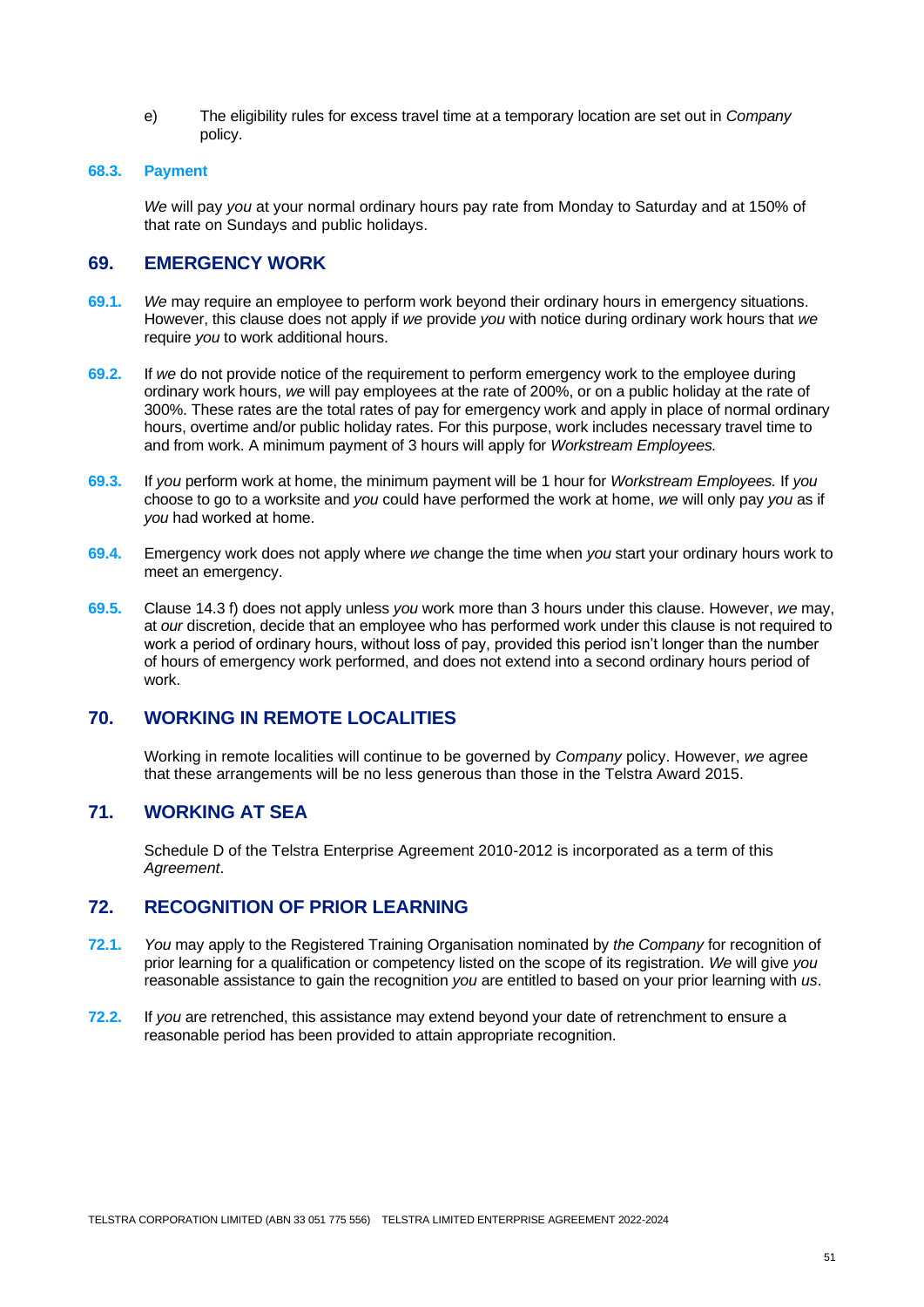# SECTION 14: **DICTIONARY**

The Dictionary sets out the meanings of certain words or phrases used in this *Agreement*. *You* can identify a word or phrase that has a dictionary definition as it will be in italics.

| <b>Word/phrase</b>                        | <b>Meaning</b>                                                                                                                                                                                                                                                                                                                                                                                                                                                                                                   |
|-------------------------------------------|------------------------------------------------------------------------------------------------------------------------------------------------------------------------------------------------------------------------------------------------------------------------------------------------------------------------------------------------------------------------------------------------------------------------------------------------------------------------------------------------------------------|
| <b>Actual Salary</b>                      | The salary you actually receive. For employees who receive a<br>Grandfathered Allowance it includes that allowance.                                                                                                                                                                                                                                                                                                                                                                                              |
| Agreement                                 | Telstra Limited Enterprise Agreement 2022-2024                                                                                                                                                                                                                                                                                                                                                                                                                                                                   |
| <b>Associated Entity</b>                  | Has the meaning given by section 50AAA of the Corporations Act 2001<br>(Cth), as amended or replaced.                                                                                                                                                                                                                                                                                                                                                                                                            |
| Band                                      | Where it relates to Workstream Employees, Band refers to the level of a<br>job within the relevant Workstream.<br>Where it relates to Job Family Employees, Band refers to the level that the<br>job is classified in accordance with the Company's classification system<br>and Company policy for Job Family Employees. The highest classification<br>level covered by this Agreement is Band 2 whilst the entry classification<br>level is Band 4ii. The system is based on the Hay system of job evaluation. |
| <b>Commencement Date</b>                  | The Commencement Date is 7 days after the Fair Work Commission<br>approves the Agreement.                                                                                                                                                                                                                                                                                                                                                                                                                        |
| Company / the Company (also<br>we/us/our) | Your employer being either Fone Zone or Telstra (as applicable)                                                                                                                                                                                                                                                                                                                                                                                                                                                  |
| <b>Continuous Service</b>                 | Continuous Service has the meaning given to it in Part 1-2 of the Fair Work<br>Act 2009 (Cth) except as amended by clause 52.4 e).                                                                                                                                                                                                                                                                                                                                                                               |
| <b>Continuous Shiftworker</b>             | An employee who:<br>is a 7 day shiftworker, and<br>is rostered to and regularly works shift on Sundays and public<br>holidays.                                                                                                                                                                                                                                                                                                                                                                                   |
| Core Jobs Descriptions                    | Job descriptions that underpin the classification of Workstream jobs. These<br>have been graded and placed into Bands by the Company's Job<br>Evaluation and Classification System using agreed job descriptions. Core<br>Jobs align particular job duties with Bands for the life of this Agreement,<br>are subject to a review (see Appendix C), and guide evaluators in<br>determining the appropriate Band for new or substantially altered jobs.                                                            |
| <b>Corporate Support Services</b>         | Jobs in this family are predominantly occupied in the delivery and<br>administration of a broad range of human resources, public relations,<br>accounting, marketing, procurement, administration and other professional                                                                                                                                                                                                                                                                                         |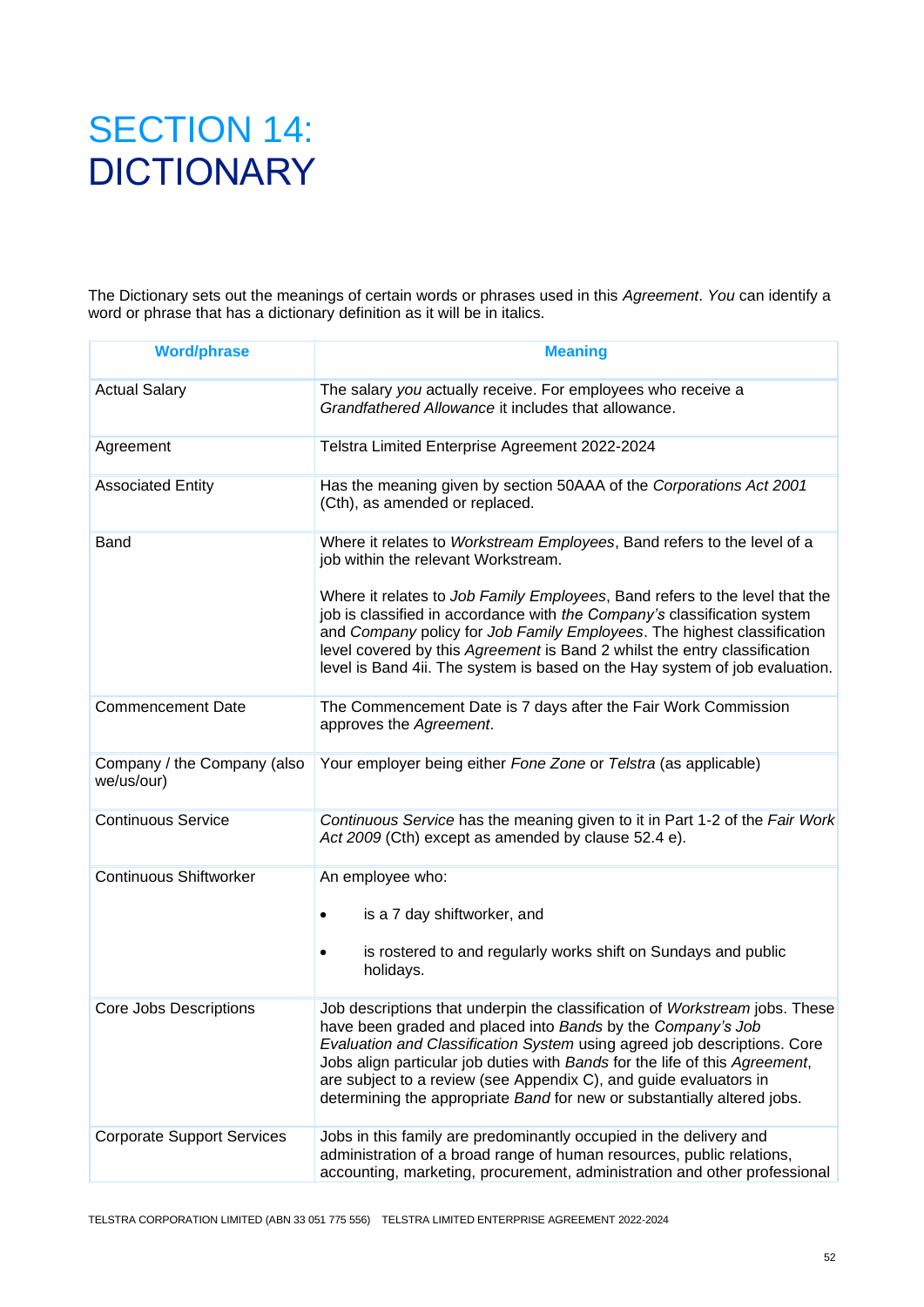|                                                        | and semi-professional services to ensure the related strategies, programs,<br>processes in the business are aligned to corporate goals.                                                                                                                                                                                                                                                                                          |
|--------------------------------------------------------|----------------------------------------------------------------------------------------------------------------------------------------------------------------------------------------------------------------------------------------------------------------------------------------------------------------------------------------------------------------------------------------------------------------------------------|
| <b>Customer Field Workstream</b><br>(CFW)              | Employees engaged in Customer Access Network (CAN) construction<br>and/or in the end to end installation, operation, maintenance and repair of<br>all services for customers and/or in the supervision and/or direct<br>operational support of such employees and the testers in the service<br>assurance call centres.                                                                                                          |
| <b>Customer Sales and Service</b><br>Workstream (CSSW) | Employees engaged principally in: the sale of products and services;<br>managing of enquiries for our customers; fault reporting - who are not<br>covered in the Customer Field Workstream or Technical Workstream;<br>telesales; billing and credit management; and the direct supervision and<br>direct support of employees employed in these functions.                                                                      |
| <b>Customer Support (Non-</b><br>Technical)            | Jobs in this family are predominantly occupied in managing or undertaking<br>customer enquiries typically relating to billing, scheduling of network faults,<br>provisioning/order management, credit management, complaints<br>management or directly in support of the field workforce.                                                                                                                                        |
| <b>Customer Support (Technical)</b>                    | Jobs in this family include managing or undertaking activities such as<br>network construction, maintenance, operation, performance monitoring and<br>equipment installation into the network or customer premises. Jobs also<br>include fault identification, isolation, testing and/or repair, basic design<br>within existing infrastructure, product support and advice to other<br>employees that is of a technical nature. |
|                                                        | Employees are expected to apply practical skills and knowledge to the<br>technical aspects of Telecommunication and Information Technology. The<br>work is focused, either directly or in coaching others, on applying practical<br>technical know-how and judgement within a specific discipline or area of<br>technical work to undertake job tasks.                                                                           |
| ECA 2011 increase                                      | A discretionary payment made to ex-ECA Part A employees pursuant to<br>Telstra policy in 2011.                                                                                                                                                                                                                                                                                                                                   |
| Eligible casual employee                               | An employee who has been employed by the Company on a regular and<br>systematic basis for a sequence of periods of employment during a period<br>of at least 12 months and who has a reasonable expectation of continuing<br>employment with us on a regular and systematic basis.                                                                                                                                               |
| Eligible Child                                         | a newborn child of the employee or employee's spouse or de facto<br>٠<br>partner; or                                                                                                                                                                                                                                                                                                                                             |
|                                                        | a child of the employee or employee's spouse or de facto partner<br>who is stillborn; or                                                                                                                                                                                                                                                                                                                                         |
|                                                        | a child of the employee or employee's spouse or de facto partner<br>that dies within 24 months of being born being born; or                                                                                                                                                                                                                                                                                                      |
|                                                        | in the case of adoption:                                                                                                                                                                                                                                                                                                                                                                                                         |
|                                                        | a child under the age of 16 as at the day of Placement who<br>has not, or will not have lived continuously with the employee<br>for a period of 6 months or more as at the day of Placement<br>and who is not (otherwise than because of the adoption) a<br>child of the employee or the employee's partner (an<br>employee's spouse or de facto); or,                                                                           |
|                                                        | a child with a disability under the age of 18 as at the day of<br>Placement.                                                                                                                                                                                                                                                                                                                                                     |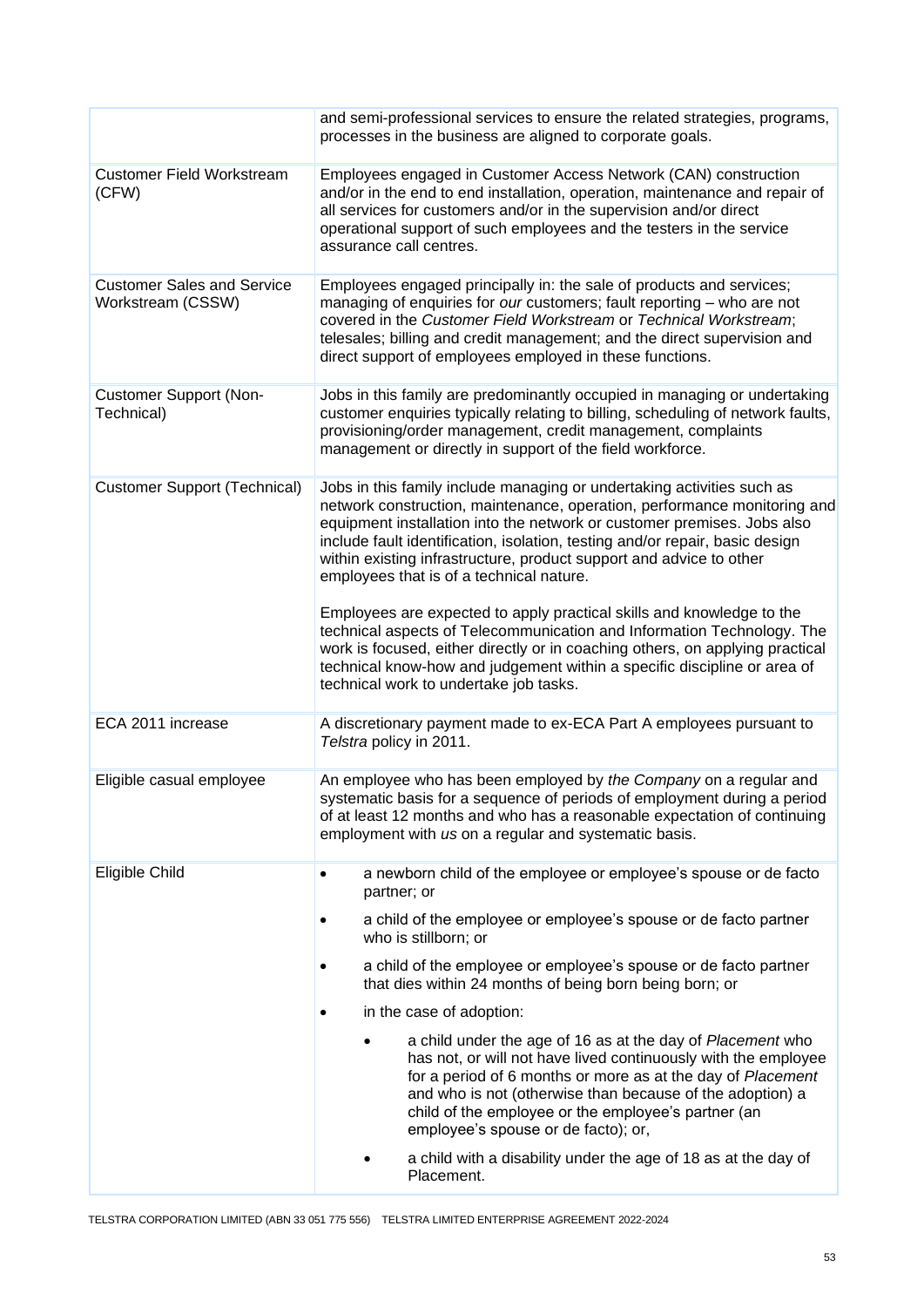| <b>Exempt Employee</b>                       | An employee who meets the criteria set out in Section 13, clause 65 of this<br>Agreement.                                                                                                                                               |
|----------------------------------------------|-----------------------------------------------------------------------------------------------------------------------------------------------------------------------------------------------------------------------------------------|
| <b>Fixed Remuneration</b>                    | A component of remuneration which includes an employee's base salary,<br>annual leave loading and our contribution (or notional contribution) to<br>superannuation, including any Grandfathered Allowance and ECA 2011<br>increase.     |
| Fone Zone                                    | Fone Zone People Pty Ltd (ABN 99 130 820 405)                                                                                                                                                                                           |
| <b>Grandfathered Allowance</b>               | An annualised allowance which is treated as ordinary time earnings and<br>paid fortnightly.                                                                                                                                             |
| <b>Grandfathered Employee</b>                | An employee who, just before 1 October 2018, subject to the conditions of<br>Appendix C4.2, was in receipt of a Grandfathered Allowance.                                                                                                |
| <b>Group Restructure Entity</b>              | Telstra Corporation Limited (as renamed from time to time), Telstra<br>Limited, Amplitel Pty Ltd.                                                                                                                                       |
| Individual Contributor role                  | Individual contributor roles are those where the majority of duties are of an<br>operational, specialised or technical nature as opposed to managing<br>people.                                                                         |
| Insolvent/Insolvency                         | For the purposes of Appendix E, insolvent or insolvency has the meaning<br>set out in section 95A of the Corporations Act 2001 (Cth), as amended or<br>replaced.                                                                        |
| Job Family Employee                          | You are a Job Family Employee if you are not a Workstream Employee.                                                                                                                                                                     |
| <b>NES</b>                                   | The National Employment Standards as contained in the Fair Work Act<br>2009, as amended or replaced from time to time.                                                                                                                  |
| Parent/s                                     | For the purposes of this Agreement, the concept of parenthood is to be<br>liberally construed encompassing legal parents, same-sex parents, and<br>step-parents.                                                                        |
| Parties                                      | The Company, The Unions and the employees covered by the Agreement.                                                                                                                                                                     |
| People Manager                               | People Manager roles are those which involve duties in the management<br>of employees, which (among other things) would typically involve<br>conducting formal performance reviews, and approving timesheets and<br>leave applications. |
| Performance Year                             | The period from 1 July in one year through to 30 June in the next year.                                                                                                                                                                 |
| Placement (in relation to<br>parental leave) | The day of placement, in relation to the adoption of an eligible child by an<br>employee, means the earlier of the following days:<br>the day on which the employee first takes custody of the child<br>for the adoption;               |
|                                              | the day on which the employee starts any travel that is<br>reasonably necessary to take custody of the child for the<br>adoption.                                                                                                       |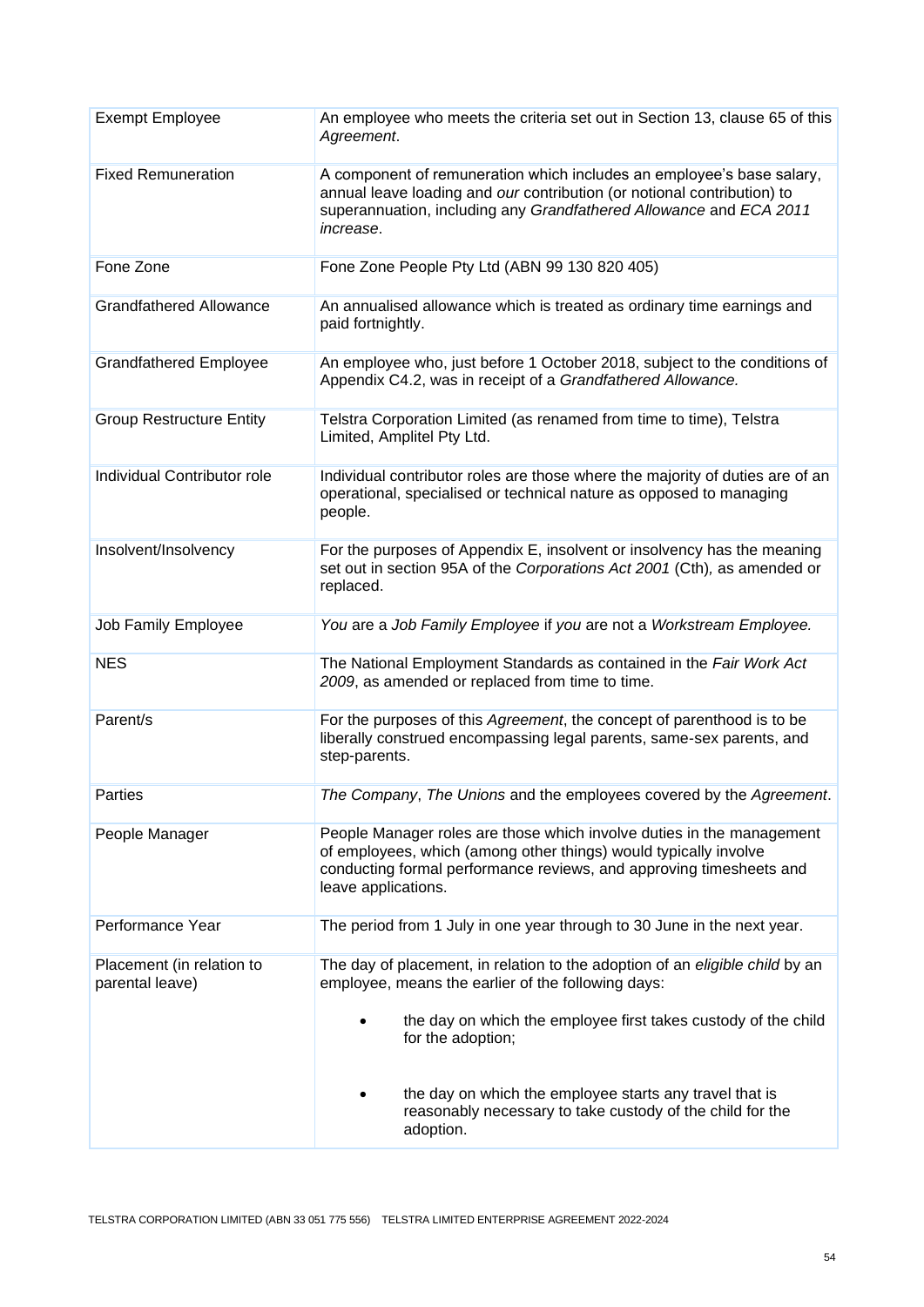|                                                  | Placement in relation to surrogacy is the date of birth or a date otherwise<br>specified in the court order transferring parentage as part of a surrogacy<br>arrangement.                                                                                                                                                                                                                                                                                                                                                                                                                                                          |
|--------------------------------------------------|------------------------------------------------------------------------------------------------------------------------------------------------------------------------------------------------------------------------------------------------------------------------------------------------------------------------------------------------------------------------------------------------------------------------------------------------------------------------------------------------------------------------------------------------------------------------------------------------------------------------------------|
| <b>Professional Technical</b><br><b>Services</b> | Jobs in this family are predominantly occupied in the design and delivery of<br>products and networks, working to design and implement new systems,<br>products, network infrastructure or integrating existing systems or products.<br>Incumbents will typically have tertiary technical qualifications or relevant<br>deep technical experience, enabling the application of theoretical principles<br>in solving complex and novel problems.                                                                                                                                                                                    |
| Regular casual employee                          | You are a regular casual employee if you have been employed by the<br>Company for a period of at least 12 months, and in the period of 6 months<br>before the request, you have worked a pattern of hours on an ongoing<br>basis which, without significant adjustment, you could continue to perform<br>as a full-time employee or part-time employee under the Agreement.                                                                                                                                                                                                                                                        |
| <b>Related Body Corporate</b>                    | Refers to any of the Company's related bodies corporate, which has the<br>meaning given to in section 50 of the Corporations Act 2001 (Cth), as<br>amended or replaced.                                                                                                                                                                                                                                                                                                                                                                                                                                                            |
| <b>Remuneration Summary</b>                      | A document provided separately to an employee from time to time setting<br>out the employee's remuneration. Your Remuneration Summary does not<br>form part of this Agreement.                                                                                                                                                                                                                                                                                                                                                                                                                                                     |
| <b>Sales</b>                                     | Jobs in this family are predominantly occupied in the selling process, in<br>active selling roles or supervising those that are in active selling jobs.<br>These jobs will be remunerated through Fixed Remuneration and<br>commission/incentive payments based on sales/performance.<br>Field Based: those employees not operating predominantly from a<br>Company office based location (i.e. employees will have frequent on<br>location client visits).<br>Office Based: those employees operating predominantly from a Company<br>office based location (i.e. employees will not have frequent on location<br>client visits). |
| <b>Site Function</b>                             | Work that is treated by us as a substantial, distinct and discrete activity at<br>a discrete geographical location.                                                                                                                                                                                                                                                                                                                                                                                                                                                                                                                |
| Split shift(s)                                   | A shift worked by a shiftworker that includes one or more breaks (other<br>than a meal break) between segments of the shift. Each shift segment is<br>considered discrete for the purposes of applicable loadings or other<br>entitlements.                                                                                                                                                                                                                                                                                                                                                                                        |
| Suitable Offer                                   | Is defined in clause 50.                                                                                                                                                                                                                                                                                                                                                                                                                                                                                                                                                                                                           |
| Support Workstream (SW)                          | Employees engaged in work in Australia that is not in the Technical<br>Workstream, Customer Field Workstream, Technology Professional<br>Workstream or the Customer Sales and Service Workstream.                                                                                                                                                                                                                                                                                                                                                                                                                                  |
| Technical Workstream (TW)                        | Employees engaged in applying practical skills and knowledge to the<br>technical aspects of voice, data, video and information technology and<br>those engaged in the direct supervision of these employees. The work is<br>focused on applying, either directly or in coaching others, technical know-<br>how to solve problems around technical practices. It requires a suitable<br>practical background. The exercise of technical judgement is required<br>within a specific discipline or area of technical work.                                                                                                            |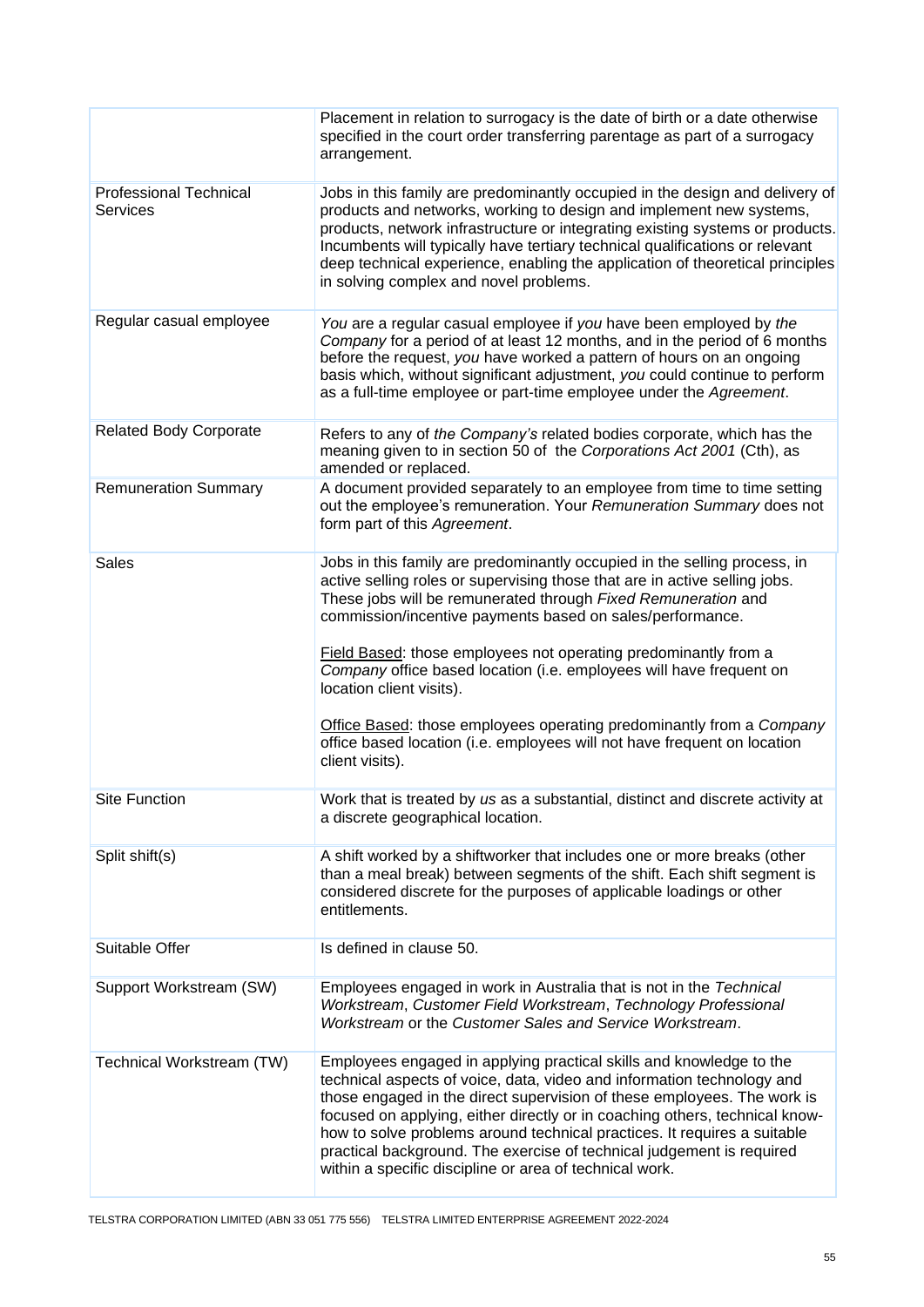| <b>Technology Professional</b><br>Workstream (TPW)        | Employees engaged in applying theoretical skills and knowledge to voice,<br>data, video and information technologies and related architecture and<br>those engaged in the direct supervision of these employees. The work is<br>focused on applying, either directly or in coaching others, first principles to<br>solve problems of a conceptual or novel nature in relation to the above<br>technologies and architecture. It is characterised by longer term planning<br>horizons. The work is undertaken within higher degrees of autonomy in<br>determining the conceptual approach. |
|-----------------------------------------------------------|-------------------------------------------------------------------------------------------------------------------------------------------------------------------------------------------------------------------------------------------------------------------------------------------------------------------------------------------------------------------------------------------------------------------------------------------------------------------------------------------------------------------------------------------------------------------------------------------|
| Telstra                                                   | Telstra Corporation Limited (ABN 33 051 775 556)                                                                                                                                                                                                                                                                                                                                                                                                                                                                                                                                          |
| The Company's Job Evaluation<br>and Classification System | The grading system that will apply to all jobs of Workstream Employees. It<br>will involve the agreed Company Core Job Descriptions, as well as a<br>system to grade jobs from scratch using a new job description. The system<br>is based on the Hay system of job evaluation.                                                                                                                                                                                                                                                                                                           |
| The Unions                                                | Association of Professional Engineers, Scientists and Managers<br>Australia (APESMA)<br>Communication, Electrical and Plumbing Union of Australia (CEPU)<br>Community and Public Sector Union (CPSU)                                                                                                                                                                                                                                                                                                                                                                                      |
| Workstream                                                | A defined group of employees working in jobs which are operationally and<br>organisationally associated with the Company.                                                                                                                                                                                                                                                                                                                                                                                                                                                                 |
| <b>Workstream Employee</b>                                | You are a Workstream Employee if just before the Commencement Date,<br>you were employed as a Workstream Employee under the Telstra<br>Enterprise Agreement 2019-2021.                                                                                                                                                                                                                                                                                                                                                                                                                    |
| You                                                       | Employees to whom this Agreement applies. Sometimes, depending on<br>the context, it may mean a more limited group of these employees.                                                                                                                                                                                                                                                                                                                                                                                                                                                    |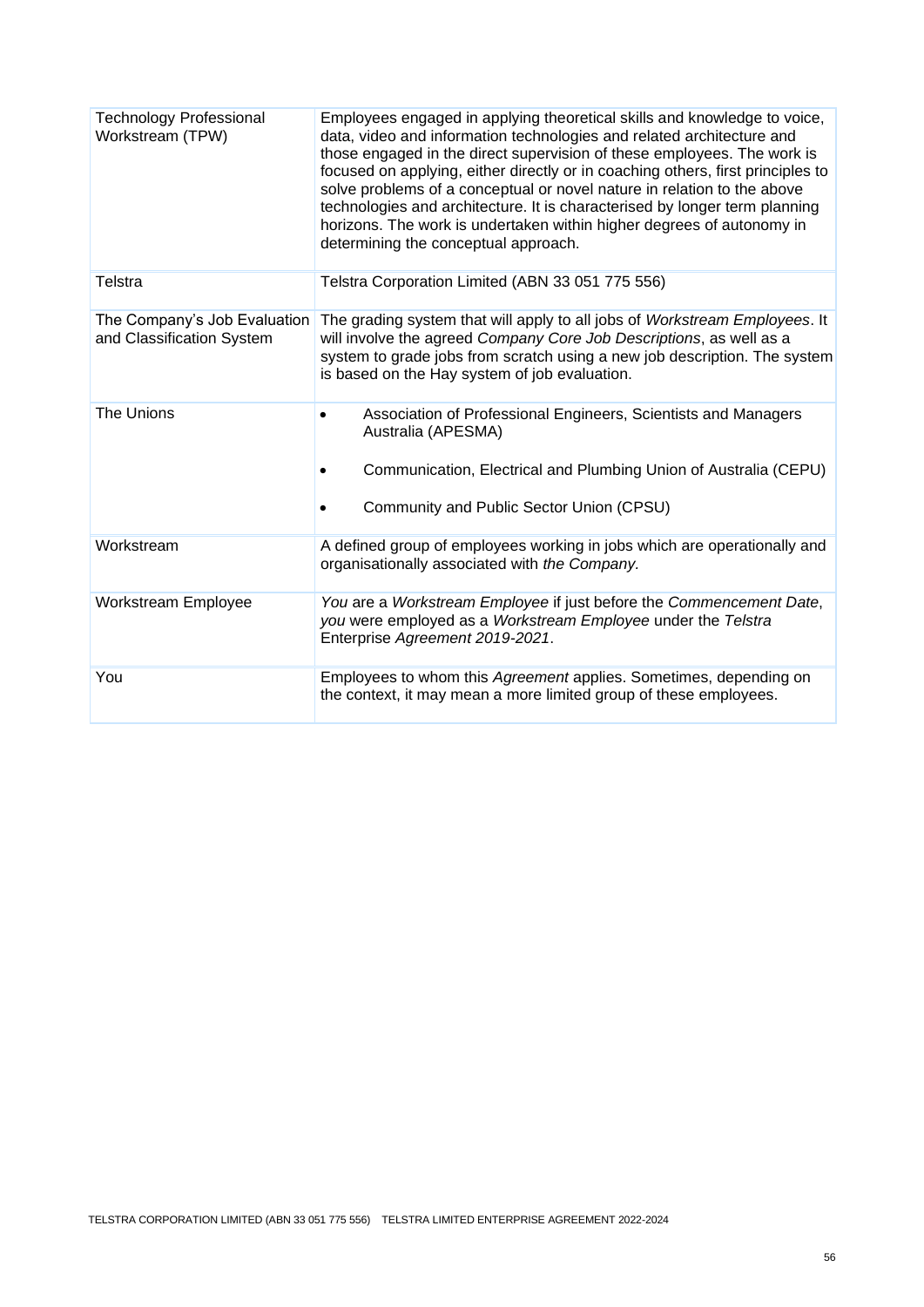# APPENDIX A: PAY FOR JOB FAMILY EMPLOYEES

# **A1. PAY INCREASES**

**A1.1.** *We* will guarantee an overall pay pool that will be distributed on an individual basis, as outlined in the table below. Your manager will review your *Fixed Remuneration* in line with this pay pool and your actual increase will depend on your individual performance and current remuneration. *We* will set out any change to your pay in a new *Remuneration Summary*. Any change is at *our* discretion. *You* will be notified of any change to your pay in around September each year and any increase will apply from 1 October each year.

| Performance Year         | <b>Guaranteed pay pool</b> | Increases effective |
|--------------------------|----------------------------|---------------------|
| 1 July 2021-30 June 2022 | 2.5%                       | 1 October 2022      |
| 1 July 2022-30 June 2023 | 3%                         | 1 October 2023      |

**A1.2.** Subject to item A3, provided that your performance was at a satisfactory level throughout the *performance year* (this being a rating '3' or higher based on the performance ratings applicable at the time of making this *Agreement*), *you* will receive at least a 1% increase in *Fixed Remuneration*.

# **A2. HOW THE PAY POOL IS CALCULATED AND DISTRIBUTED**

- **A2.1.** The following will apply for the 1 October 2022 and 1 October 2023 increases:
	- a) *We* are committed to ensuring that the remuneration review process is transparent and understood by *you*.
	- b) *We* will calculate the overall pay pool for *Job Family Employees* by totalling the *Fixed Remuneration* of all *Job Family Employees* and multiplying it by the percentage set out in A1.1.
	- c) *We* will publish on the intranet during the annual review period each year a pay increase matrix which guides managers on how the pay pool should be distributed. The matrix will set out guidance on the % increase that managers should apply, having regard to your current pay and your performance rating.
	- d) Your manager will be allocated a remuneration increase budget based on the overall pay pool, the pay increase matrix and the distribution of performance ratings and current remuneration in your manager's team. While your actual pay increase will be set by your manager, *we* expect managers broadly to follow the guidance in the pay increase matrix.
	- e) Before publishing the final matrix, *we* will consult about the matrix with *The Unions* (see Section 6).
	- f) Your manager will notify *you* of your performance rating and the outcome of your remuneration review in September each year. If *you* are unhappy with your rating or remuneration review, *you* can ask for either (or both) to be reviewed under *our* internal resolution process (which includes an independent review as its final stage).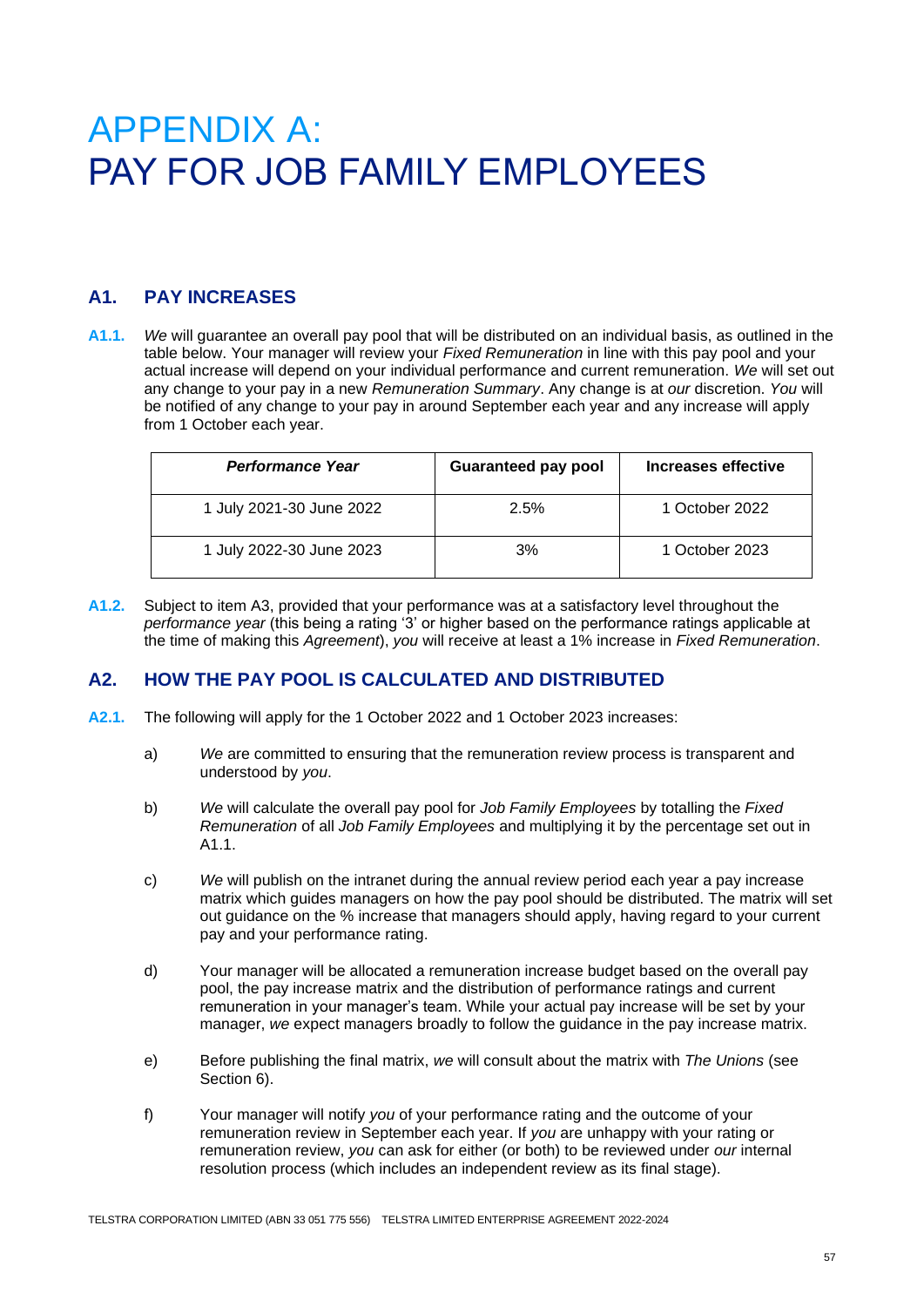- g) Following the end of the remuneration review period (in around October each year) *we* will provide *The Unions* with a summary of the distribution of performance ratings and the way in which the pay pool was distributed.
- h) If *you* were employed by *Fone Zone* immediately before the *Commencement Date* and commenced employment with *Telstra* before 1 October 2022, your performance rating for the 1 July 2021 – 30 June 2022 *performance year* will be taken as no less than a rating '3' for the purpose of the distribution of the pay pool as outlined in A1.2 and A2.

### **A3. NEW EMPLOYEES AND NEWLY PROMOTED EMPLOYEES**

If *you* start employment or are promoted into a new role between 1 July and 30 September in any year *you* may not receive a pay increase on 1 October. Your remuneration will have been set at a level that takes account of the 1 October pay increase and, in the case of promotions, your performance in the previous year. This clause does not apply to *Fone Zone* employees who commence employment with *Telstra* before 1 October 2022.

# **A4. VARIABLE REMUNERATION**

*We* also pay most *Job Family Employees* variable remuneration, which is a portion of your pay linked to performance. Variable remuneration is determined in accordance with rules set by *us* from time to time and is at *our* discretion. Variable remuneration is not governed by this *Agreement*. However, *you* will continue to receive your current variable remuneration after the *Commencement Date* – as set out in your *Remuneration Summary*.

### **A5. MINIMUM RATES**

The following table sets out the minimum salary rate for each Job Family and *Band*. These rates have been set taking into account market rates as well as the pay rates set out in the awards that cover *our* employees (see clause 5.3 of this *Agreement*). These rates are included in the *Agreement*  to ensure that it passes the "better off overall test" under the Fair Work Act 2009.

|                                       | <b>Band</b>    | <b>Customer</b><br><b>Support</b><br>(Technical)<br><b>Job Family</b> | <b>Customer</b><br><b>Support</b><br>(Non-<br><b>Technical)</b><br><b>Job Family</b> | <b>Professional</b><br><b>Technical</b><br><b>Services</b><br><b>Job Family</b> | <b>Corporate</b><br><b>Support</b><br><b>Services</b><br><b>Job Family</b> | <b>Sales Job Family</b>                                  |                              |
|---------------------------------------|----------------|-----------------------------------------------------------------------|--------------------------------------------------------------------------------------|---------------------------------------------------------------------------------|----------------------------------------------------------------------------|----------------------------------------------------------|------------------------------|
|                                       |                |                                                                       |                                                                                      |                                                                                 |                                                                            | <b>Office</b><br><b>Based</b><br>(Non-<br><b>Retail)</b> | <b>Field</b><br><b>Based</b> |
| <b>Commencement</b><br>Date - 30 June | 2              | \$88,900                                                              | \$85,400                                                                             | \$90,200                                                                        | \$86,100                                                                   | \$68,900                                                 | \$73,900                     |
| 2023                                  | 3i             | \$74,100                                                              | \$64,400                                                                             | \$77,000                                                                        | \$68,500                                                                   | \$59,900                                                 | \$61,700                     |
|                                       | 3ii            | \$61,100                                                              | \$54,600                                                                             | \$67,200                                                                        | \$59,600                                                                   | \$54,900                                                 | \$52,000                     |
|                                       | 4i             | \$59,100                                                              | \$51,500                                                                             | N/A                                                                             | \$51,800                                                                   | \$50,500                                                 | N/A                          |
|                                       | 4ii            | \$56,000                                                              | \$48,800                                                                             | N/A                                                                             | \$47,500                                                                   | N/A                                                      | N/A                          |
| <b>Following 1 July</b><br>2023       | $\overline{2}$ | \$88,900                                                              | \$85,400                                                                             | \$90,200                                                                        | \$86,100                                                                   | \$68,900                                                 | \$73,900                     |
|                                       | 3i             | \$74,100                                                              | \$64,400                                                                             | \$79,300                                                                        | \$68,500                                                                   | \$59,900                                                 | \$61,700                     |
|                                       | 3ii            | \$62,900                                                              | \$55,700                                                                             | \$69,200                                                                        | \$61,400                                                                   | \$56,600                                                 | \$53,600                     |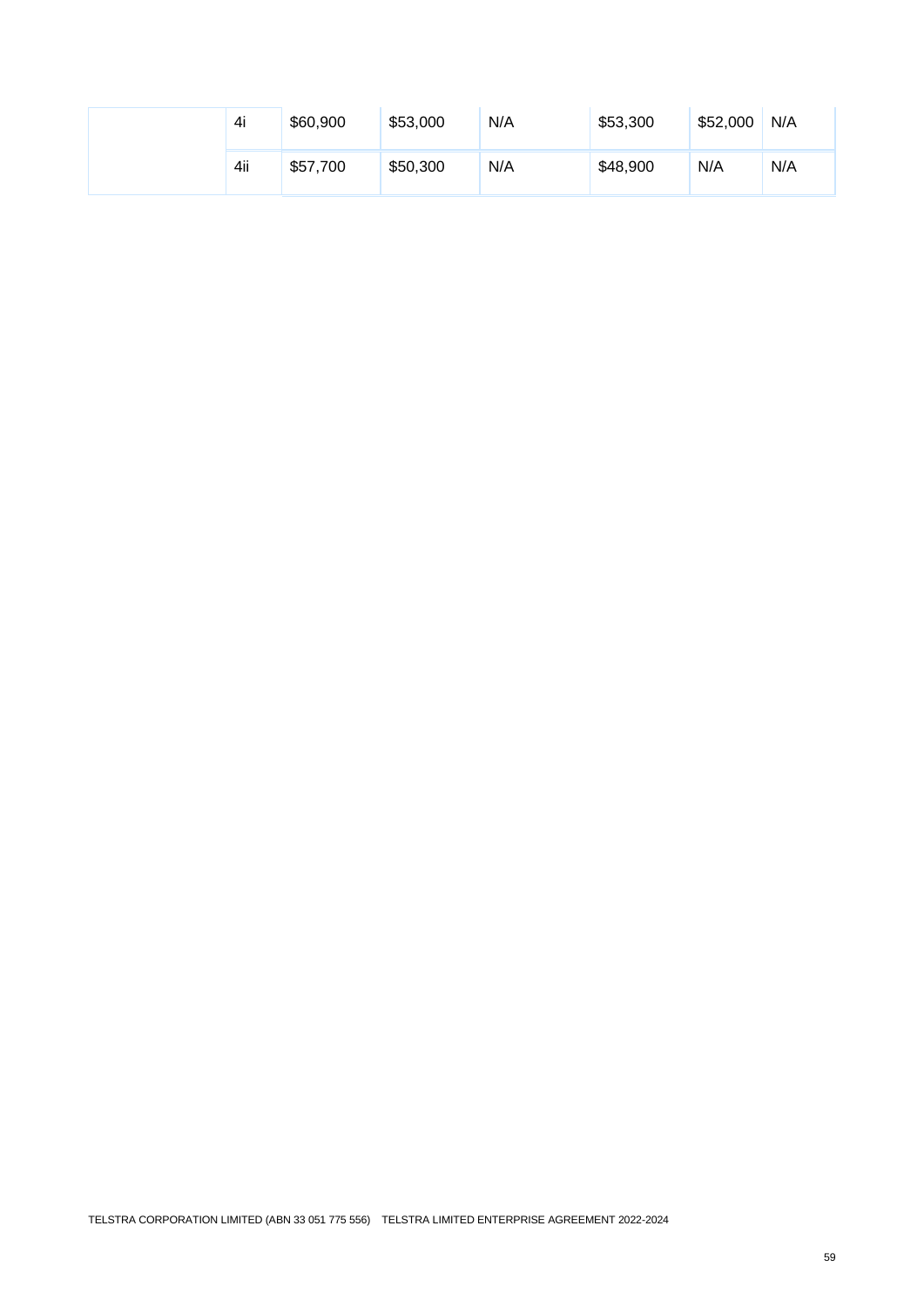# APPENDIX B: PAY FOR WORKSTREAM EMPLOYEES

# **B1. PAY INCREASES**

**B1.1.** *We* will increase your pay to at least the minimum *Fixed Remuneration* in the tables in item B2, subject *to* B1.2 and B1.3 below.

#### **B1.2.** If:

- a) *you* are a member of a defined benefits fund; and
- b) the percentage contribution *we* are required to make on your behalf decreases below the current contribution rate of 15%,

*We* will adjust down the minimum *Fixed Remuneration* in item B2.1 and *you* will forfeit the balance. A defined benefit member and a non-defined benefit member will earn the same *Actual Salary*.

**B1.3.** Following the *Commencement Date*, the minimum *Fixed Remuneration* rates in this Appendix will also be adjusted in accordance with clause 9. Any adjustments will be published on *the Company* intranet. The rates below do not incorporate any future legislated increases to the minimum superannuation contributions made by *the Company* on your behalf which are provided for in clause 9.

### **B2. MINIMUM RATES**

**B2.1.** The following minimum *Fixed Remuneration* rates apply to *Workstream Employees* who are not members of a defined benefits fund:

| <b>Effective Commencement Date</b> |             |           |           |            |            |  |
|------------------------------------|-------------|-----------|-----------|------------|------------|--|
| <b>Workstream</b><br><b>Band</b>   | <b>CSSW</b> | <b>SW</b> | TW        | <b>TPW</b> | <b>CFW</b> |  |
| 1                                  | \$60,358    | \$61,725  | \$60,438  | N/A        | \$60,438   |  |
| $\overline{2}$                     | \$63,373    | \$66,658  | \$72,866  | N/A        | \$72,866   |  |
| 3                                  | \$67,398    | \$69,185  | \$78,241  | N/A        | \$78,241   |  |
| 4                                  | \$69,406    | \$72,576  | \$85,452  | N/A        | \$85,452   |  |
| 5                                  | \$72,424    | \$78,659  | \$96,768  | N/A        | \$96,768   |  |
| 6                                  | \$88,521    | \$86,795  | \$101,046 | N/A        | \$101,046  |  |
| 7                                  | \$96,566    | \$95,197  | \$105,422 | N/A        | \$105,422  |  |
| 8                                  | \$104,611   | \$105,936 | \$116,522 | \$116,522  | \$116,522  |  |
| 9                                  | N/A         | \$116,439 | \$131,013 | \$131,013  | \$125,845  |  |
| 10                                 | N/A         | \$135,045 | \$140,562 | \$156,778  | \$133,165  |  |
| 11                                 | N/A         | \$142,271 | N/A       | \$164,721  | N/A        |  |
| 12                                 | N/A         | N/A       | N/A       | \$166,900  | N/A        |  |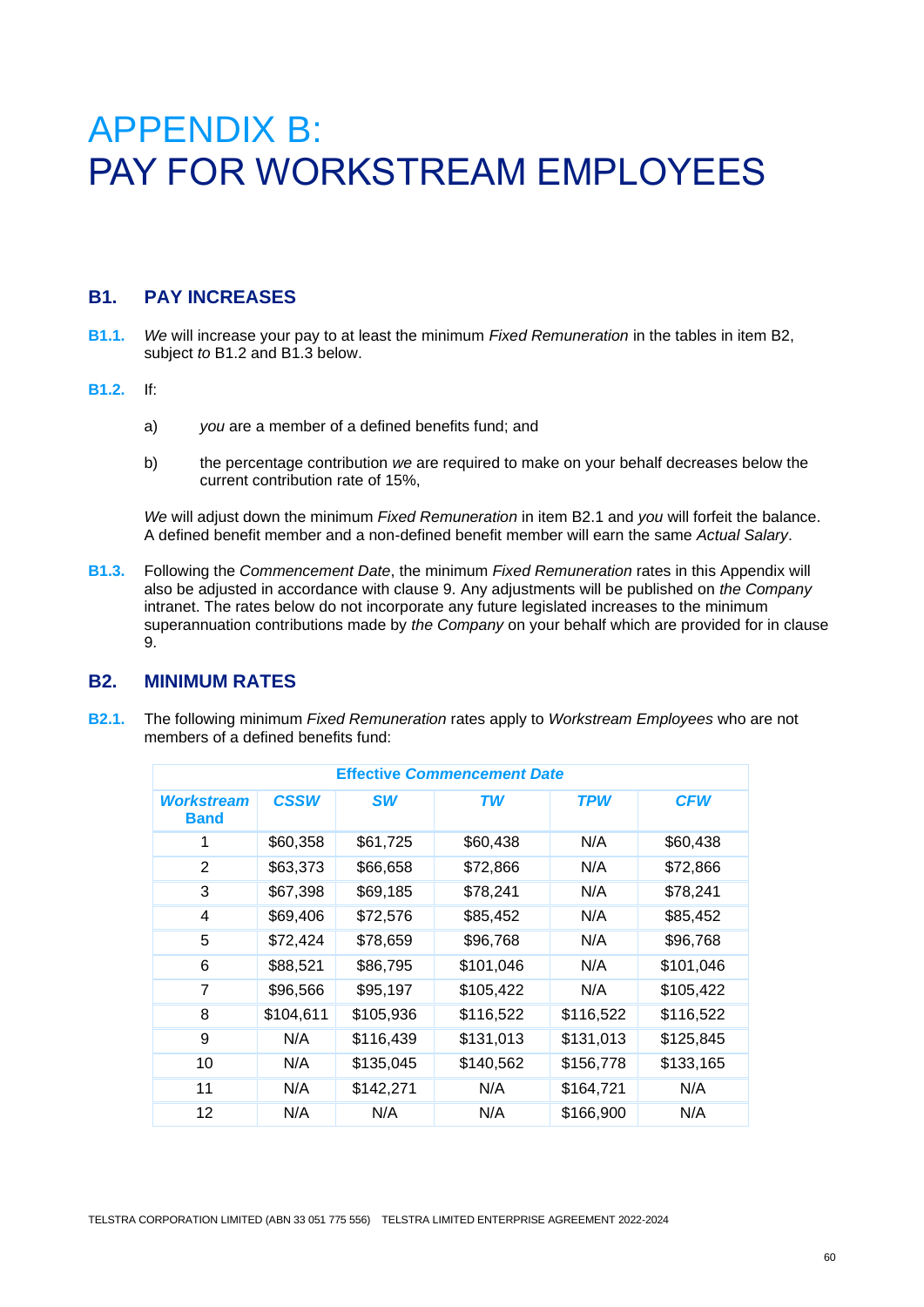| <b>Effective 1 October 2022</b>  |             |           |           |            |            |
|----------------------------------|-------------|-----------|-----------|------------|------------|
| <b>Workstream</b><br><b>Band</b> | <b>CSSW</b> | <b>SW</b> | TW        | <b>TPW</b> | <b>CFW</b> |
| 1                                | \$61,867    | \$63,268  | \$61,949  | N/A        | \$61,949   |
| 2                                | \$64,957    | \$68,324  | \$74,688  | N/A        | \$74,688   |
| 3                                | \$69,083    | \$70,915  | \$80,197  | N/A        | \$80,197   |
| 4                                | \$71,141    | \$74,390  | \$87,588  | N/A        | \$87,588   |
| 5                                | \$74,235    | \$80,625  | \$99,187  | N/A        | \$99,187   |
| 6                                | \$90,734    | \$88,965  | \$103,572 | N/A        | \$103,572  |
| 7                                | \$98,980    | \$97,577  | \$108,058 | N/A        | \$108,058  |
| 8                                | \$107,226   | \$108,584 | \$119,435 | \$119,435  | \$119,435  |
| 9                                | N/A         | \$119,350 | \$134,288 | \$134,288  | \$128,991  |
| 10                               | N/A         | \$138,421 | \$144,076 | \$160,697  | \$136,494  |
| 11                               | N/A         | \$145,828 | N/A       | \$168,839  | N/A        |
| 12                               | N/A         | N/A       | N/A       | \$171,073  | N/A        |

|                                  |             |           | <b>Effective 1 October 2023</b> |            |            |
|----------------------------------|-------------|-----------|---------------------------------|------------|------------|
| <b>Workstream</b><br><b>Band</b> | <b>CSSW</b> | <b>SW</b> | TW                              | <b>TPW</b> | <b>CFW</b> |
| 1                                | \$63,723    | \$65,166  | \$63,807                        | N/A        | \$63,807   |
| 2                                | \$66,906    | \$70,374  | \$76,928                        | N/A        | \$76,928   |
| 3                                | \$71,155    | \$73,042  | \$82,603                        | N/A        | \$82,603   |
| 4                                | \$73,275    | \$76,622  | \$90,216                        | N/A        | \$90,216   |
| 5                                | \$76,462    | \$83,044  | \$102,163                       | N/A        | \$102,163  |
| 6                                | \$93,456    | \$91,634  | \$106,679                       | N/A        | \$106,679  |
| $\overline{7}$                   | \$101,950   | \$100,504 | \$111,299                       | N/A        | \$111,299  |
| 8                                | \$110,443   | \$111,842 | \$123,018                       | \$123,018  | \$123,018  |
| 9                                | N/A         | \$122,930 | \$138,317                       | \$138,317  | \$132,861  |
| 10                               | N/A         | \$142,574 | \$148,398                       | \$165,518  | \$140,589  |
| 11                               | N/A         | \$150,203 | N/A                             | \$173,904  | N/A        |
| 12                               | N/A         | N/A       | N/A                             | \$176,205  | N/A        |

**B2.2.** The following minimum *Fixed Remuneration* rates apply to *Workstream Employees* who are members of a defined benefits fund, subject to item B1.2:

| <b>Effective Commencement Date</b> |             |           |           |            |            |
|------------------------------------|-------------|-----------|-----------|------------|------------|
| <b>Workstream</b><br><b>Band</b>   | <b>CSSW</b> | <b>SW</b> | <b>TW</b> | <b>TPW</b> | <b>CFW</b> |
| 1                                  | \$63,571    | \$65,009  | \$63,656  | N/A        | \$63,656   |
| $\overline{2}$                     | \$66,745    | \$70,204  | \$76,746  | N/A        | \$76,746   |
| 3                                  | \$70,980    | \$72,866  | \$82,403  | N/A        | \$82,403   |
| 4                                  | \$73,099    | \$76,435  | \$90,000  | N/A        | \$90,000   |
| 5                                  | \$76,280    | \$82,843  | \$101,917 | N/A        | \$101,917  |
| 6                                  | \$93,231    | \$91,414  | \$106,426 | N/A        | \$106,426  |
| 7                                  | \$101,704   | \$100,263 | \$111,032 | N/A        | \$111,032  |

TELSTRA CORPORATION LIMITED (ABN 33 051 775 556) TELSTRA LIMITED ENTERPRISE AGREEMENT 2022-2024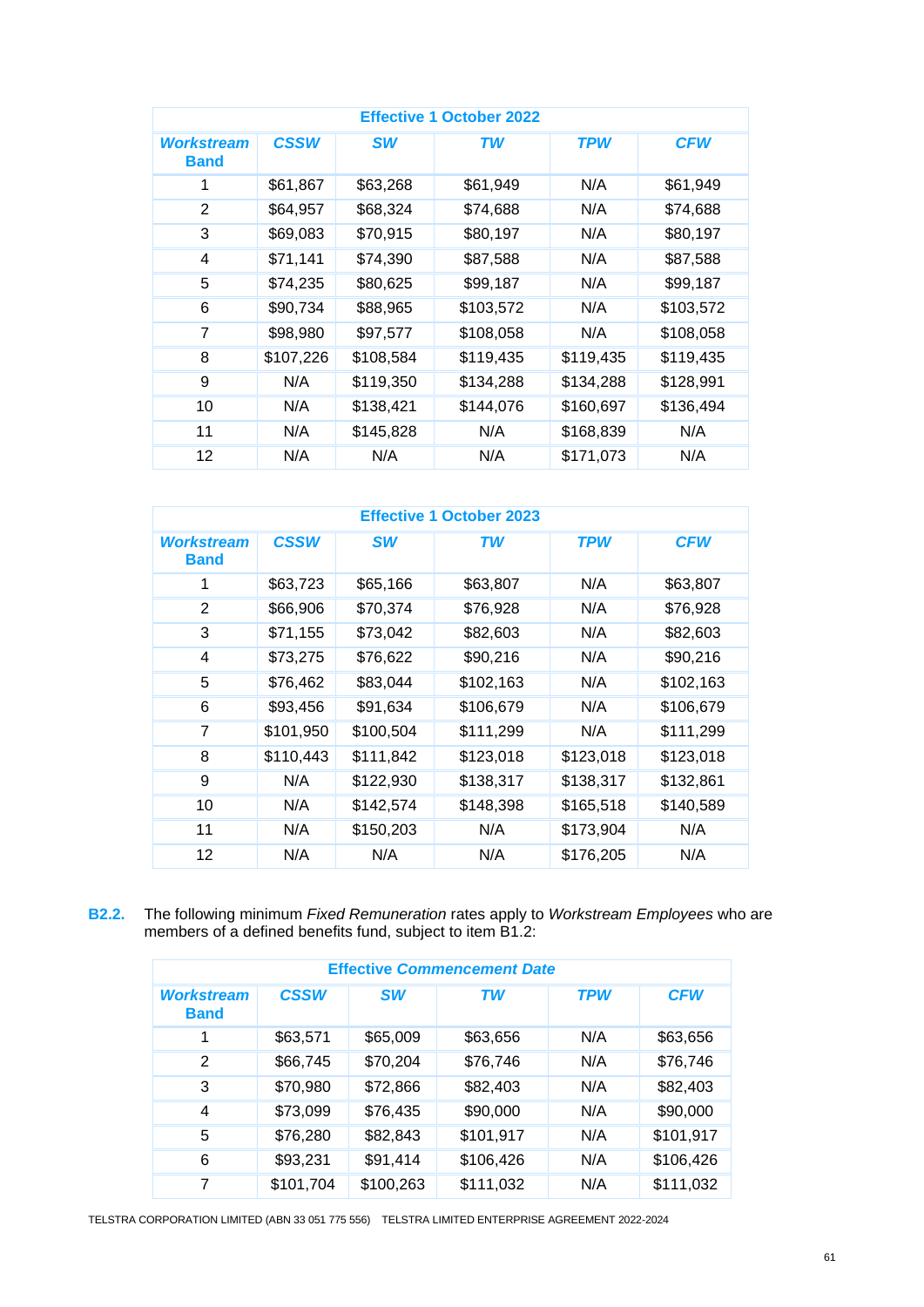| 8  | \$110,177 | \$111,573 | \$122,722 | \$122,722 | \$122,722 |
|----|-----------|-----------|-----------|-----------|-----------|
| 9  | N/A       | \$122,635 | \$137,986 | \$137,986 | \$132,541 |
| 10 | N/A       | \$142,230 | \$148,041 | \$165,139 | \$140,249 |
| 11 | N/A       | \$149,843 | N/A       | \$173,517 | N/A       |
| 12 | N/A       | N/A       | N/A       | \$175,819 | N/A       |

|                                  |             |           | <b>Effective 1 October 2022</b> |            |            |
|----------------------------------|-------------|-----------|---------------------------------|------------|------------|
| <b>Workstream</b><br><b>Band</b> | <b>CSSW</b> | <b>SW</b> | <b>TW</b>                       | <b>TPW</b> | <b>CFW</b> |
| 1                                | \$65,160    | \$66,634  | \$65,247                        | N/A        | \$65,247   |
| 2                                | \$68,414    | \$71,959  | \$78,665                        | N/A        | \$78,665   |
| 3                                | \$72,755    | \$74,688  | \$84,463                        | N/A        | \$84,463   |
| 4                                | \$74,926    | \$78,346  | \$92,250                        | N/A        | \$92,250   |
| 5                                | \$78,187    | \$84,914  | \$104,465                       | N/A        | \$104,465  |
| 6                                | \$95,562    | \$93,699  | \$109,087                       | N/A        | \$109,087  |
| 7                                | \$104,247   | \$102,770 | \$113,808                       | N/A        | \$113,808  |
| 8                                | \$112,931   | \$114,362 | \$125,790                       | \$125,790  | \$125,790  |
| 9                                | N/A         | \$125,701 | \$141,436                       | \$141,436  | \$135,855  |
| 10                               | N/A         | \$145,786 | \$151,742                       | \$169,267  | \$143,755  |
| 11                               | N/A         | \$153,589 | N/A                             | \$177,855  | N/A        |
| 12                               | N/A         | N/A       | N/A                             | \$180,214  | N/A        |

| <b>Effective 1 October 2023</b>  |             |           |           |            |            |  |
|----------------------------------|-------------|-----------|-----------|------------|------------|--|
| <b>Workstream</b><br><b>Band</b> | <b>CSSW</b> | <b>SW</b> | TW        | <b>TPW</b> | <b>CFW</b> |  |
| 1                                | \$67,115    | \$68,633  | \$67,205  | N/A        | \$67,205   |  |
| 2                                | \$70,466    | \$74,118  | \$81,025  | N/A        | \$81,025   |  |
| 3                                | \$74,937    | \$76,928  | \$86,997  | N/A        | \$86,997   |  |
| 4                                | \$77,174    | \$80,696  | \$95,018  | N/A        | \$95,018   |  |
| 5                                | \$80,533    | \$87,461  | \$107,599 | N/A        | \$107,599  |  |
| 6                                | \$98,429    | \$96,510  | \$112,359 | N/A        | \$112,359  |  |
| 7                                | \$107,374   | \$105,853 | \$117,222 | N/A        | \$117,222  |  |
| 8                                | \$116,319   | \$117,793 | \$129,564 | \$129,564  | \$129,564  |  |
| 9                                | N/A         | \$129,472 | \$145,679 | \$145,679  | \$139,930  |  |
| 10                               | N/A         | \$150,159 | \$156,294 | \$174,345  | \$148,068  |  |
| 11                               | N/A         | \$158,197 | N/A       | \$183,191  | N/A        |  |
| $12 \overline{ }$                | N/A         | N/A       | N/A       | \$185,621  | N/A        |  |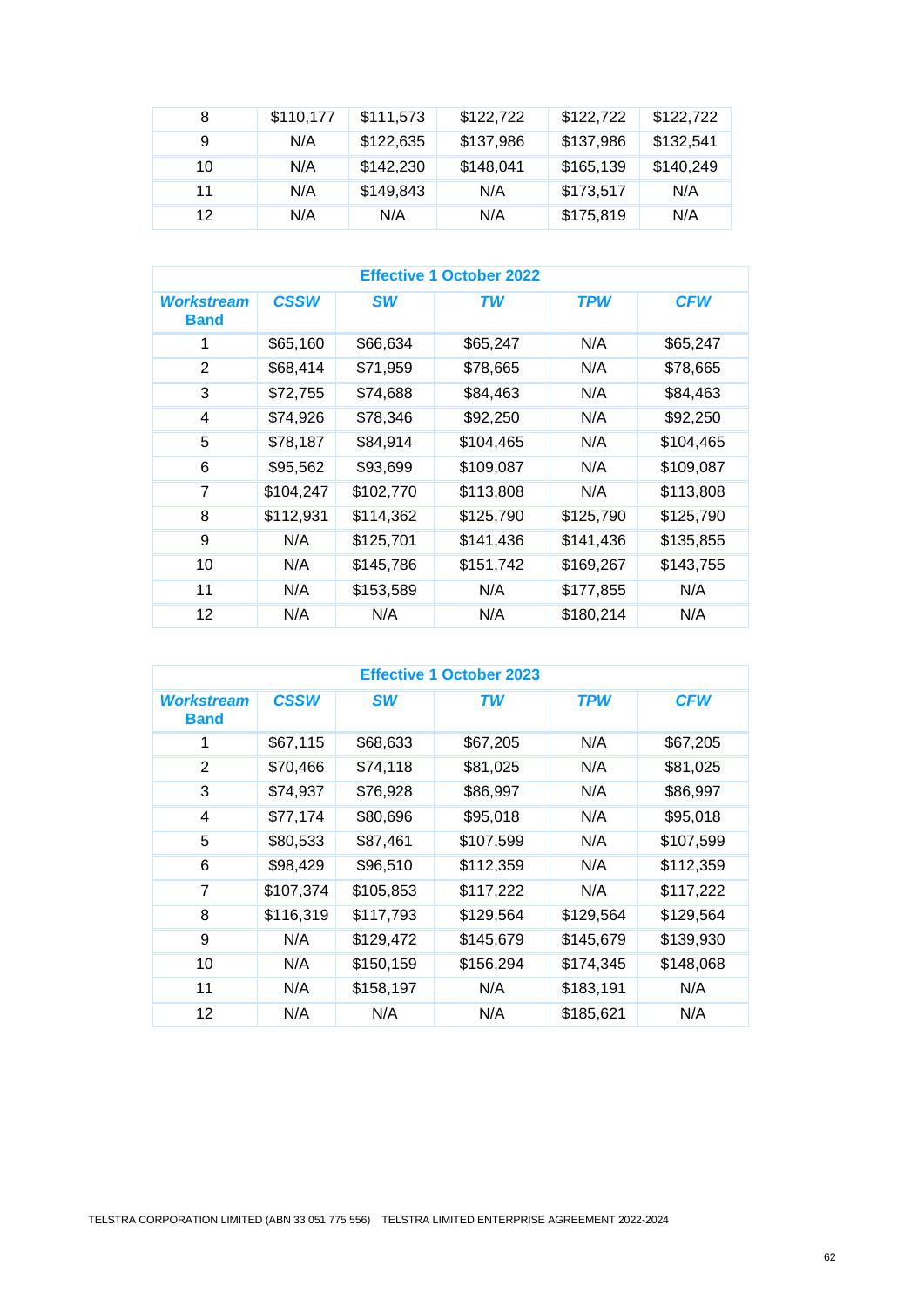# APPENDIX C: WORKSTREAM ARRANGEMENTS

# **C1. WORKSTREAM PRINCIPLES**

- **C1.1.** *We* will allocate a *Workstream Employee* to a *Workstream* (see the Dictionary for *Workstream*  definitions).
- **C1.2.** The *following* principles apply:
	- a) Work in each *Workstream* will be evaluated in accordance with *the Company's Job Evaluation and Classification System* and these principles.
	- b) Each *Band*, within a *Workstream*, will have agreed representative *Core Job Descriptions* which form part of this *Agreement*. There may be more than one *Core Job Description* for each *Band*.
	- c) As part of *the Company's* Job Evaluation and Classification process, managers will design any new jobs that will go into a *Workstream*. If *the Company* and any new employee to whom the new job applies cannot reach agreement on the grading of the new job, the matter will be referred to a review team comprising:
		- i) an external consultant expert in the Company's Job Evaluation and Classification System;
		- ii) a *Company* representative;
		- iii) the employee (who may be represented, including by a union).
	- d) A majority of the three person team will determine the outcome and this outcome will be binding on the *Parties* to this *Agreement* without recourse to further review or appeal.
	- e) *The Company* and *The Unions* may agree to change the current *Core Job Descriptions* during the life of the *Agreement*. However, they will not be changed without such agreement.

### **C2. CUSTOMER FIELD WORKSTREAM**

- **C2.1.** In the *CFW*, the basic field workforce structure is a team. A team will:
	- a) cover either a geographic area or an overlaying specialist activity for a number of geographic team areas; and
	- b) be headed by a team leader and comprise a variable number of generalist and/or specialist employees.

# **C3. MULTIFUNCTIONAL WORK PROVISIONS**

**C3.1.** *We* may ask a *CFW*, *TW* or *TPW* employee to perform any function in their *Workstream* at or below the employee's work *Band*. If they have the necessary tool set (i.e: training, competency, tools, required equipment, vehicle etc), the employee will use their skills and ability to complete the job competently.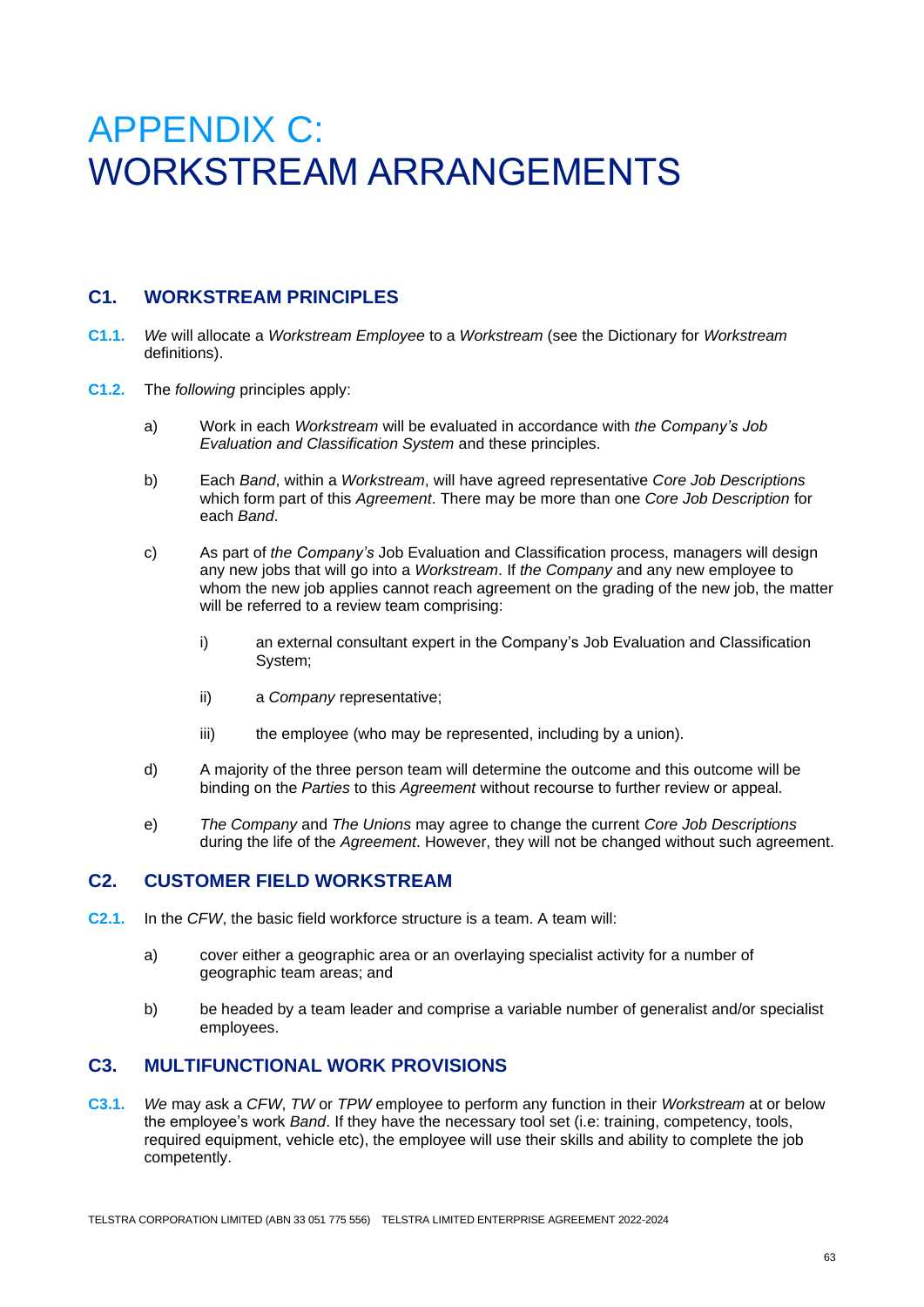- **C3.2.** *We* may ask an employee to perform higher level functions, typical of higher *Bands* in their *Workstream*, in a temporary capacity in times of peak work load or for employee development purposes, where the employee has the appropriate tool set. These requests would be the exception, rather than the rule, in work allocation and *would* usually result from jeopardy avoidance or an urgent, first-in response requirement. Employees are expected to use their skills and abilities to complete the job competently. If an employee is required to work frequently at a higher *Band*, *we* will consider whether there is an ongoing requirement for a higher *Band* job.
- **C3.3.** Where there is an inconsistency between the multifunctional work provisions and the higher duties allowance provisions in Section 12, the multifunctional work provisions will prevail.

# **C4.** *GRANDFATHERED EMPLOYEES*

#### **C4.1. Continuation of grandfathering arrangements**

- a) If *we* were paying *you* a *Grandfathered Allowance* just before 1 October 2018, subject to the conditions of Appendix C4.2, *you* will continue to be regarded as a *Grandfathered Employee*.
- b) Your *Fixed Remuneration* includes your *Grandfathered Allowance* and superannuation contributions related to your *Grandfathered Allowance*.
- c) To avoid doubt, pay increases under this *Agreement* will apply to your *Fixed Remuneration*  which is inclusive of your *Grandfathered Allowance*.

#### **C4.2. Moving between jobs - special rules for** *Grandfathered Employees*

- a) These rules vary the rules set out under 'Moving between jobs' in clause 12.
- b) *We* will only continue to pay *you* at your current *Fixed Remuneration* if:
	- i) You are a Grandfathered Employee; and
	- ii) *You* choose to move, or are reassigned, to a new job where the minimum *Fixed Remuneration* rate at Appendix B for the new job is less than your current *Fixed Remuneration*.
- c) *You* will no longer be considered a *Grandfathered Employee* where *you* choose to move, or are reassigned, to a new job where the minimum *Fixed Remuneration* rate at Appendix B for the new job is greater than your current *Fixed Remuneration*.

# **C5. SALARY MAINTENANCE**

- **C5.1.** *We* will continue to pay *you* at your current *Fixed Remuneration* if:
	- a) *you* are appointed to a new job in the same *Workstream* as your previous job, and
	- b) the new job is classified either one or two *Bands* lower than your previous job.
- **C5.2.** If this happens, *you* will not be entitled to any increase in your *Fixed Remuneration* until your *Fixed Remuneration* is less than the applicable minimum *Fixed Remuneration* rate at Appendix B for your new job.
- **C5.3.** These salary maintenance rules do not apply where *you* initiate a move to another role within *the Company*.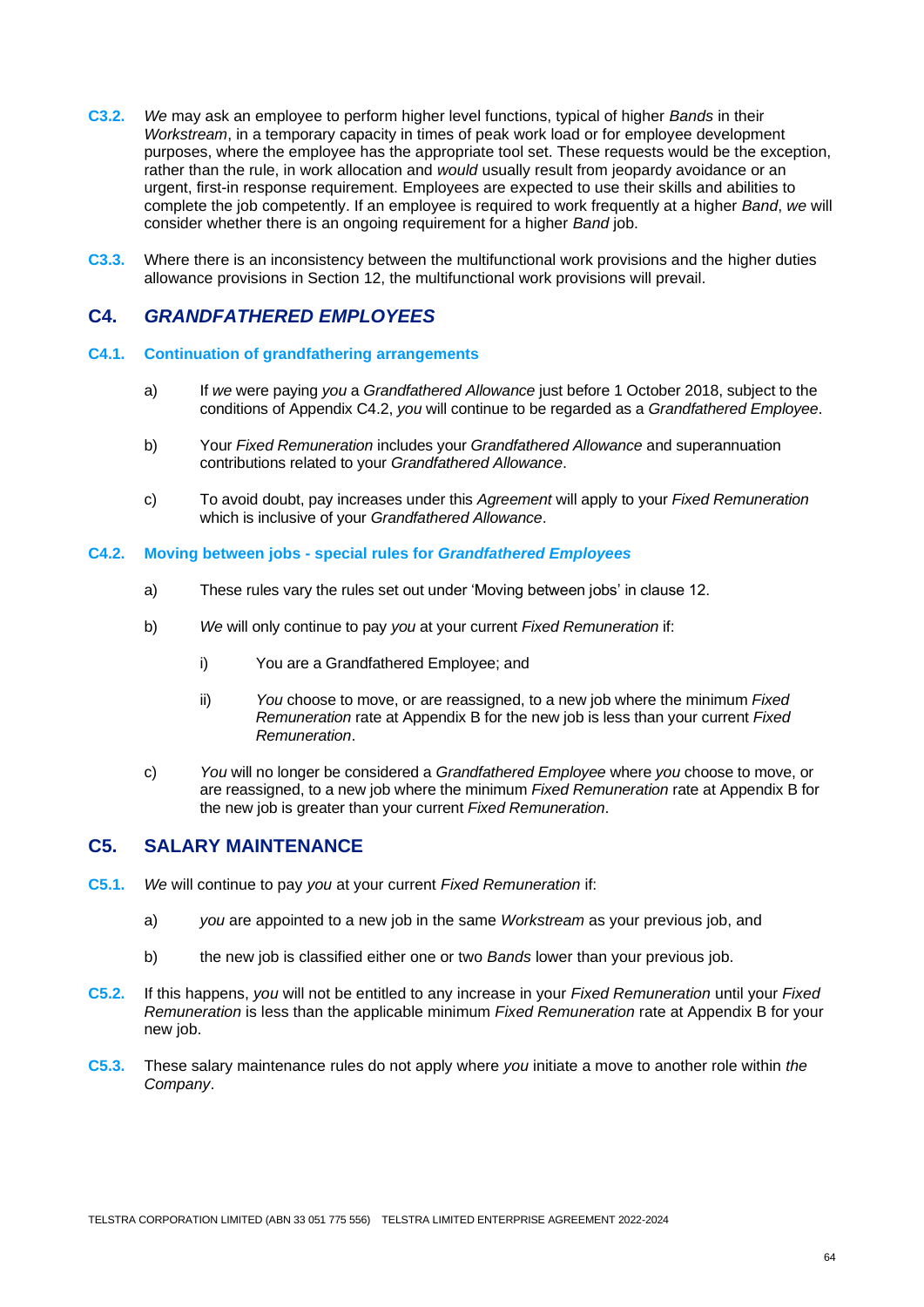# APPENDIX D: EXTENDED SHIFT ARRANGEMENT **GUIDELINES**

### **D1. PRINCIPLES**

- **D1.1.** Extended shifts are shifts that are more than 10 hours and up to 12 hours in length (excluding breaks).
- **D1.2.** Extended shifts for existing employees may only be introduced by *us* following consultation with employees and *The Unions*, with input from a health and safety expert where requested.
- **D1.3.** *We* may ask but not require an employee who regularly performs shifts of up to 10 hours in length to perform extended shifts.
- **D1.4.** Extended shifts will be subject to review within four months after their commencement. If adverse indicators in performance or employee health are evident, extended shifts will be either discontinued or modified by *us*.
- **D1.5.** To the extent that a provision in these Guidelines is inconsistent with the *Agreement*, the Guidelines prevail.

### **D2. ROSTERING, REST AND BREAKS**

- **D2.1.** If extended shifts are in operation, the maximum number of consecutive night shifts an employee will be rostered to perform is two, unless otherwise mutually agreed. In exceptional circumstances, the maximum may be three.
- **D2.2.** Swaps on the roster should be avoided as far as possible and must be approved by *us*. Swaps will only be approved by *us* where adequate periods of rest can be provided
- **D2.3.** Employees may rest on site for a reasonable period at the end of their period of duty where they don't feel able to make an immediate departure from the workplace.
- **D2.4.** Extended shifts will commence no earlier than 6.00 am.
- **D2.5.** Meal breaks entitled under clause 16 of the *Agreement* will be paid for the first 30 minutes of each entitled meal break. Employees may be required to remain onsite during these meal breaks but will not be paid any penalties in situations where they are required to work for any or all of the break periods.
- **D2.6.** Extended shifts are not appropriate:
	- a) to functions requiring heavy physical involvement or where an inappropriate working environment exists (e.g: high levels of heat, noise, etc);
	- b) where a constant high level of physical or mental commitment is required;
	- c) where short cycle repetitive roles are involved.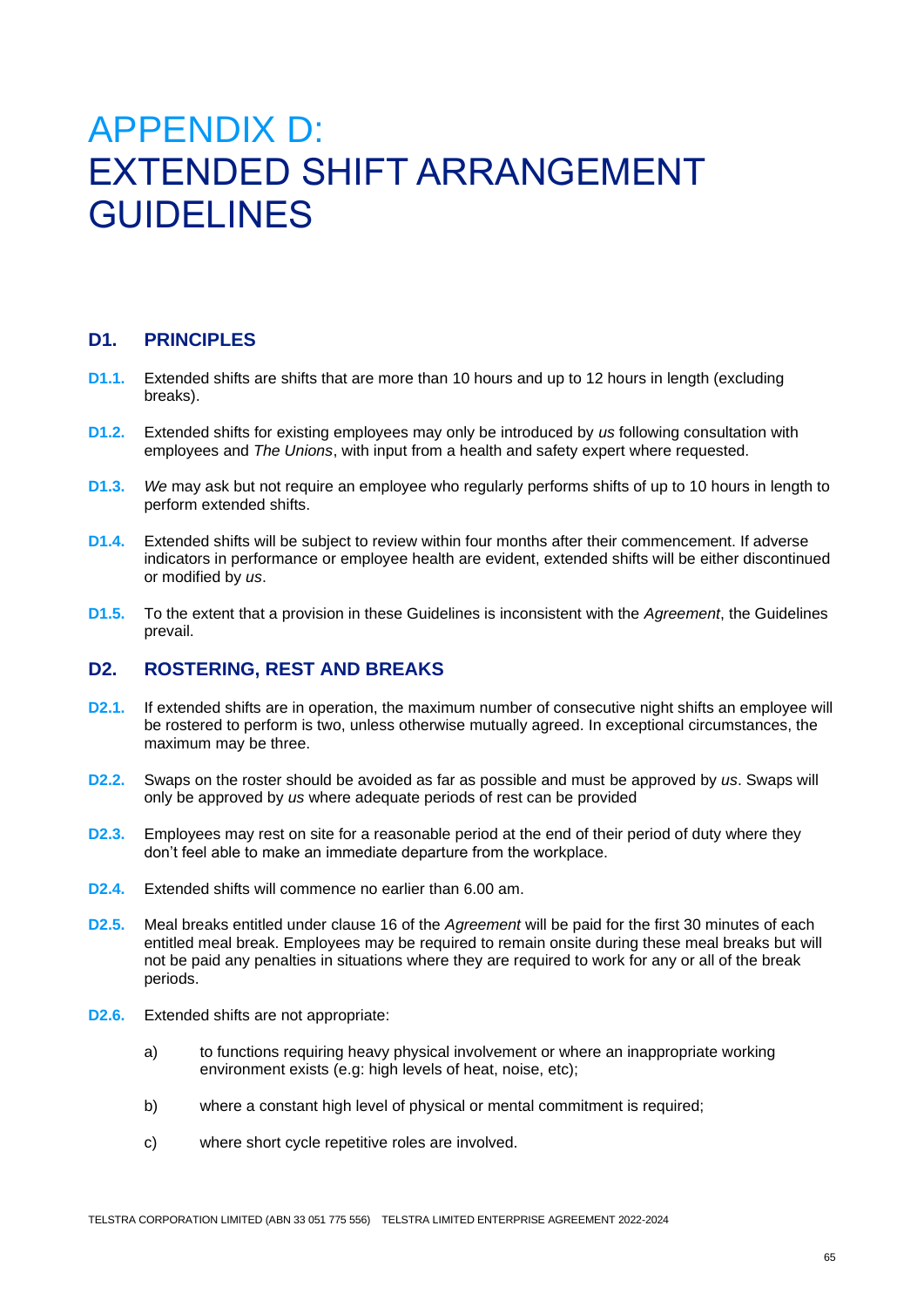### **D3. ADDITIONAL HOURS**

- **D3.1.** Additional hours will not be performed within the length of the shift or either side of an extended shift, except in emergency situations. For example, if an extended shift is 11 hours in length, additional hours will not be performed within 11 hours either side of the shift. In emergency situations, overtime should be restricted to a maximum of two hours.
- **D3.2.** Emergency Work (under clause 69 of the *Agreement*) will apply where an employee:
	- a) is not told of an additional shift while on duty, or
	- b) is not provided with 12 hours' notice of an additional shift.

### **D4. LEAVE**

- **D4.1.** Leave accruals are calculated on an hourly basis.
- **D4.2.** Leave is deducted on an hourly basis.
- **D4.3.** For the purposes of accruing additional annual leave (under clause 29 of the *Agreement*), two extended shifts are equivalent to three ordinary shifts.
- **D4.4.** For the purposes of taking personal leave (under clause 31 of the *Agreement*), the number of hours allowed without providing medical evidence in any personal leave year is to be regarded as 36¾ hours.
- **D4.5.** Personal leave on a public holiday where an employee is rostered will result in no debit from personal leave accruals, and no payment of penalty rates or time in lieu for the shift not worked. Where an employee and *the Company* agrees to a substitute day instead of the 26 January public holiday, this clause will apply to the substitute day only, and not the 26 January public holiday.
- **D4.6.** Payment in lieu for an employee not rostered on a public holiday will be 8 hours 10 minutes.
- **D4.7.** Employees on extended shifts who take their Additional Day (under clause 39 of the *Agreement*) will be entitled to remain off work for 8 hours 10 minutes, and be paid for this time. Following this, they will be required to return to work, or take other forms of leave.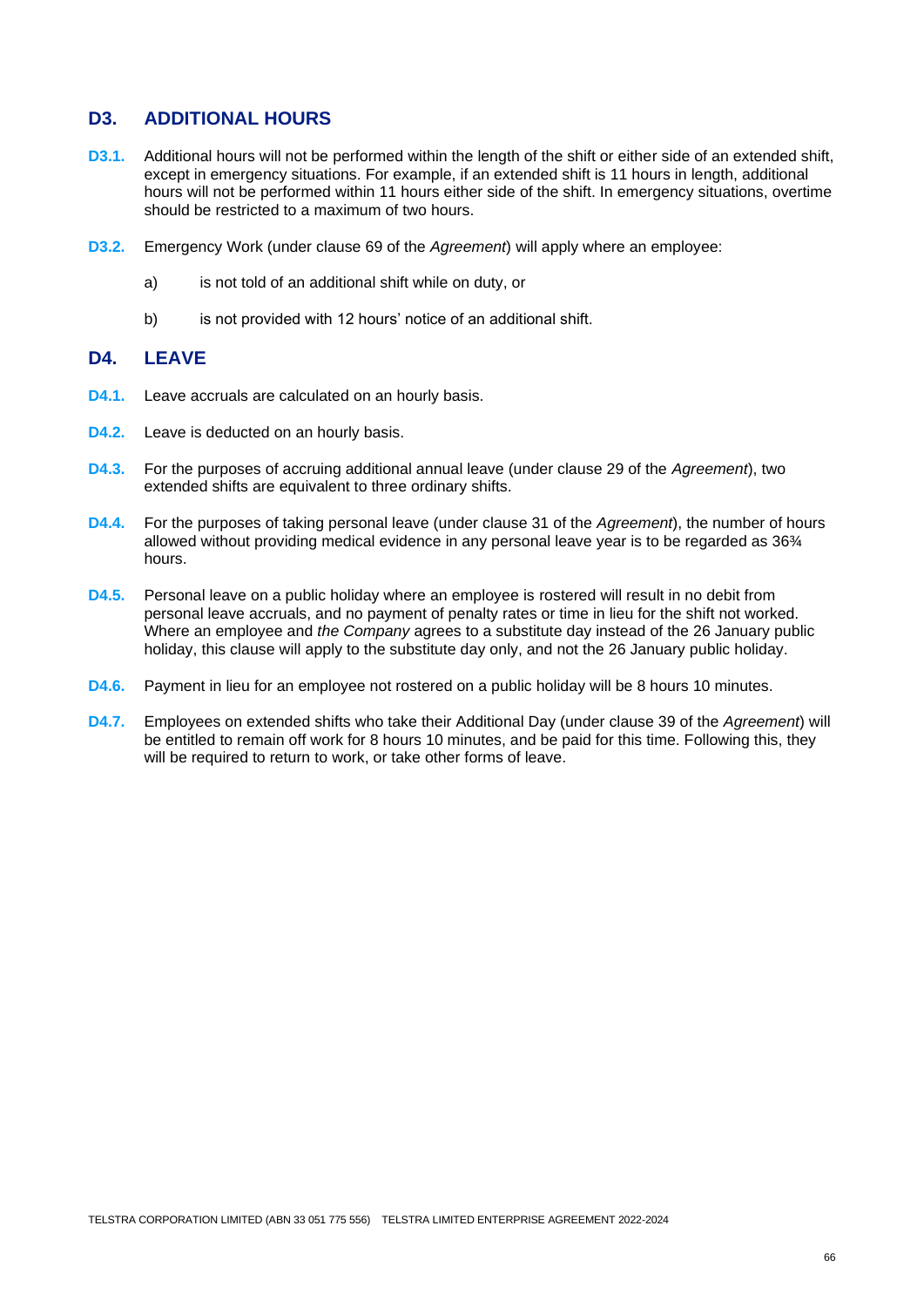# APPENDIX E: GUARANTEE OF EMPLOYEE ENTITLEMENTS

*We* guarantee that:

- **E1.1.** If an employee's employment is transferred to a *Related Body Corporate* of *the Company* in accordance with clause 50; and
- **E1.2.** The transferring employee receives and accepts a *Suitable Offer* with the *Related Body Corporate* of *the Company* in accordance with clause 50 of the *Agreement*; and
- **E1.3.** That *Related Body Corporate* of *the Company* subsequently becomes *insolvent*, enters into administration, or becomes defunct for any reason whatsoever; then
- **E1.4.** *The Company* will pay, to the extent any are outstanding, the following entitlements due to the employee within 28 days of the termination of the employee's employment with the *Related Body Corporate* of *the Company*:
	- a) any accrued but untaken annual leave;
	- b) any accrued but untaken long service leave;
	- c) any unpaid superannuation contributions. These contributions are to be made to the superannuation fund to which the employee is a member as at the date of termination of their employment;
	- d) if the employee's position is made redundant and the employee is retrenched, any retrenchment benefits due to the employee pursuant to the terms of the *Suitable Offer*.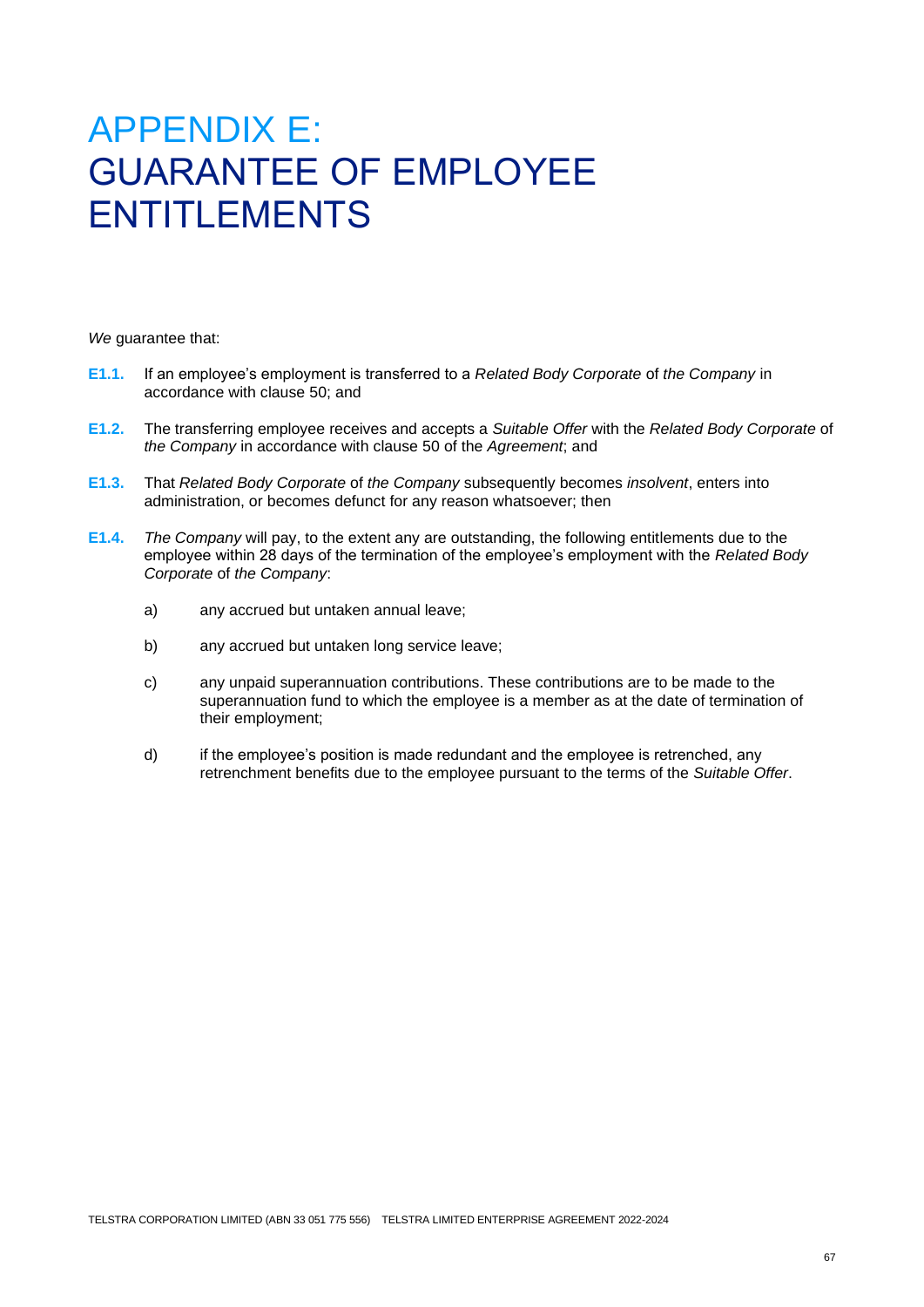# APPENDIX F: *FONE ZONE* TRANSITIONAL ARRANGEMENTS

**F1.1.** The following redundancy scale will be used to calculate retrenchment benefits in accordance with clause  $52.4 f$ ) ii) and g) ii):

| <b>Completed Years of Continuous Service</b> | <b>Retrenchment Benefit</b> |
|----------------------------------------------|-----------------------------|
| Less than 1 year                             | Nil                         |
| 1 year but not more than 2 years             | 4                           |
| More than 2 years but not more than 3 years  | 6                           |
| More than 3 years but not more than 4 years  | $\overline{7}$              |
| More than 4 years but not more than 5 years  | 8                           |
| More than 5 years but not more than 6 years  | 10                          |
| More than 6 years but not more than 7 years  | 11                          |
| More than 7 years but not more than 8 years  | 13                          |
| More than 8 years but not more than 9 years  | 14                          |
| More than 9 years                            | 16                          |

- **F1.2.** *Fone Zone* will not employ employees on a casual basis while this *Agreement* is in operation.
- **F1.3.** *Fone Zone* will not employ shiftworkers while this *Agreement* is in operation.
- **F1.4.** *Fone Zone* will not employ employees in the Technical Stream, as defined by the Telecommunications Services Award 2020.
- **F1.5.** Clause 17 of the *Agreement* will not apply to *Fone Zone* employees who would otherwise be covered by the Telecommunications Services Award 2020.